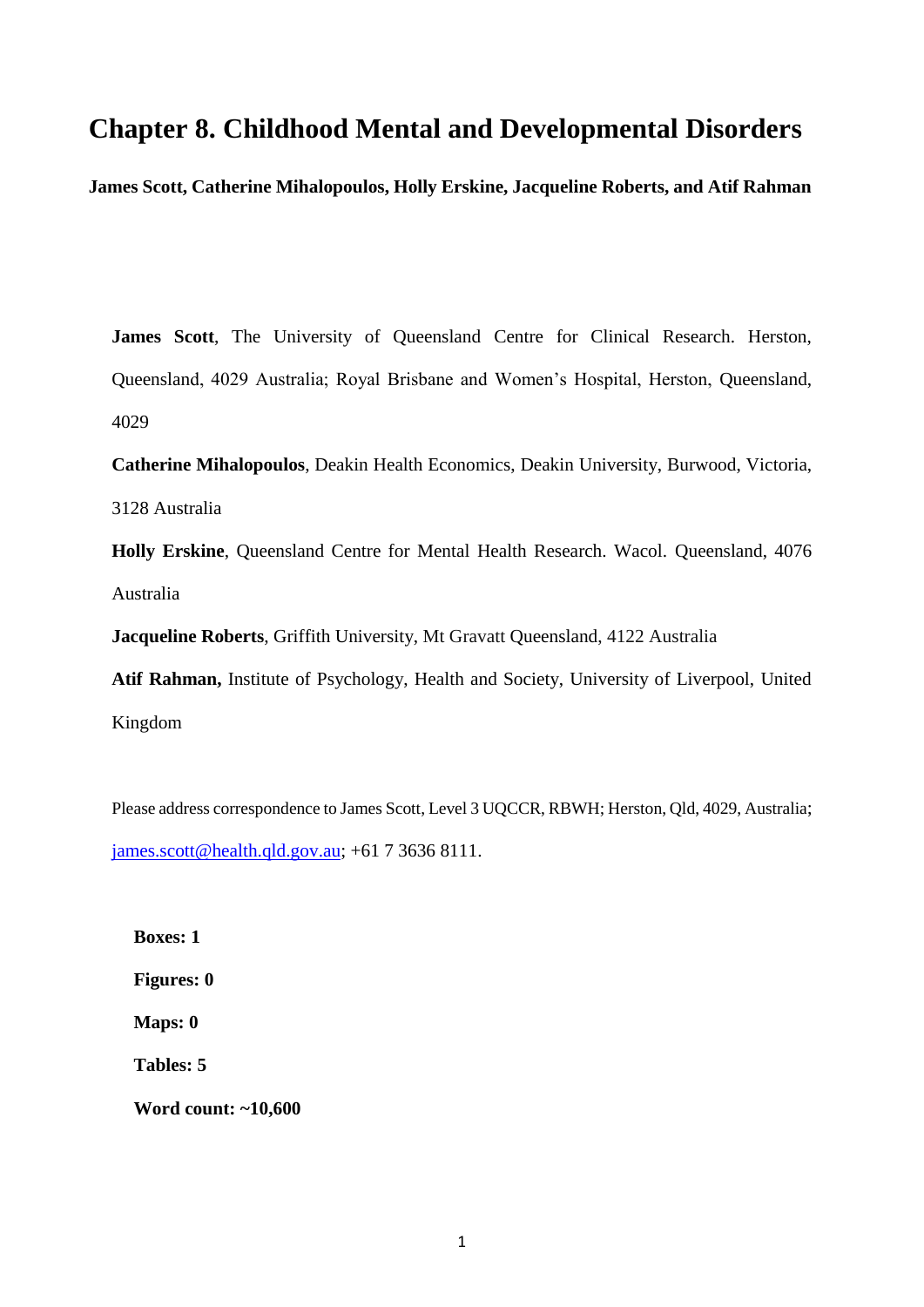# **Abstract:**

Childhood mental and developmental disorders have serious adverse impacts on the psychological and social well-being of children and their families. The mental health of children is highly dependent on the health and well-being of their caregivers. Despite the burden that mental health problems impose on children and adolescents, most countries do not provide satisfactory care to those in need. The widespread implementation and evaluation of parenting skills training and maternal mental health interventions in all countries is recommended to achieve a meaningful reduction in the global prevalence and burden of childhood and developmental disorders.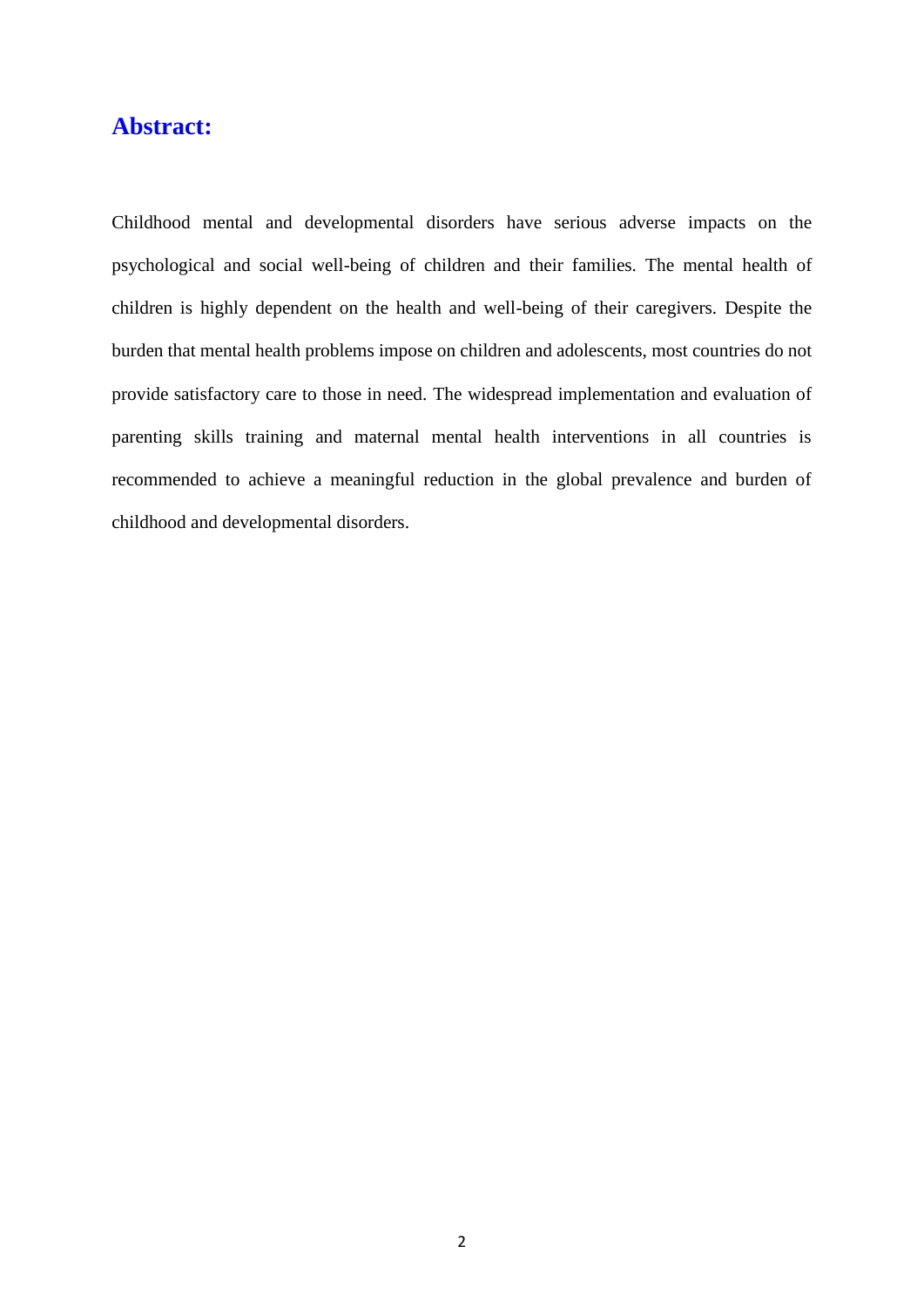#### **Contents**

- I. Introduction
	- A. Childhood Mental and Developmental Disorders
	- B. Scope of this Chapter
- II. Nature of Childhood Mental and Developmental Disorders
	- A. The Global Epidemiology and Burden of Childhood Mental and Developmental Disorders
	- B. Risk Factors for Childhood Mental and Developmental Disorders
	- C. Consequences of Childhood Mental and Developmental Disorders
	- D. Trends in Childhood Mental and Developmental Disorders
- III. Interventions for Childhood Mental and Developmental Disorders
	- A. Delivery of Interventions in Low-and-Middle-Income Countries
		- 1. Guideline Development
		- 2. Community- and Primary-Care-Based Interventions
		- 3. School-Based Services
		- 4. Voluntary Sector Programs
	- B. Population-Wide Platforms
		- 1. Child Protection Legislation
	- C. Community Platforms
		- 1. Schools Bullying Prevention
	- D. Health and Social Care
		- 1. General Health Care (Primary Health Care)
			- a. Screening and Community Rehabilitation of Developmental Disorders
			- b. Parent Skills Training
			- c. Maternal Mental Health Interventions
			- d. Cognitive Behavioural Therapy
	- E. Specialist health Care
		- 1. Maternal Mental Health Interventions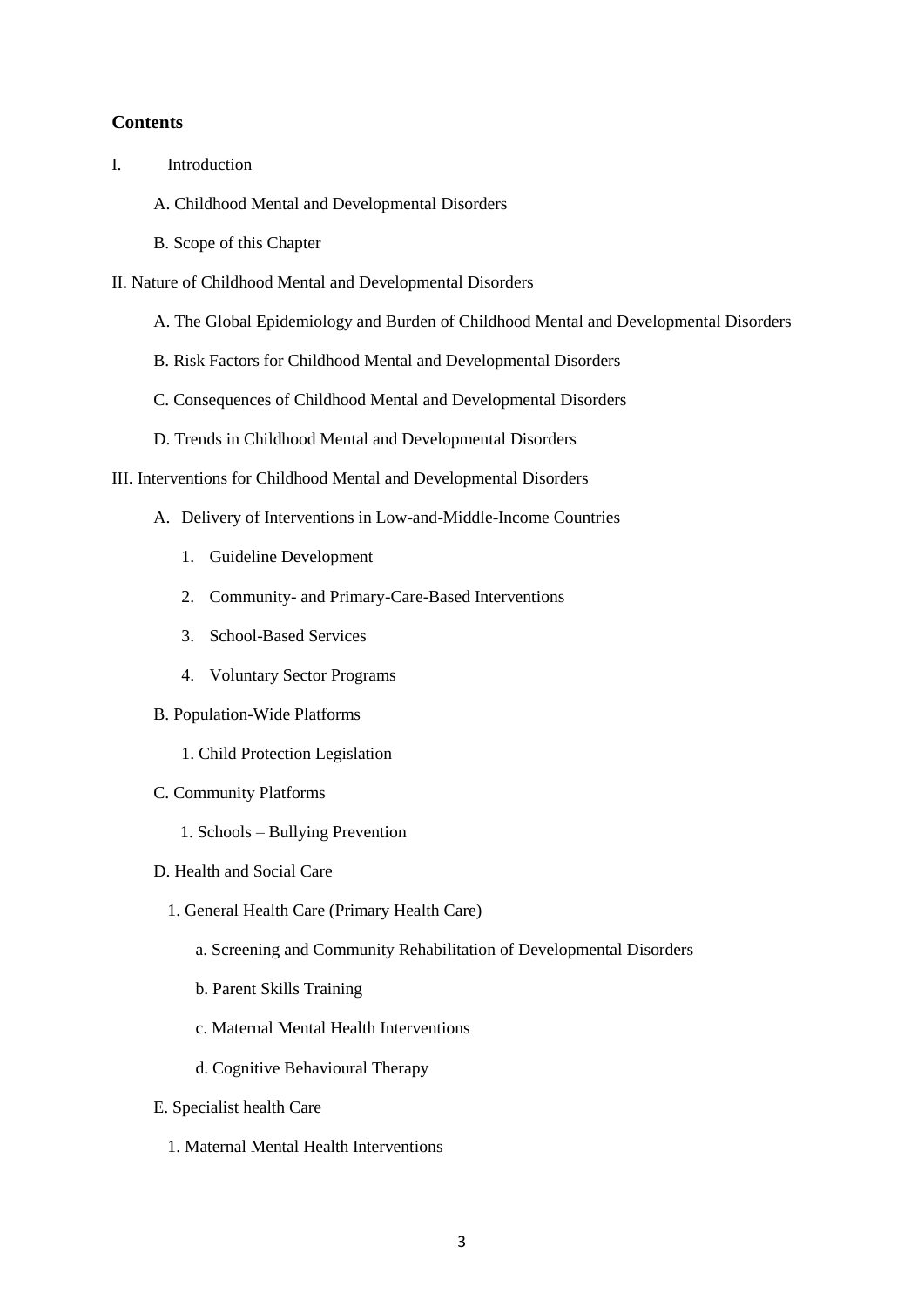- 2. Medications for ADHD
- 3. Medications for Conduct Disorder
- 4. Psychosocial Treatments for Conduct Disorder
- IV. Extended Cost Effectiveness Analysis
- V. Conclusions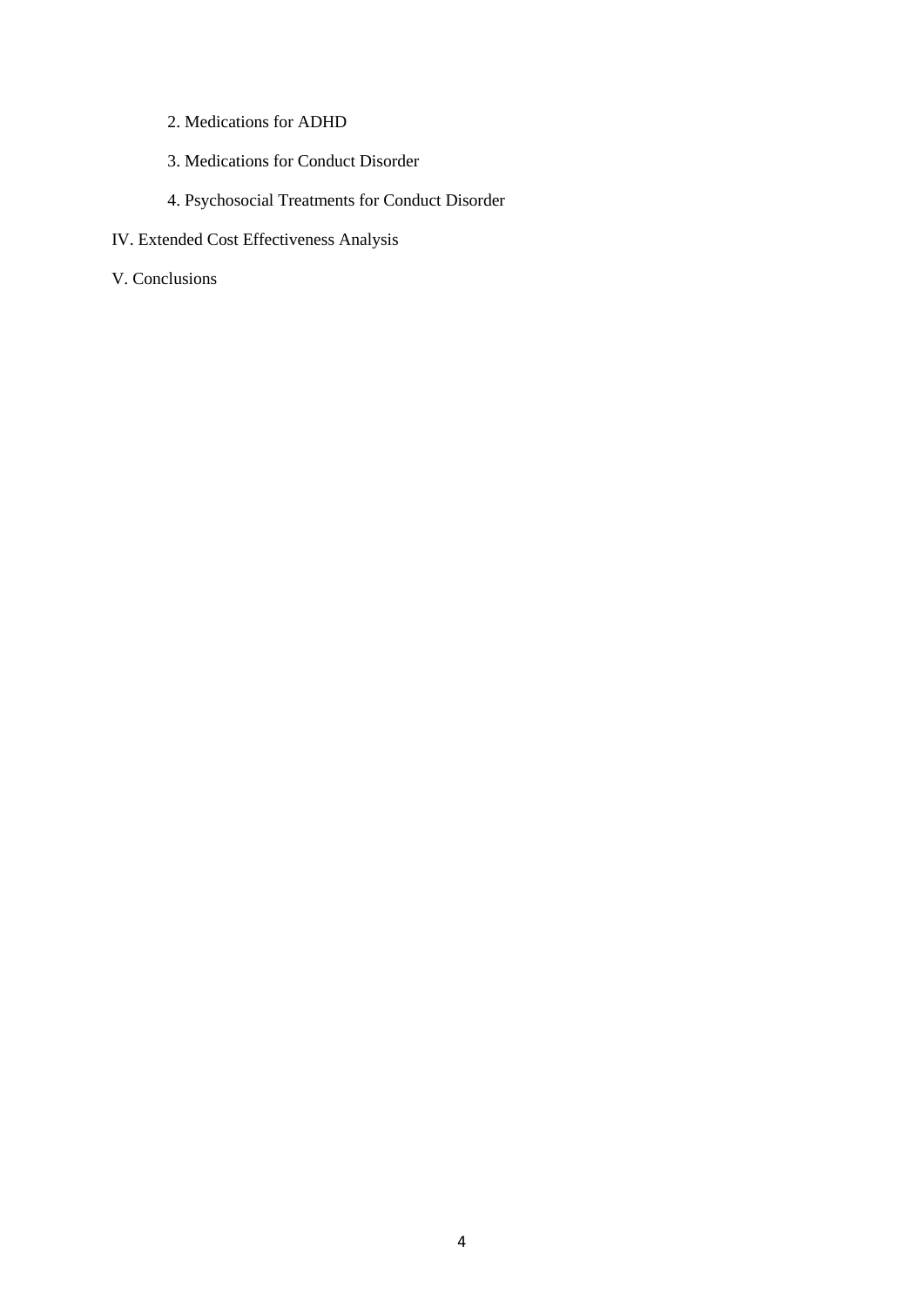## **Introduction**

Childhood mental and developmental disorders encompass neurodevelopmental, emotional, and behavioral disorders that have broad and serious adverse impacts on psychological and social well-being. Children with these disorders require significant additional support from families and educational systems; the disorders frequently persist into adulthood [\(Nevo and](#page-38-0)  [Manassis, 2009,](#page-38-0) [Polanczyk and Rohde, 2007,](#page-39-0) [Shaw and others, 2012\)](#page-40-0). These children are more likely to experience a compromised developmental trajectory, with increased need for medical and disability services, as well as increased risk of contact with law enforcement agencies [\(Fergusson and others, 1993\)](#page-33-0).

## **Childhood Mental and Behavioral Disorders**

This chapter limits the discussion to the following five conditions: childhood anxiety disorders, attention deficit hyperactivity disorder (ADHD), conduct disorder, autism, and intellectual disability (intellectual developmental disorder).

- **Anxiety disorders** are characterized by excessive or inappropriate fear, with associated behavioral disturbances that impair functioning [\(American Psychiatric Association,](#page-30-0)  [2013\)](#page-30-0). Children with anxiety disorders have clinical symptoms, such as excessive anxiety; severe physiological anxiety symptoms; behavioral disturbances, such as avoidance of feared objects; and associated distress or impairment [\(Beesdo and others,](#page-30-1)  [2009\)](#page-30-1).
- **ADHD** is a neurodevelopmental disorder characterized by inattention and disorganization, with or without hyperactivity-impulsivity, causing impairment of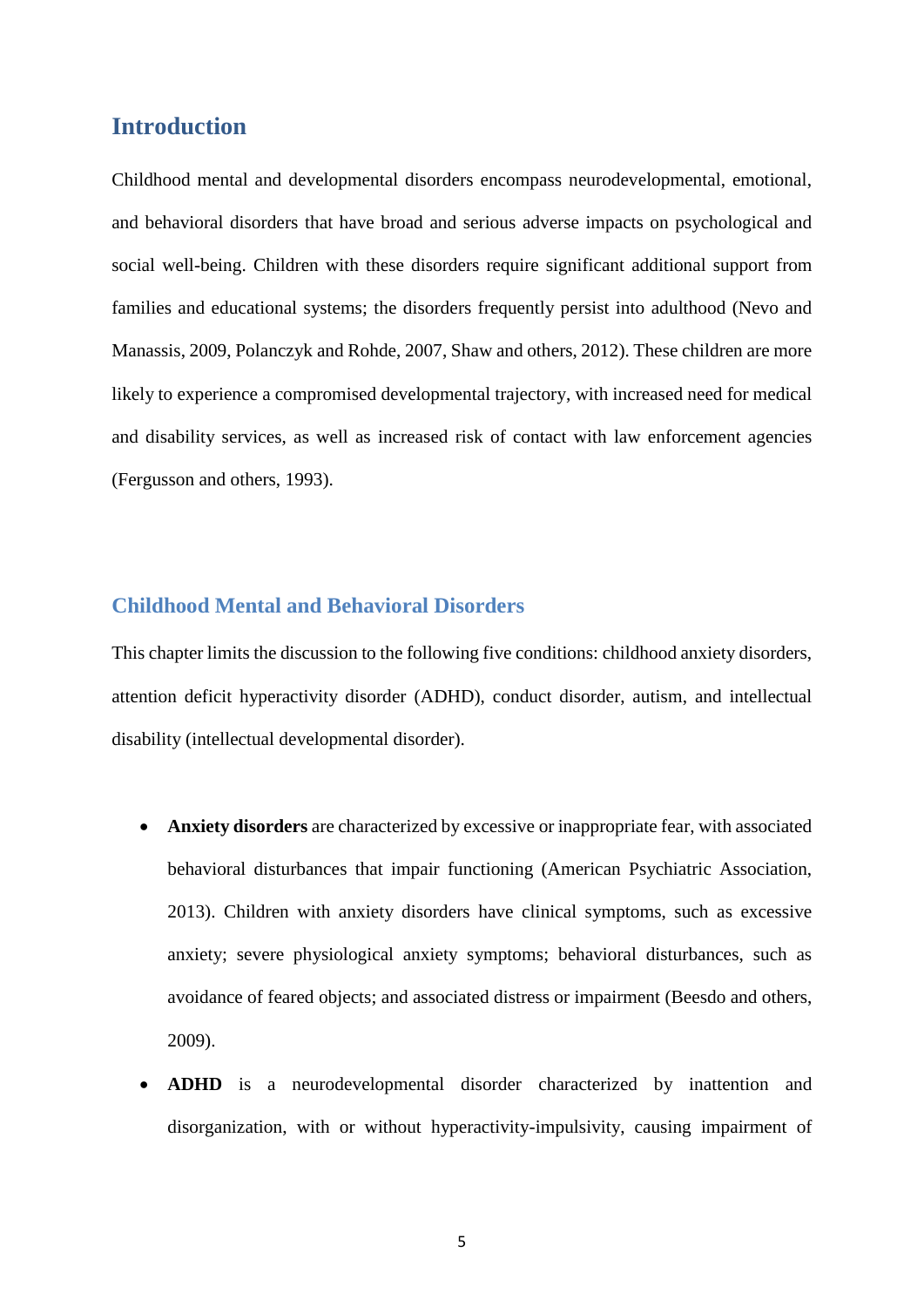functioning [\(American Psychiatric Association, 2013\)](#page-30-0). ADHD persists into adulthood in approximately 20 percent of individuals [\(Polanczyk and Rohde, 2007\)](#page-39-0).

- **Conduct Disorder** diagnosed in children under the age of 18 years is characterized by a pattern of antisocial behaviors that violate the basic rights of others or major ageappropriate societal norms.
- **Autism** is a neurodevelopmental disorder characterized by severe impairment in reciprocal social interactions and communication skills, as well as the presence of restricted and stereotypical behaviors.
- **Intellectual disability** is a generalized disorder that is characterized by significantly impaired cognitive functioning and deficits in two or more adaptive behaviors [\(American Psychiatric Association, 2013\)](#page-30-0).

## **Scope of Chapter**

This chapter reviews interventions to meaningfully reduce the prevalence of childhood mental and developmental disorders through the prevention, reduction, or remission of symptoms. The effectiveness of selected interventions is evidence-based; these interventions have the potential to be delivered in low-and-middle-income countries (LMICs). The chapter does not discuss childhood depression because of the overlap in interventions with adult depression.

This chapter considers interventions in terms of delivery platforms rather than specific disorders. This choice is due to the very high comorbidity between the childhood mental and developmental disorders [\(Bakare, 2012,](#page-30-2) [Rutter, 2011\)](#page-40-1). Additionally, risk factors for childhood disorders are non-specific and pluripotent. For example, children who are maltreated are at higher risk of a wide range of mental and developmental disorders [\(Benjet and others, 2010\)](#page-31-0).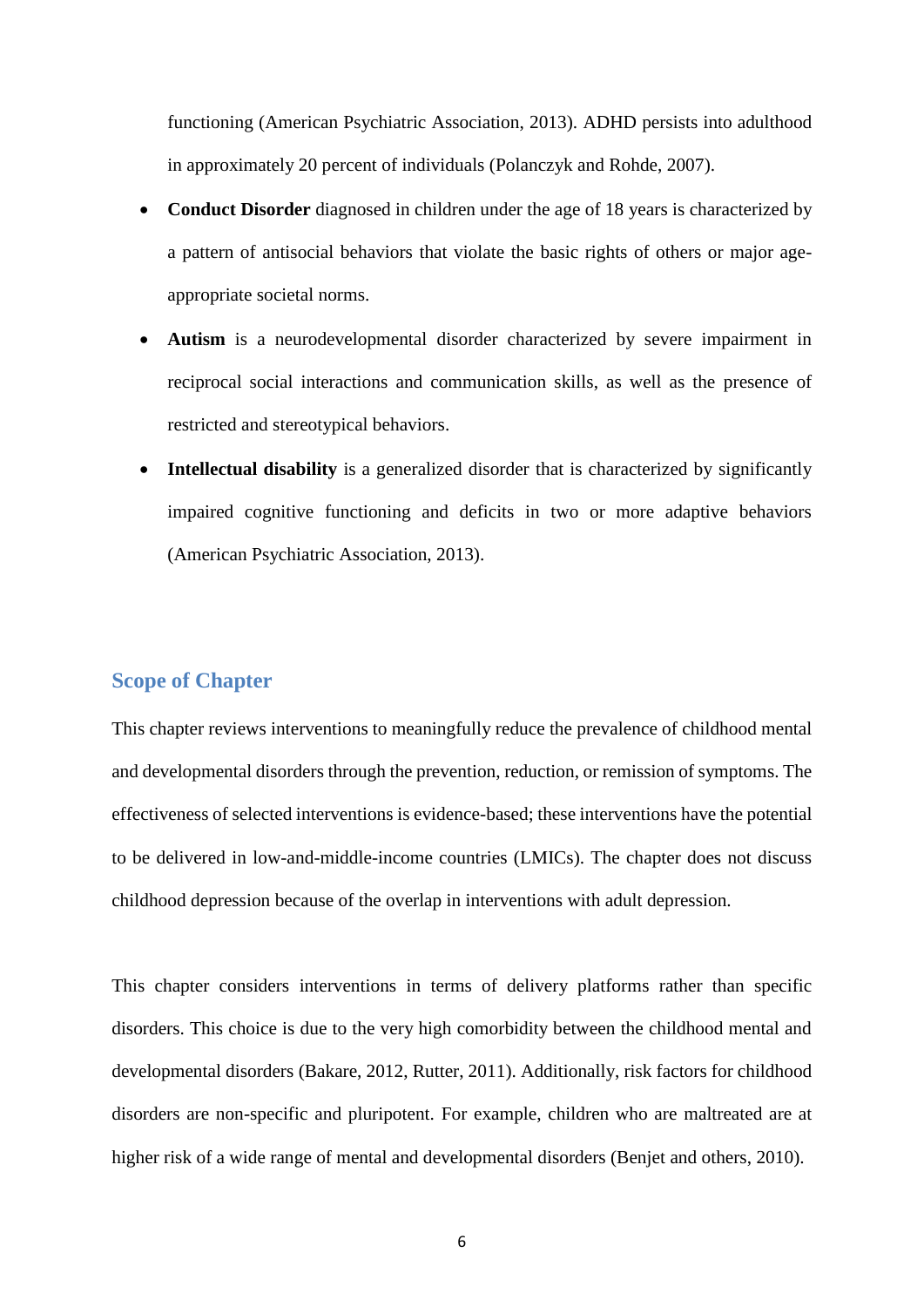## **Nature of Childhood Mental and Developmental Disorders**

Childhood mental and developmental disorders are an emerging challenge to health care systems globally. Two contributing factors are the increases in the proportion of children and adolescents in the populations of LMICs that is due to the reduced mortality of children under age five years (Murray and [others, 2012\)](#page-38-1), and the fact that the onset of many adult mental and developmental disorders occurs in childhood and adolescence [\(Kessler and others, 2007\)](#page-36-0).

# **Global Epidemiology and the Burden of Childhood Mental and Developmental Disorders**

Ascertaining the global epidemiology of mental disorders is a difficult task, given the significant paucity of data for many geographical regions, as well as the cultural variations in terms of presentation and measurement. These issues are exacerbated when investigating mental disorders in children, particularly in LMICs where other health concerns, such as infectious diseases, are priorities. The issue of data paucity was highlighted in the Global Burden of Disease Study 2010 (GBD 2010), which quantified the burden in terms of years lived with disability (YLDs), years of life lost due to premature mortality (YLLs), and disability-adjusted life years  $(DALYs = YLDs + YLLs)$  [\(Murray and others, 2012\)](#page-38-1).

Burden calculation first required systematically reviewing and modeling the available epidemiological data for mental disorders to provide the necessary prevalence outputs [\(Baxter](#page-30-3)  [and others, 2014,](#page-30-3) [Erskine and others, 2013,](#page-32-0) [Whiteford and others, 2013\)](#page-41-0). The 2010 global and regional prevalence of anxiety disorders, ADHD, conduct disorder, and autism in males and females ages 5-9, 10-14, and 15-19 years are shown in tables 8.1, 8.2, and 8.3 [\(Baxter and](#page-30-3)  [others, 2014,](#page-30-3) [Erskine and others, 2013\)](#page-32-0). Prevalence was not calculated for idiopathic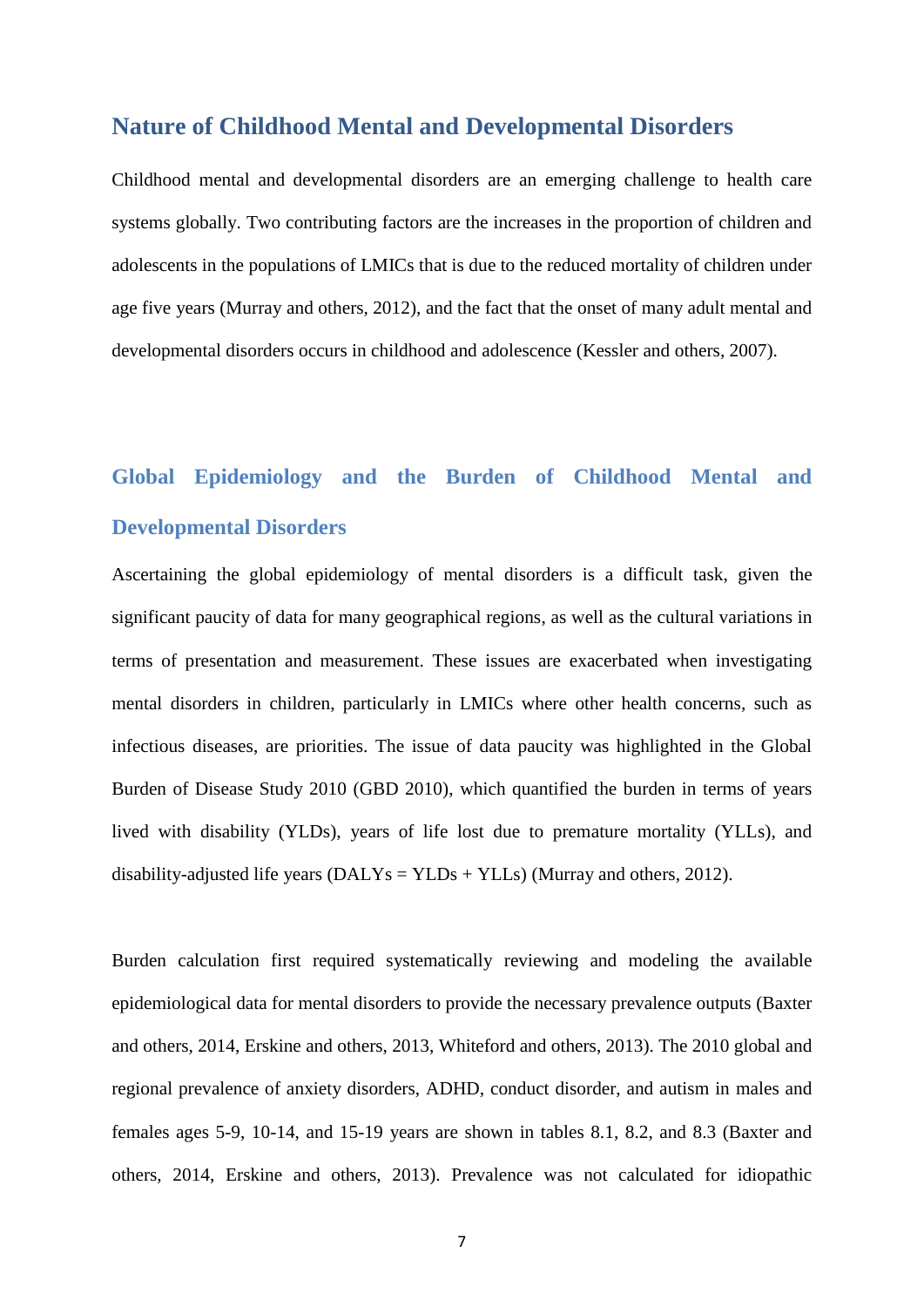intellectual [\(Whiteford and others, 2013\)](#page-41-0) l disability, because the burden for this disorder was treated as a residual category once all other intellectual disability had been reattributed to specific causes, for example, neonatal encephalopathy [\(Vos and others, 2012\)](#page-41-1).

<<<Insert tables 8.1, 8.2 and 8.3 about here>>>

Epidemiologically, childhood mental disorders were relatively consistent across the 21 world regions defined by GBD 2010. However, these prevalence estimates were based on sparse data; some regions, such as Sub-Saharan Africa, have no data whatsoever for some disorders or no data for specific disorders in childhood. Although regional differences may exist, the lack of data and subsequently wide uncertainty intervals makes them difficult to ascertain.

The global burden of childhood mental disorders in 2010 is shown in table 8.4 [\(Institute of](#page-35-0)  [Health Metrics and Evaluation, 2013\)](#page-35-0). The comparatively low burden attributable to ADHD and idiopathic intellectual disability was largely due to the low disability weights given to these conditions [\(Erskine and others, 2014\)](#page-33-1). The burden estimated by GBD 2010 pertains to individual health loss only. It does not take into account the non-health burden, such as the impact on academic functioning; future burden of any kind, such as adverse social or health outcomes; or burden on anyone other than the individual children, such as parents and caregivers. For these reasons, this measurement of individual burden underestimates the full burden of childhood mental disorders.

<<<Insert table 8.4 about here>>>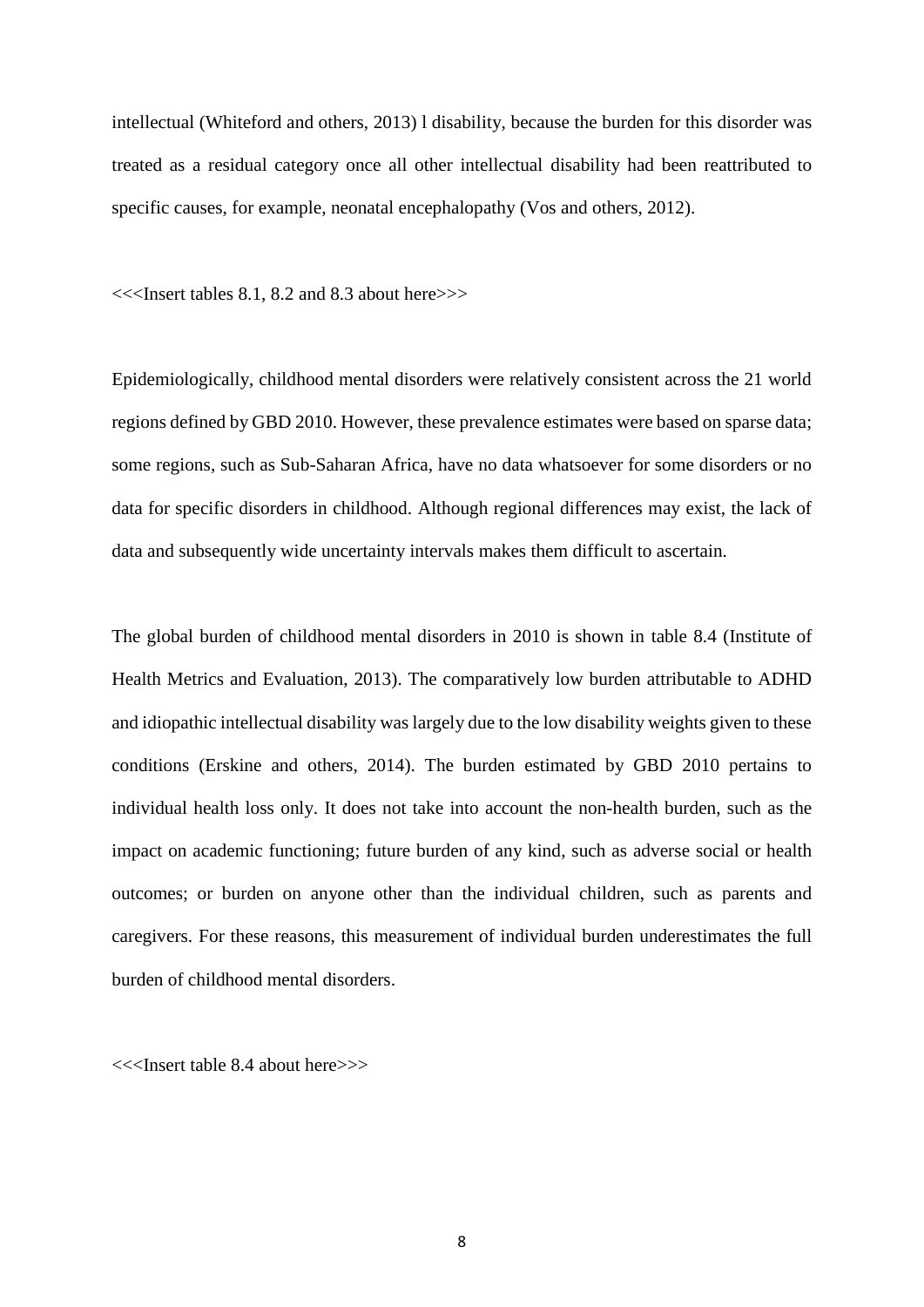Gender, age, time, and regional patterns of burden followed that of prevalence. Most children and adolescents with mental and developmental disorders were in South Asia, reflecting the high population in this region and the reduction in mortality of infants and young children [\(Murray and others, 2012\)](#page-38-1). The populations of LMICs tend to have higher proportions of children and adolescents than high-income countries (HICs). For example, 40 percent of the population in "least developed countries" is younger than age 15 years, compared to 17 percent in "more developed regions" [\(United Nations, 2011\)](#page-41-2). Furthermore, population aging is occurring more slowly in low and middles income countries (LMICs), with some low income countries (LICs) predicted to have the youngest populations by 2050, given their high fertility rates (UN 2011). These trends mean that mental disorders occurring in childhood will increase in significance in LMICs. Furthermore, the continuing reductions in infant mortality due to infectious diseases mean more children will reach the ages where mental disorders develop, thereby placing greater strains on already limited mental health services in these countries.

## **Risk Factors for Childhood Mental and Developmental Disorders**

The risk factors for childhood mental and developmental disorders shown in table 8.5 can be divided into lifelong and age-specific risk factors [\(Kieling and others, 2011\)](#page-36-1). The health of children is highly dependent on the health and well-being of their caregivers; the environments in which the children live, both home and school; and, as they transition into adolescence, the influence of their peers. The relative importance of a particular risk factor should be considered in terms of the prevalence, the strength of the association with an adverse outcome, and the potential to reduce exposure to that risk factor [\(Scott and others, 2014\)](#page-40-2). Using these criteria, efforts to address maternal mental health problems or improve parenting skills may improve the mental health and development of many children.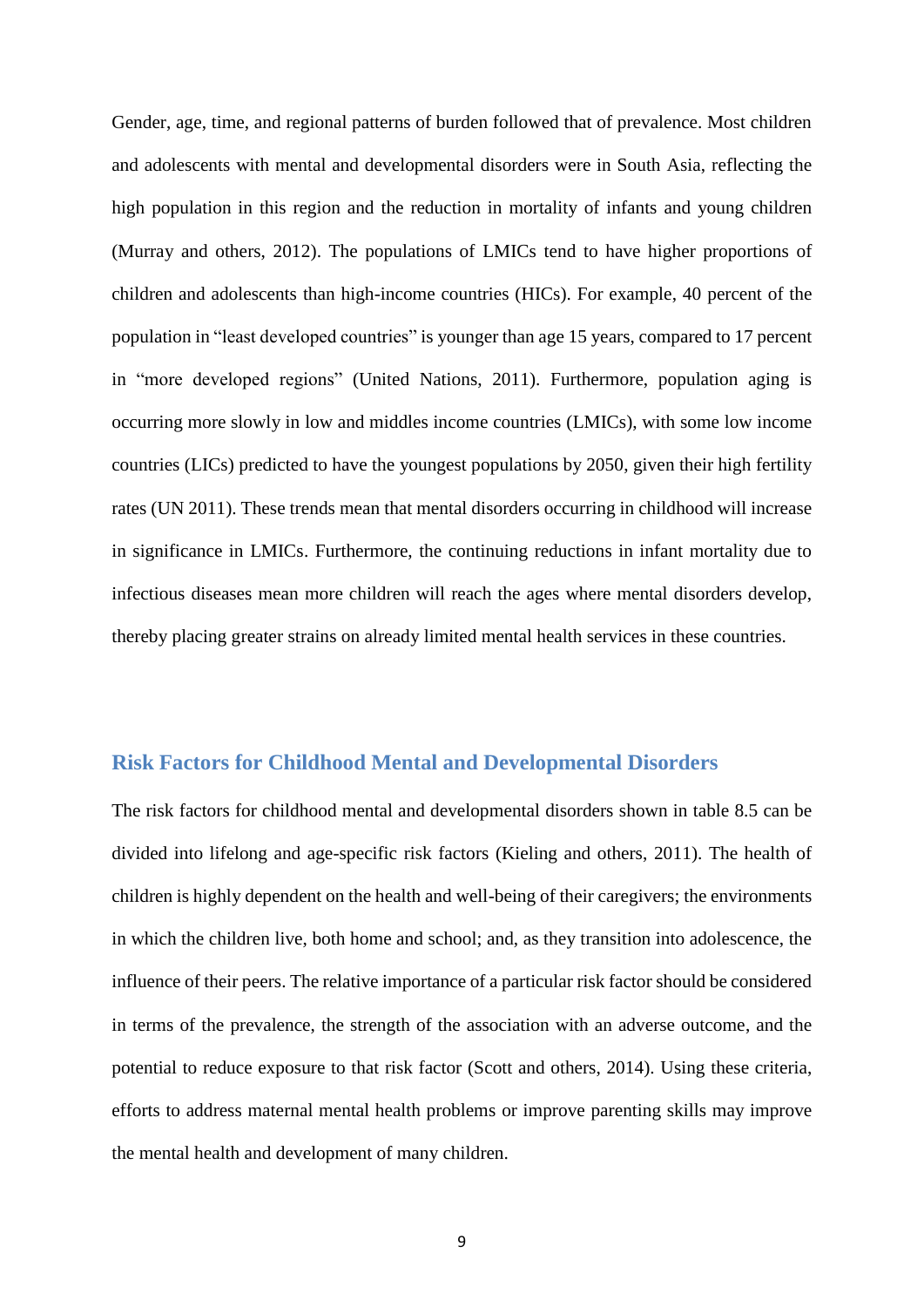<<<Insert table 8.5 about here>>>

#### **Consequences of Childhood Mental and Developmental Disorders**

The consequences of these disorders include both the impact during childhood and the persistence of mental ill health into adult life. In childhood, the impact is broad, encompassing the individual suffering of children, as well as the negative effects upon their families and peers. This impact may include aggression toward other children and distraction of peers from learning. Children with mental and developmental disorders are at higher risk of mental and physical health problems in adulthood, as well as increased likelihood of unemployment, contact with law enforcement agencies, and need for disability support.

## **Trends in Childhood Mental and Developmental Disorders**

The prevalence and burden of childhood mental disorders remained consistent between 1990 and 2010 (GBD 2010). Although the rates themselves may not have changed, population and aging do have impacts on the number of YLDs and DALYs attributable to mental disorders in childhood. As the population of children increases globally, the number of DALYs attributable to mental disorders in children will increase.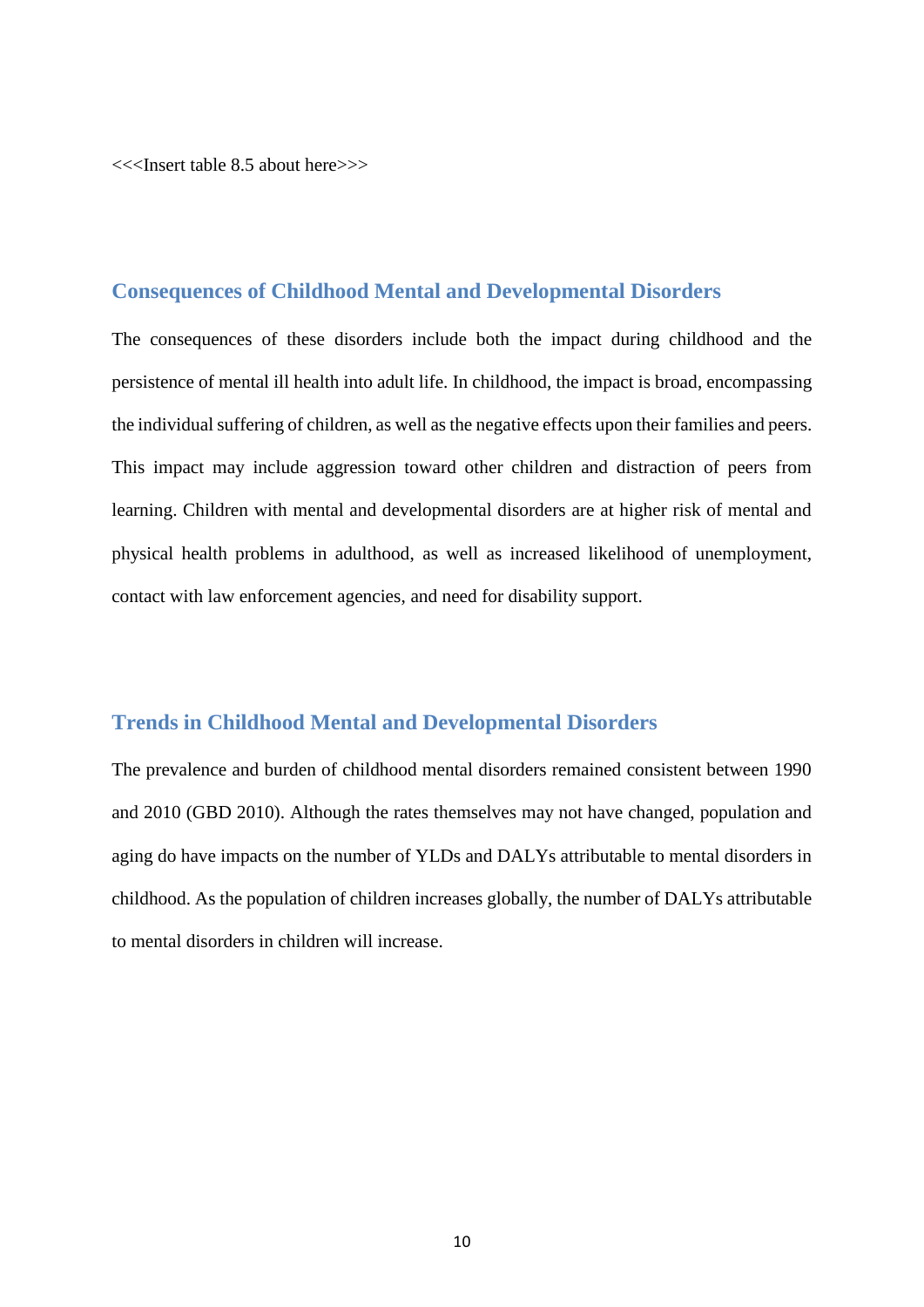# **Interventions for Childhood Mental and Developmental Disorders**

#### **Delivery of Interventions in Low-and-Middle-Income Countries**

Despite the burden that mental health problems impose on children and adolescents, most countries do not provide satisfactory care to those in need [\(Belfer and Saxena, 2006a,](#page-30-4) [Lancet](#page-36-2)  [Global Mental Health Group and others, 2007\)](#page-36-2). The World Health Organization's (WHO) *Atlas of Child and Adolescent Mental Health Resources* indicated that less than 33% of the countries for which data were provided had a specific entity responsible for child mental health [\(World](#page-41-3)  [Health Organization, 2005\)](#page-41-3). Also, very few countries reported having adequate and permanent budgets for such programs [\(Belfer and Saxena, 2006b\)](#page-31-1). Independent studies have highlighted the inadequacy of services to address mental health problems in children and adolescents, as well as the lack of training for mental health professionals [\(Morris and others, 2011\)](#page-37-0).

#### **Guideline Development**

To reduce this gap in services, the WHO launched the Mental Health Gap Action Programme (mhGAP) to scale up services for people with mental disorders, including children, especially in LMICS [\(World Health Organization, 2008\)](#page-42-0). One essential component of mhGAP is to develop management guidelines for the mental disorders identified as conditions of high priority [\(Dua and others, 2011\)](#page-32-1). The guidelines recognize that in most LMICs, non-specialist primary care personnel deliver the interventions, and the feasibility of delivery was a key consideration. Implementation of these guidelines poses a set of challenges, such as cultural adaptation of strategies from one context to another; stakeholder engagement and collaboration; identification and inclusion of high-risk groups; and cost-effectiveness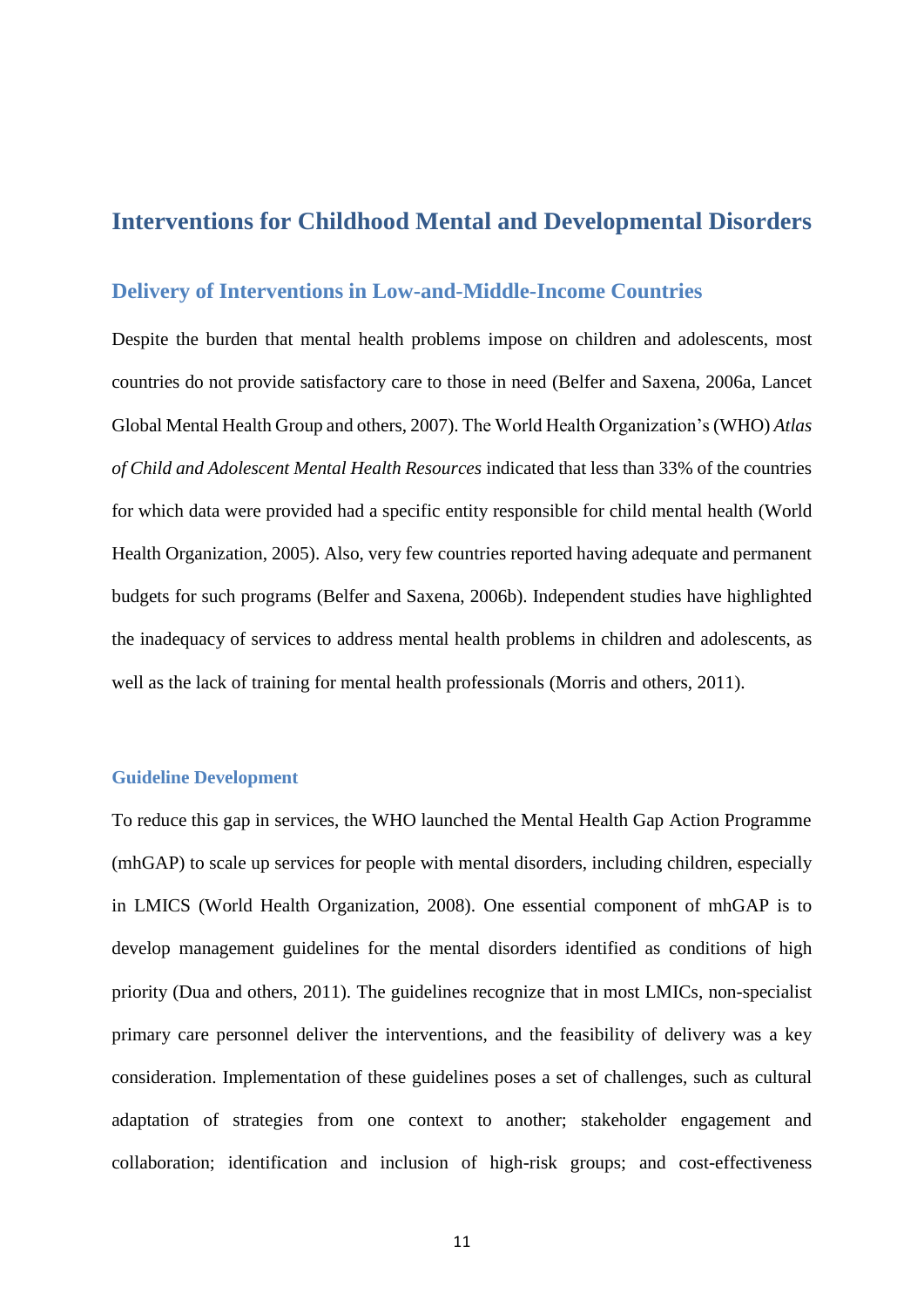determination [\(Jordans and others, 2010\)](#page-35-1).

#### **Community- and Primary-Care-Based Interventions**

Attempts have been made to develop community- and primary care-based services in LMICs. Brazil, the Arab Republic of Egypt, Israel, and Lebanon implemented and evaluated a comprehensive community-based program with a package of interventions that could be adapted to different countries and localities based on the following:

- Amount of health care and school resources available
- Nature and severity of the types of problems children have
- Preferences and cultural factors that are important within communities.

The feedback received from these sites indicated that the interventions were useful in helping children with internalizing and externalizing problems [\(Bauermeister and others, 2006\)](#page-30-5). Strategies to improve access to care include investments in gatekeepers, such as parents, teachers, and general practitioners. Easy-to-read manuals and guides with culturally adapted strategies for the management of childhood mental disorders through non-specialist primary care can be useful resources for practitioners seeking to develop services in such settings [\(Eapen and others, 2012\)](#page-32-2).

#### **School-Based Services**

Schools can have a profound influence on children, families, and communities. School-based mental health services also have the potential to bridge the gap between need and utilization by reaching children who would otherwise not have access to these services; these settings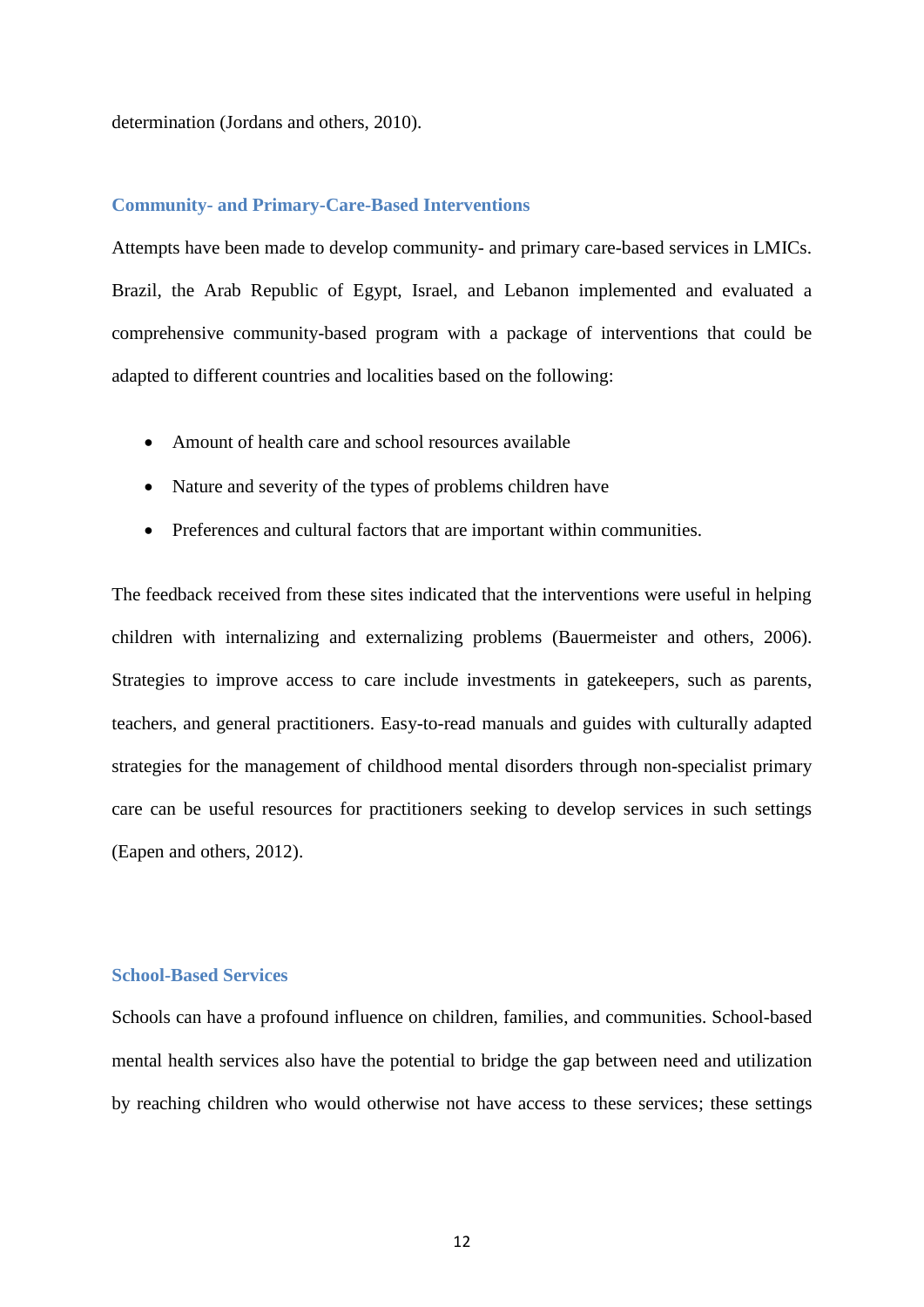could provide an ideal environment in which programs for child mental health can be integrated in a cost-effective culturally acceptable and non-stigmatizing manner [\(Patel and others, 2013a\)](#page-38-2).

#### **Voluntary Sector Programs**

Agencies in the voluntary sector (those that are not for profit and non-government) have traditionally played a significant role in raising awareness of the issues faced by children with mental health difficulties and their families, as well as in reducing the associated stigma. In some countries, the voluntary sector provides the bulk of child mental health services. However, the evidence base of such interventions is sometimes poor largely due to the absence of research support for program evaluation. In India, for example, numerous voluntary sector organizations run mental health programs for children and adolescents [\(Patel and Thara, 2003\)](#page-39-1). In Nigeria, child mental health professionals partnered with a faith-based organization to provide a combination of spiritual and mental health care for children in an institution for young offenders and abandoned children in southwest Nigeria [\(Omigbodun, 2008\)](#page-38-3). Both Patel and Thara (2013) and Omigbodun (2008) highlight the opportunities and potential conflicts that such partnerships can bring. However, the magnitude of mental health problems affecting children and the absence of policies to guide service development are significant barriers to coordinated service provision for children in LMICs.

Most preventive interventions implemented in early childhood in LMICS target child development generally, rather than child mental health specifically. However, increasing evidence shows that some of these early interventions can benefit the mental health of children, both concurrently and into adolescence and adulthood. In Jamaica, an early stimulation program for very undernourished children in Jamaica, which involved home visits over age two years, reduced anxiety, depression, and attention deficit disorder, and it enhanced self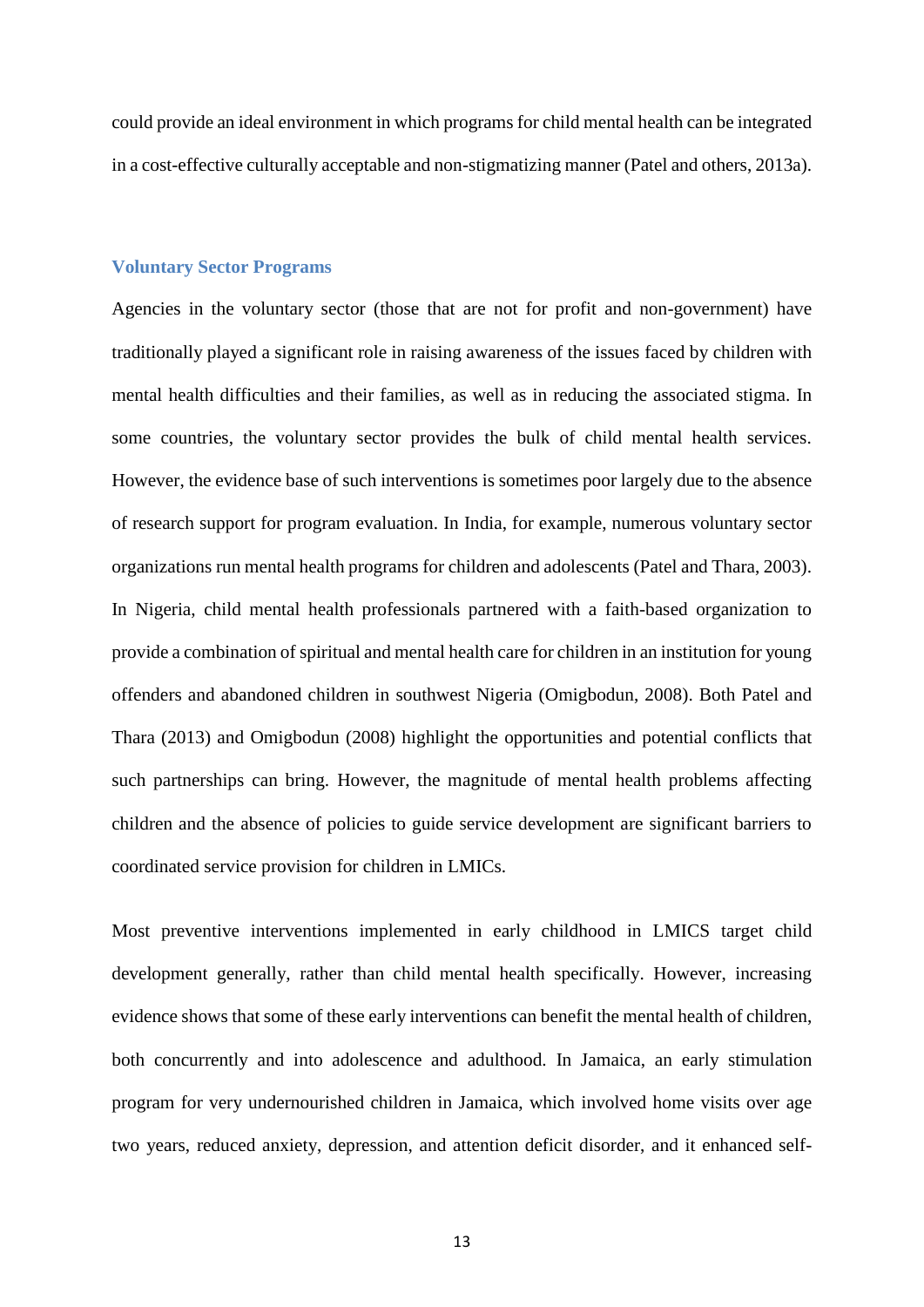esteem at ages 17–18 years [\(Walker and others, 2010\)](#page-41-4). In Mauritius, two years of high-quality preschool from age three years reduced conduct disorder and schizotypal symptoms at age 17 years and criminal offenses at age 23 years [\(Raine and others, 2003\)](#page-39-2); these benefits were greatest for children who were undernourished at age three years. Such interventions can lead to integration with community-based maternal child health programs and ought to be prioritized in LMICs [\(Kieling and others, 2011\)](#page-36-1).

## **Population-Wide Platforms**

#### **Child Protection Legislation**

Child maltreatment, a well-established risk factor for mental and developmental disorders in children [\(Benjet and others, 2010\)](#page-31-0), is defined as any form of physical or emotional illtreatment, sexual abuse, neglect or negligent treatment, or commercial or other exploitation that results in actual or potential harm to a child's health, survival, development, or dignity in the context of a relationship of responsibility, trust, or power [\(Krug and others, 2002\)](#page-36-3). Legislation to address child maltreatment requires the support of well-integrated systems that increase public awareness and enable incident reporting to a constituted authority with investigative and interventional expertise and the ability to prosecute [\(Svevo-Cianci and others,](#page-40-3)  [2010\)](#page-40-3). Limited evidence suggests that legislation to protect children living out of the family home in LMICs has benefits for their health and safety [\(Fluke and others, 2012\)](#page-33-2); however, further research is needed to determine the effectiveness of such legislation on children living with their families of origin.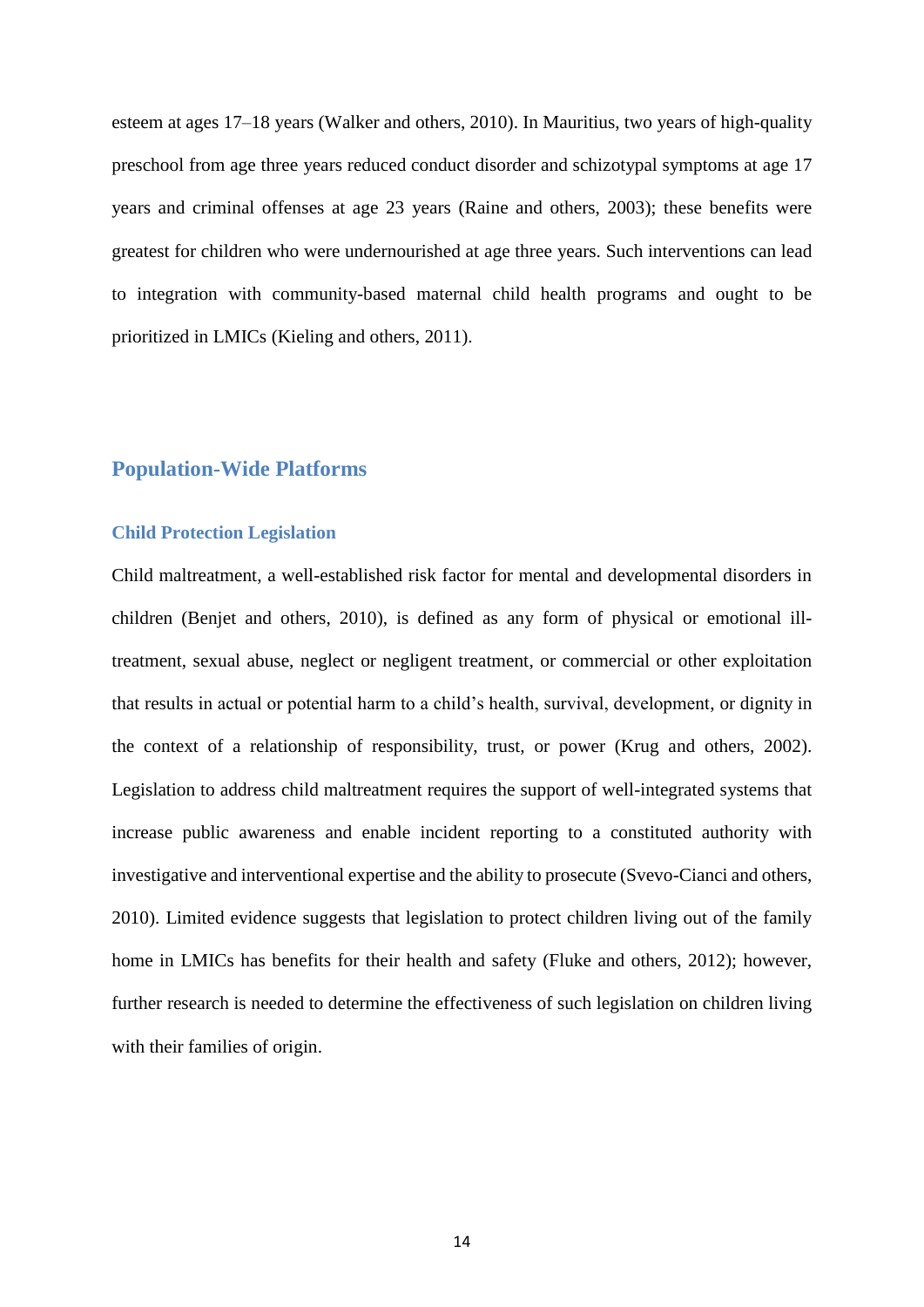## **Community Platforms**

#### **Schools and Bullying Prevention**

Bullying or peer victimization is a specific form of aggression defined as "a form of aggression in which one or more children repeatedly and intentionally intimidate, harass, or physically harm a victim" (Vreeman and Carroll [\(2007\)](#page-30-6). The long-term impacts of bullying behavior are serious; children who are victims, bullies, or both have elevated rates of psychiatric disorders in childhood and early adulthood [\(Copeland and others, 2013\)](#page-31-2). Children and adolescents who are bullied are also more likely to be absent from school and have lower levels of self-esteem and self-image [\(Delfabbro and others, 2006\)](#page-32-3). In contrast, children who are bullies are more likely to engage in criminal behavior into adulthood, even after controlling for other childhood risk factors [\(Ttofi and others, 2011\)](#page-41-5).

Accordingly, the prevention of peer victimization in schools is a vitally important strategy to reduce the occurrence of mental disorders and other adverse consequences in both children and adults. Schools are a natural setting for such strategies, since they are where most peervictimization occurs in children. Different approaches to reducing bullying behavior have been assessed in the literature. In one systematic review, Vreeman and Carroll (2007) grouped the interventions into three main types: curriculum interventions, whole-of-school approaches, and social and behavioral skills training. Curriculum interventions include videotapes or written curriculum material that tends to be followed by class discussion. Overall, such interventions have not been found to significantly reduce bullying; in some cases, they may even increase it. In contrast, whole-of-school approaches have been found to be effective; these approaches use a multidisciplinary approach that includes combinations of school rules and sanctions, classroom curriculum, teacher training, individual counseling, and conflict resolution training.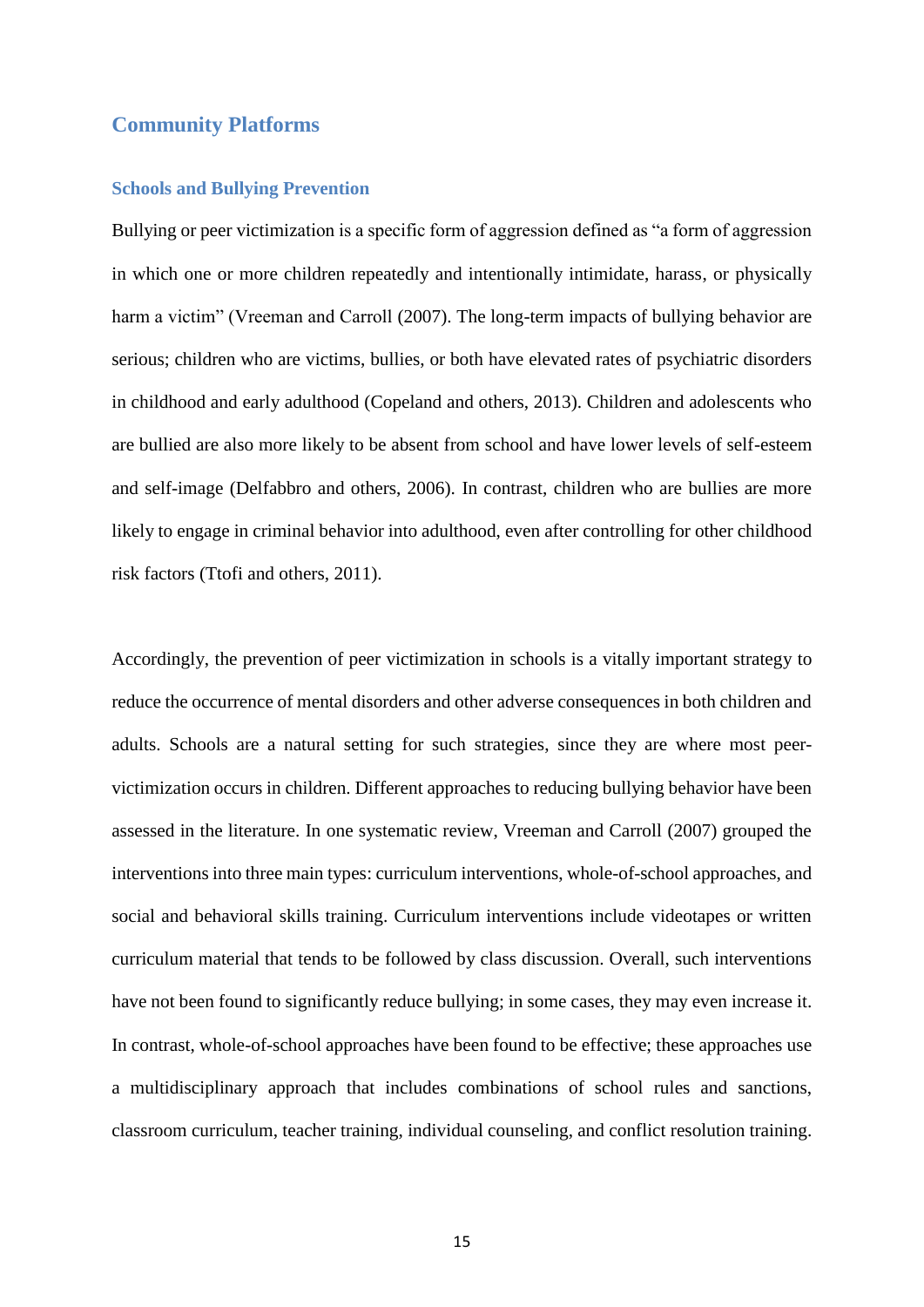However, barriers to the full implementation of such approaches exist. For example, implementation of approaches that have worked very well in one school setting have been shown to have reduced impacts in another setting. Social and behavioral skills training approaches involve targeted training approaches for children involved in bullying. On the whole, these types of approaches appear to work in younger children, with no effects observed when used in older children and adolescents. In a meta-analysis, Ttofi and Farrington [\(2011\)](#page-40-4) found that school-based anti-bullying programs can reduce bullying by about 20 percent, with greater effects observed in interventions that adopt more of a whole-of school approach. However, very few, if any, evaluations of interventions to prevent bullying have been conducted in LMICs.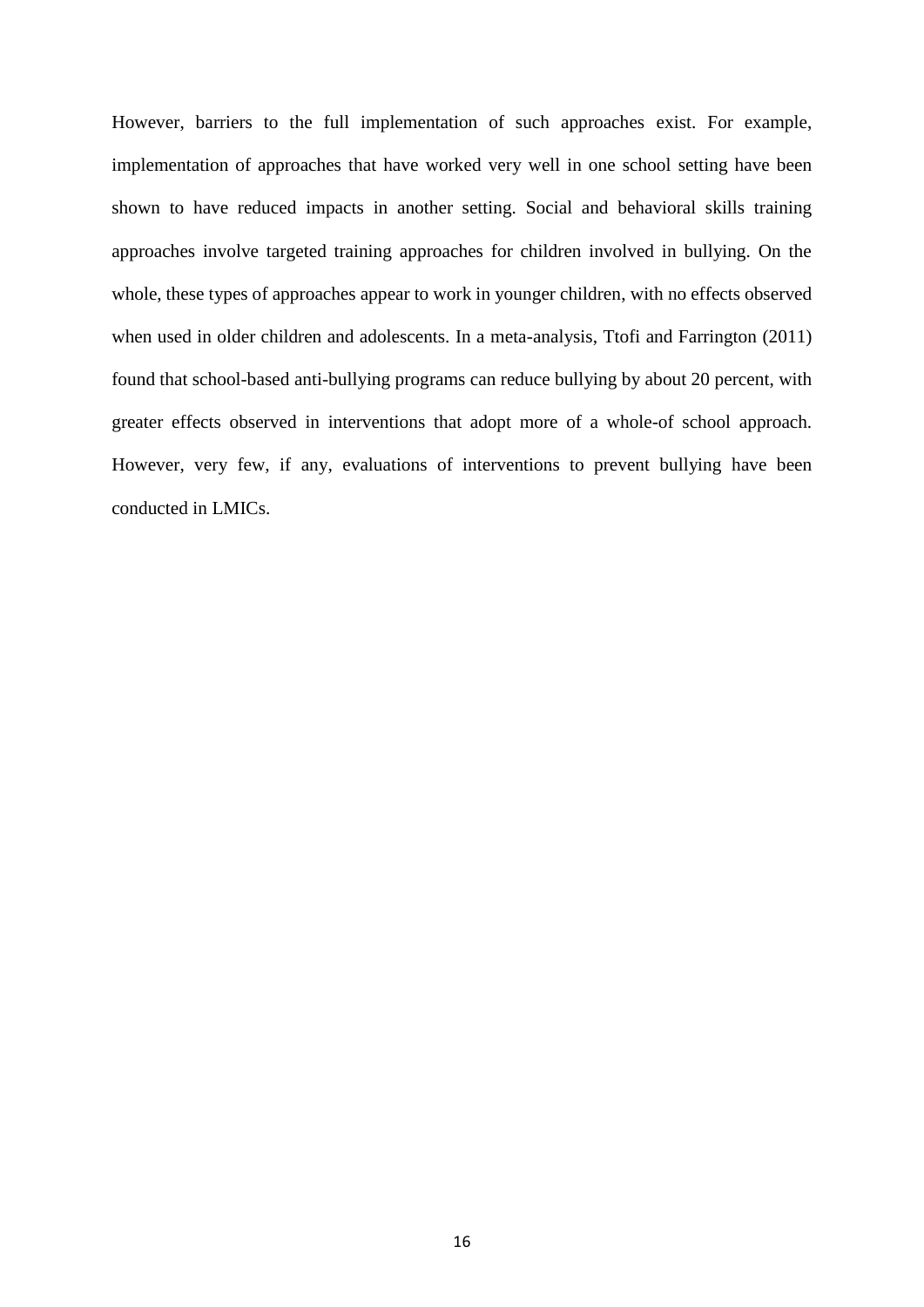## **Health and Social Care**

#### **Primary Health Care**

*Screening and Community Rehabilitation for Developmental Disorders***.** Providing early interventions to children with developmental disorders may optimize their developmental outcomes [\(Sonnander, 2000\)](#page-40-5). Screening is necessary to identify the children in need of these resource-intensive interventions. Screening instruments for LMICs need to be culturally acceptable and have sound psychometric properties that have been validated in the local context [\(Robertson and others, 2012\)](#page-40-6). Instruments developed for screening children for developmental disorders in HICs (such as Denver II) may not be appropriate [\(Gladstone and others, 2008\)](#page-34-0). For example, items assessing whether a child can cut using scissors or catch a bouncing ball may be inappropriate if these resources are unavailable in the community or if parents do not model or encourage these activities. A systematic review identified instruments that have been used for the developmental screening of young children in LMICs [\(Robertson and others,](#page-40-6)  [2012\)](#page-40-6). Two of the screening tools identified as useful were the Ten Question (TQ) screen [\(Belmont, 1986,](#page-31-3) [Zaman and others, 1990\)](#page-42-1) and the ACCESS portfolio [\(Wirz and others, 2005\)](#page-41-6).

The TQ screen (box 8.1) is a brief questionnaire administered to parents of children ages two years to nine years. Five questions assess cognitive ability; two questions assess movement ability; one question addresses any history of seizures; one assesses vision; and one assesses hearing. The items require a dichotomous response of yes-no and ask about the skills that children will acquire in any culture. They ask parents to compare their children to other children in their communities [\(Belmont, 1986,](#page-31-3) [Zaman and others, 1990\)](#page-42-1). The TQ was included as a disability module in the third round of the United Nations Children's Fund (UNICEF) Multiple Indicator Cluster Survey and administered to almost 200,000 children across 18 countries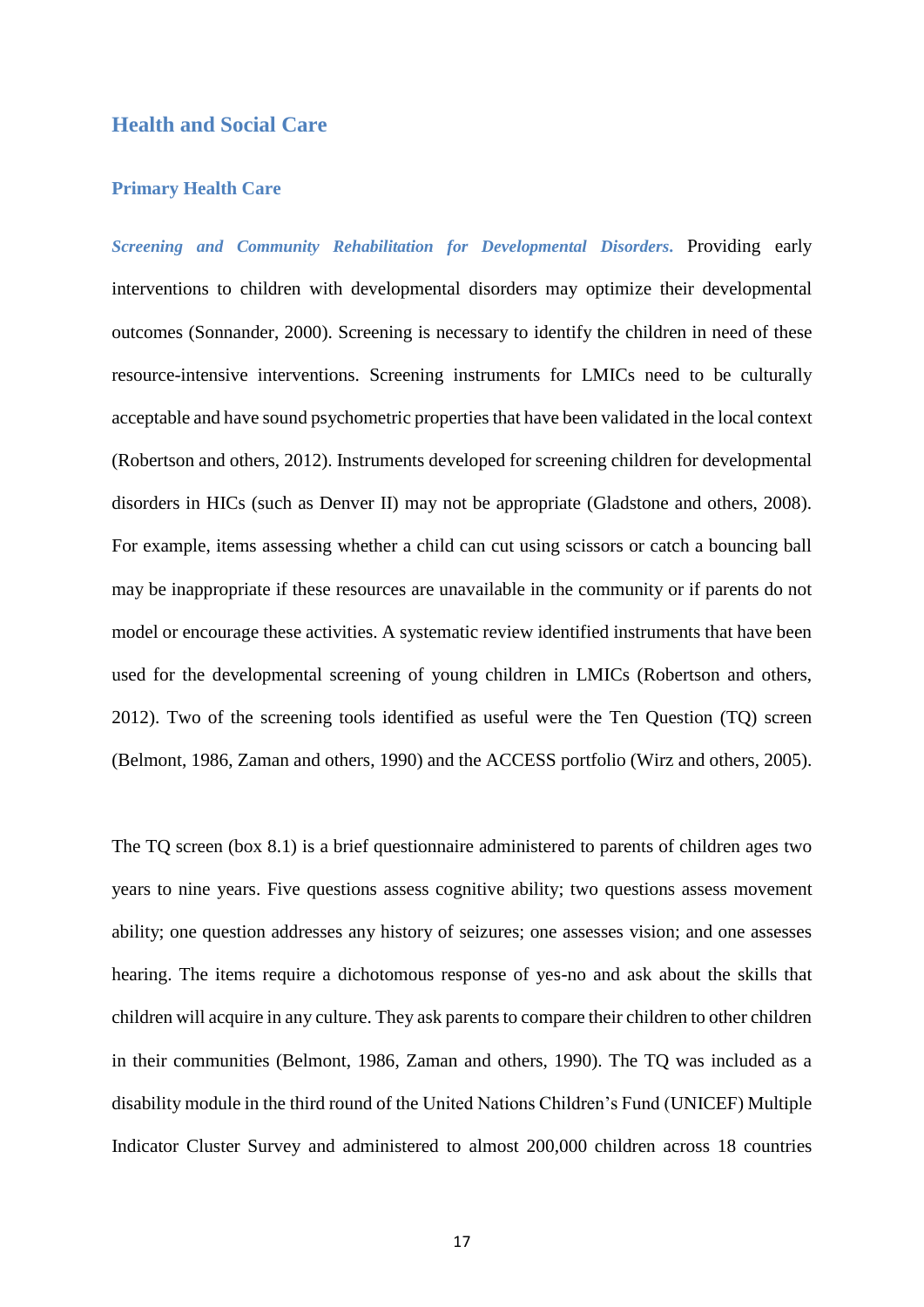[\(Gottlieb and others, 2009\)](#page-34-1). The TQ is a sensitive tool that identifies 80 percent to 100 percent of children with developmental disorders; however, it has a low specificity, necessitating a second stage to examine those children who screen positive [\(Durkin and others, 1994\)](#page-32-4).

#### **Box 8.1 Ten Questions Screen**

- 1. Compared with other children, did the child have any serious delay in sitting, standing or walking?
- 2. Compared with other children, does the child have difficulty seeing, either in the daytime or night?
- 3. Does the child appear to have difficulty hearing?
- 4. When you tell the child to do something, does he/she seem to understand what you are saying?
- 5. Does the child have difficulty in walking or moving his/her arms, or does he/she have weakness and/or stiffness in the arms or legs?
- 6. Does the child sometimes have fits, become rigid, or lose consciousness?
- 7. Does the child learn to do things like other children his/her age?
- 8. Does the child speak at all (can he/she make himself/herself understood in words, can he/she say any recognizable words?
- 9. *For children ages three to nine years, ask:* Is the child's speech in any way different from normal (not clear enough to be understood by people other than his/her immediate family)? *For children age two years, ask:* Can he/she name at least one object (for example, an animal, a toy, a cup, a spoon)?
- 10. Compared with other children of his/her age, does the child appear in any way mentally backward, dull, or slow?

*Source*: Zaman and others 1990.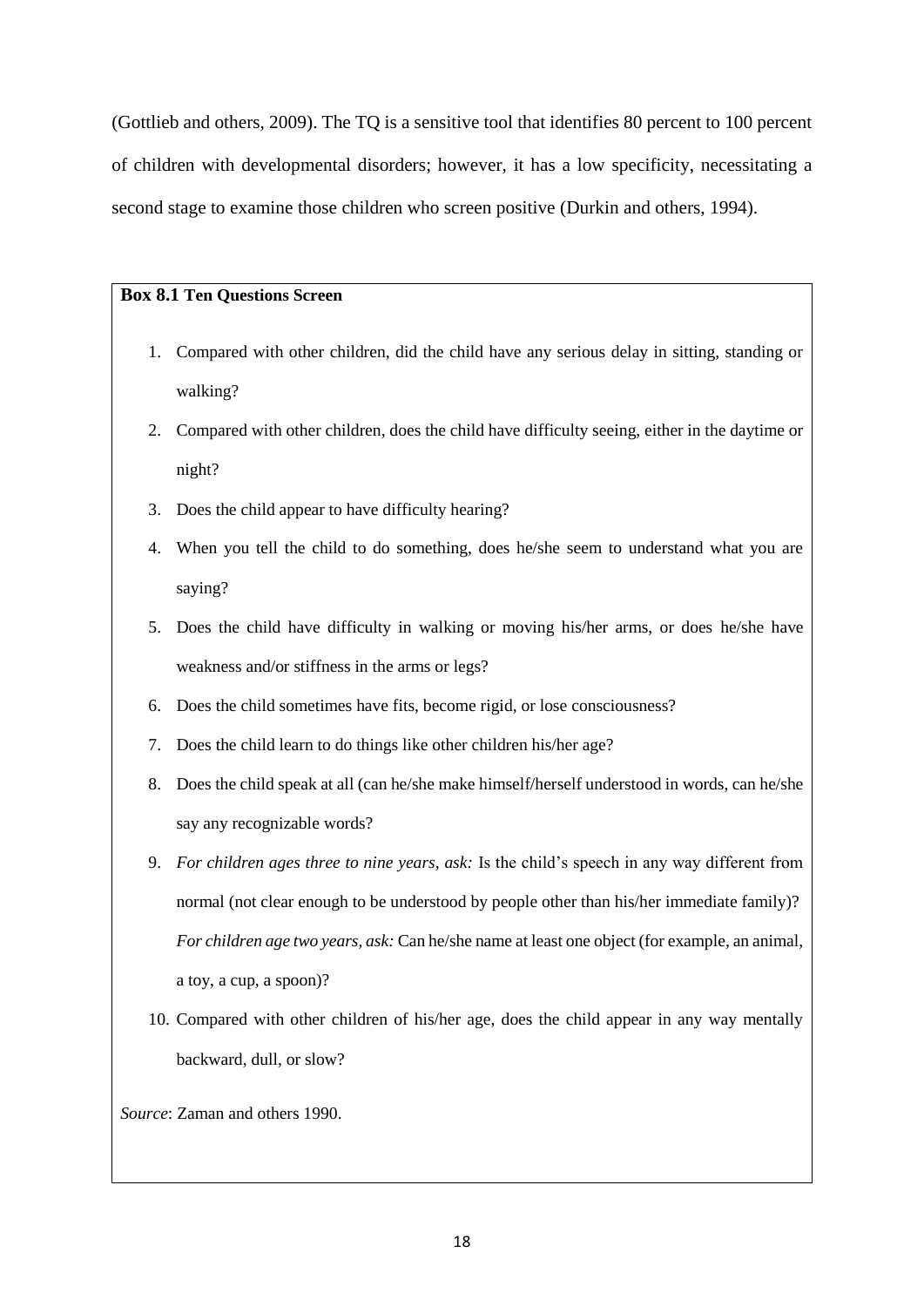Administration of the ACCESS portfolio provides screening of children with developmental disorders, as well as simple advice to parents. Community health workers (CHWs) in Sri Lanka and Uganda used the ACCESS portfolio to assess children younger than age three years whose mothers had expressed concerns. The CHWs' assessments of delay had an 82 percent accuracy in children older than age two years, compared to those identified by medical or allied health staff, although the sensitivity and specificity of the instrument were not measured. The ACCESS portfolio raised awareness of developmental disorders in communities, and both CHWs and parents reported it to be helpful [\(Wirz and others, 2005\)](#page-41-6).

Two significant issues arise following the identification of children with developmental disorders. The first involves the stigma associated with these diagnoses in some countries and cultures. The second is the limited evidence for the effectiveness of community-based rehabilitation for children with intellectual disabilities and autism in LMICs. These issues do not necessarily indicate that interventions are ineffective, but rather that further evaluation is required [\(Hastings and others, 2012,](#page-35-2) [Robertson and others, 2012\)](#page-40-6).

*Parenting Skills Training***.** Parenting skills training aims to enhance or support the parental role through education and training, thereby improving the emotional and behavioral outcomes for children. A meta-analysis identified four components of parenting skills training that were particularly effective. Increasing positive parent-child interactions, teaching parents how to communicate emotionally with their children, teaching parents the use of time out as a means of discipline, and supporting parents to consistently respond to their children's behaviors had the largest effects on reducing externalizing behaviors in children [\(Kaminski and others, 2008\)](#page-35-3).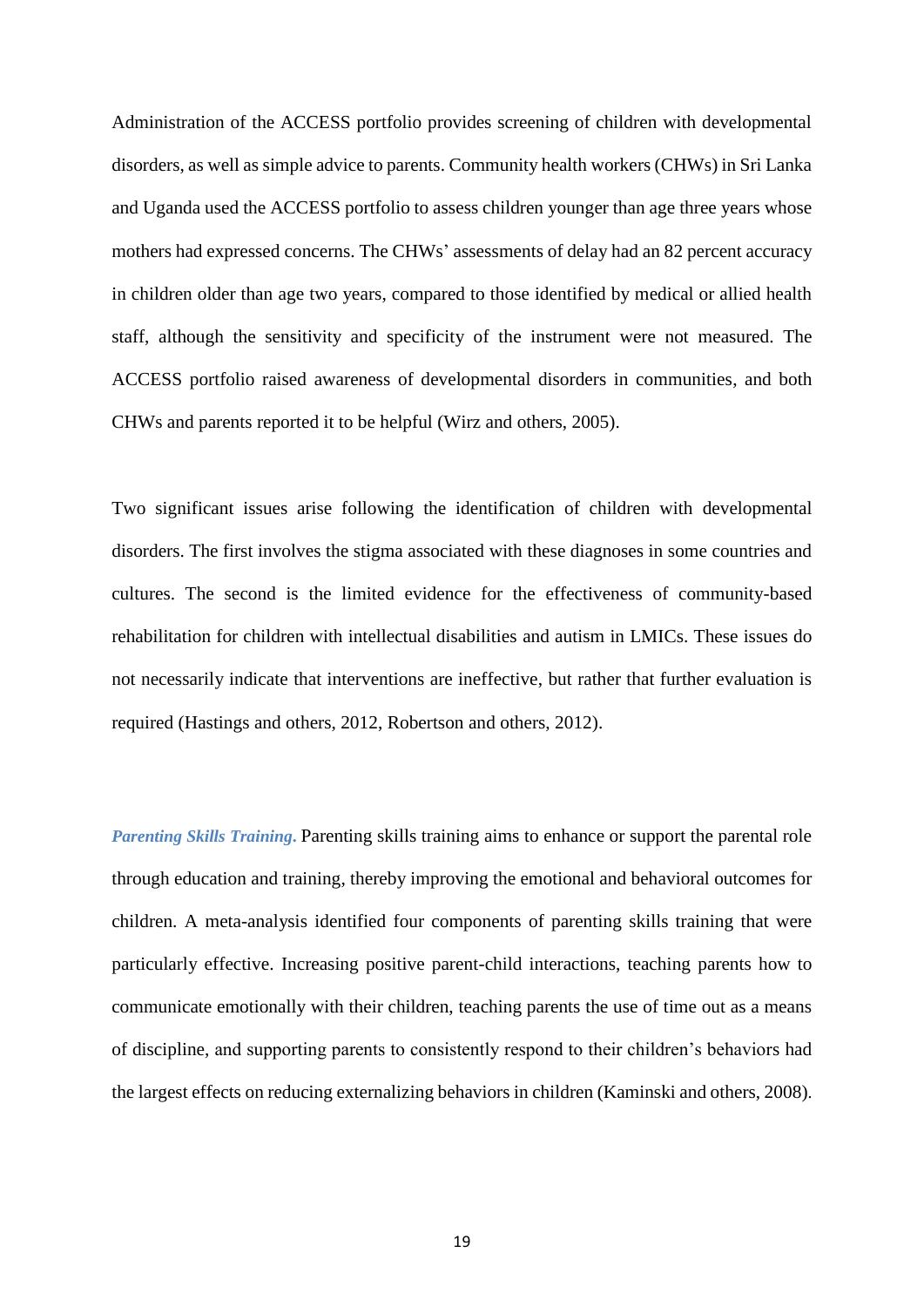Several systematic reviews have demonstrated the effectiveness of parenting skills training in reducing both internalizing and externalizing problems in children [\(Furlong and others, 2013,](#page-33-3) [Kaminski and others, 2008\)](#page-35-3), as well as in reducing the risk of unintentional childhood injuries [\(Kendrick and others, 2007\)](#page-36-4) and improving the mental health of parents [\(Barlow and others,](#page-30-7)  [2014\)](#page-30-7). Childhood disruptive and externalizing behaviors may persist into adolescence, affecting peers, schools, and communities[\(Fergusson and others, 1994\)](#page-33-4). Furthermore, although many externalizing behaviors diminish as individuals mature through adolescence, life course persistence of anti-social behaviors is more likely in those with childhood-onset conduct problems [\(Moffitt and others, 2002\)](#page-37-1). A meta-analysis of group-based parental skills training for parents of children with conduct problems showed moderate effect sizes with a standardized mean difference (SMD) in conduct problems of -0.53 (95% confidence interval (CI) -0.72 to - 0.34) as assessed by parents [\(Furlong and others, 2013\)](#page-33-3). Therefore, parenting skills interventions can reduce or prevent both the onset of childhood mental disorders and subsequent adverse health and social outcomes.

The evidence for the effectiveness of parent skills training comes from studies conducted in HICs [\(Furlong and others, 2013\)](#page-33-3). A systematic review of parenting interventions in LMICs reported that most studies examined educational or physical outcomes [\(Mejia and others,](#page-37-2)  [2012\)](#page-37-2). However, eight studies examined interventions to prevent or reduce emotional and behavioral problems in children. The following outcomes were assessed:

- Infant attachment [\(Cooper and others, 2009\)](#page-31-4)
- Maternal understanding and attitude about child development [\(Jin and others,](#page-35-4)  [2007,](#page-35-4) [Klein and Rye, 2004,](#page-36-5) [Rahman and others, 2009\)](#page-39-3)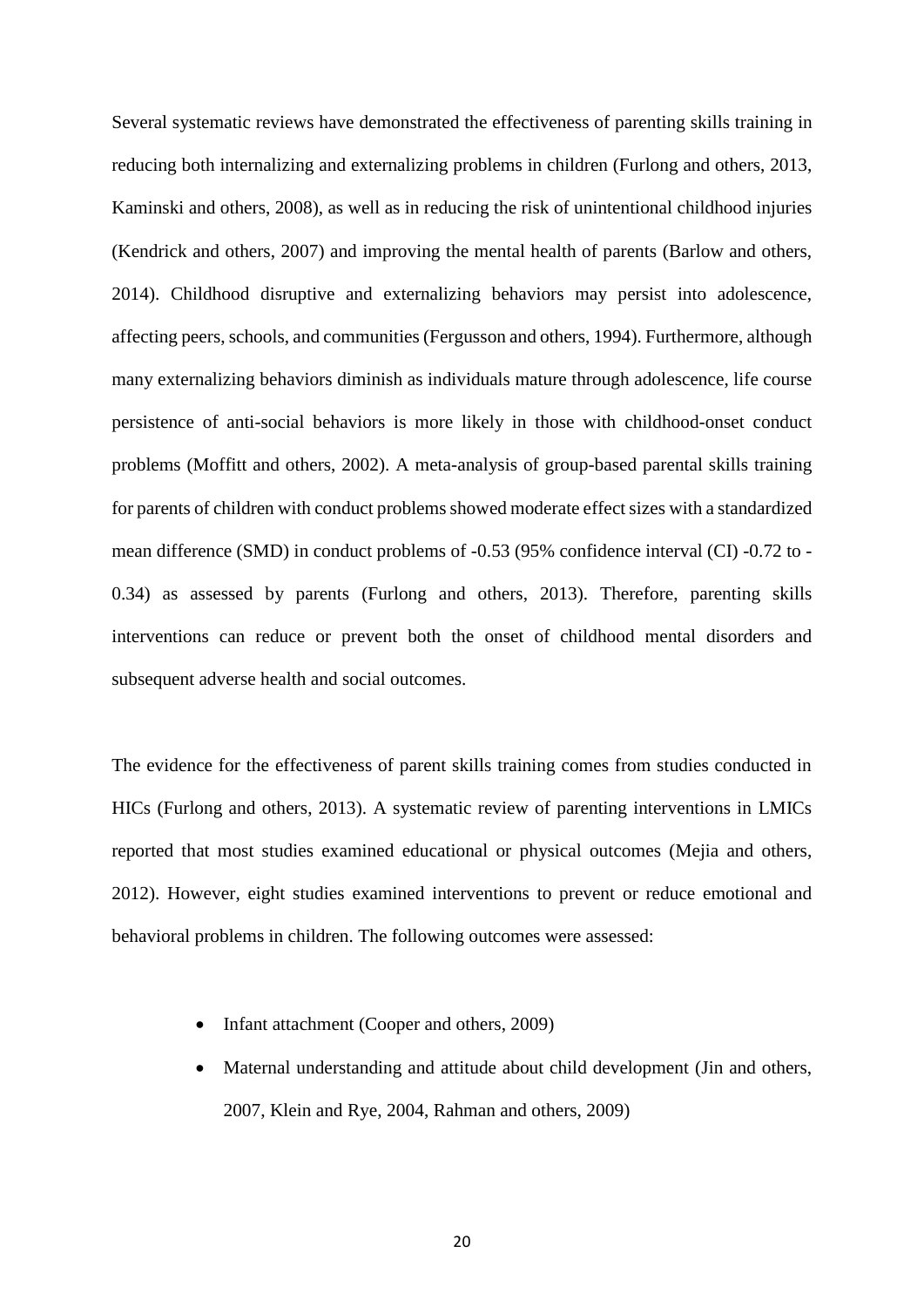- Mother–child interaction [\(Klein and Rye, 2004,](#page-36-5) [Wendland-Carro and others,](#page-41-7) [1999\)](#page-41-7)
- Child abuse [\(Aracena and others, 2009,](#page-30-8) [Oveisi and others, 2010\)](#page-38-4)
- Reductions in child behavioral problems [\(Fayyad and others, 2010\)](#page-33-5).

The mean effect size of the parent skills training across the eight studies was large  $(d = 0.81)$ [\(Mejia and others, 2012\)](#page-37-2); benefits persisted in the follow-up studies, which were as long as 18 months in a study in South Africa [\(Cooper and others, 2009\)](#page-31-4) and six years in a study in Ethiopia (Klein [and Rye, 2004\)](#page-36-5). Thus, emerging evidence suggests parent skills training is a feasible and effective intervention in LMICs. The extensive research base available from HICs requires integration with knowledge acquired from studies conducted in LMICs to further develop culturally appropriate parenting skills training for these countries.

*Maternal Mental Health Interventions***.** Poor maternal mental health is a risk factor for children's physical, cognitive, and socio-emotional development [\(Deave and others, 2008,](#page-31-5) [Feldman and others, 2009,](#page-33-6) [Glasheen and others, 2010,](#page-34-2) [Grace and others, 2003,](#page-34-3) [Grigoriadis and](#page-34-4)  [others, 2013,](#page-34-4) [Grote and others, 2010,](#page-34-5) [Hamadani and others, 2012,](#page-34-6) [Wachs and others, 2009,](#page-41-8) [Wan and others, 2007\)](#page-41-9); the impact continues into adolescence and adulthood [\(Murray and](#page-38-5)  [others, 2011,](#page-38-5) [Pearson and others, 2013\)](#page-39-4). Interventions that target maternal mental health problems, especially in the perinatal period and early infancy, are important for child mental health and need to be incorporated into primary care.

Perinatal mental disorders can be divided into *common mental disorders* (including depression and anxiety disorders) and *severe mental disorders* (schizophrenia and bipolar disorder). In HICs, the prevalence of common mental disorders is estimated at up to 11 percent during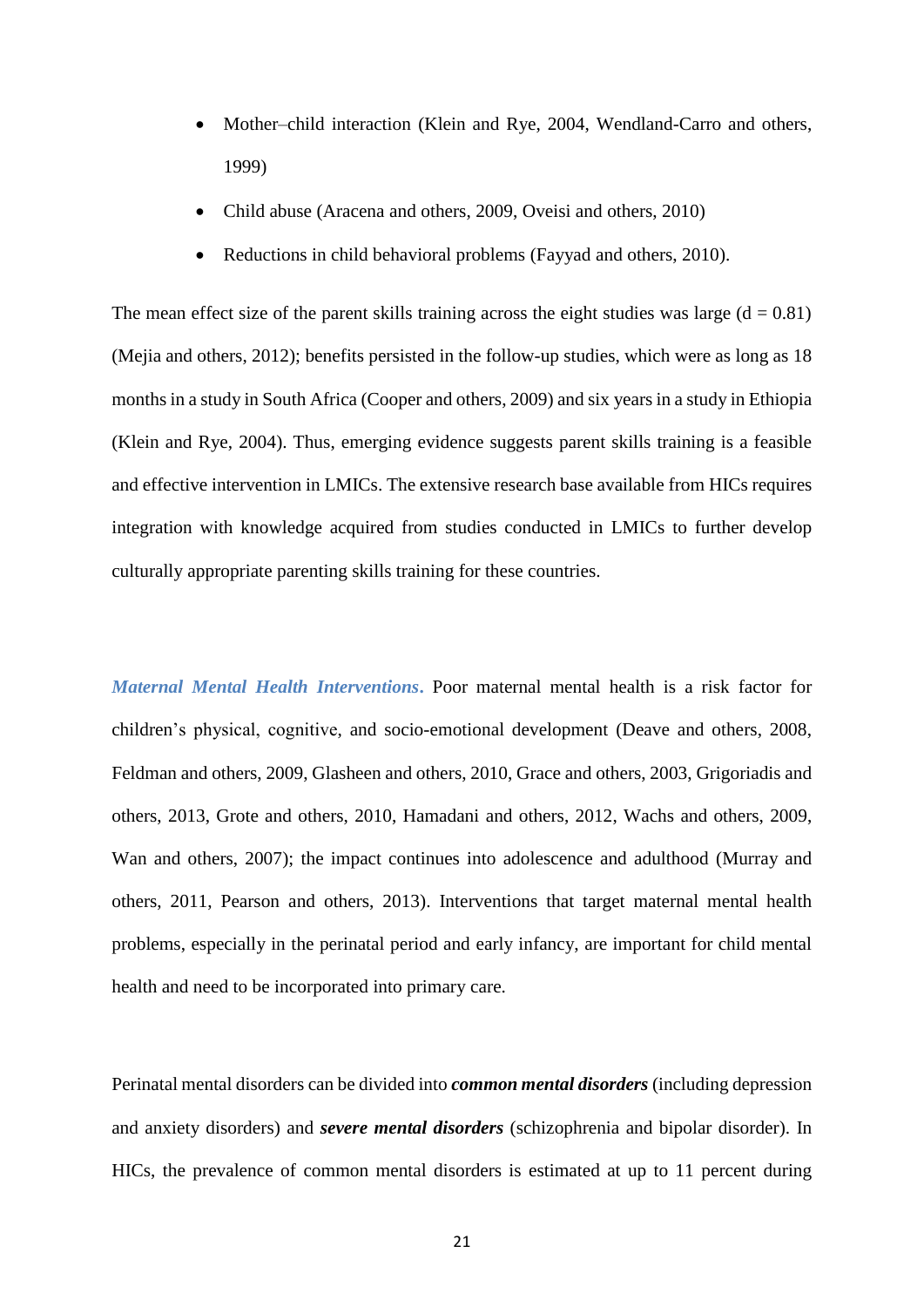pregnancy and 13 percent in the first three months postpartum (period prevalence rates of 18.4 percent and 19.2 percent, respectively) [\(Gavin and others, 2005\)](#page-34-7). Higher prevalence is generally reported in women in LMICs; two meta-analyses indicate rates between 15.6 percent during pregnancy and 19·8 percent postpartum [\(Fisher and others, 2012,](#page-33-7) [Parsons and others,](#page-38-6)  [2012\)](#page-38-6).

The prevalence of severe mental disorders in the perinatal period in HICs is approximately 3 percent [\(Vesga-Lopez and others, 2008\)](#page-41-10); there are no studies in LMICs. Maternal depression is the most prevalent condition—and one that has the largest public health impact [\(Rahman](#page-39-5)  [and others, 2013b\)](#page-39-5). It is also the condition for which interventions are most amenable to integration into primary care and maternal and child health platforms [\(Rahman and others,](#page-39-5)  [2013b\)](#page-39-5). Such integration requires task-shifting strategies, supported by the development of training curricula and treatment packages that bundle skills that logically group together in terms of content, training, and operational use [\(Patel and others, 2013b\)](#page-38-7).

These interventions also require a change in the approach of mental health specialists, as well as health policy and planning specialists—a shift of focus from a model that is specialist- and center-based to a model that is primary care- and community-based. Integrated treatment programs in which health and social care providers are supported to manage common mental health problems offer a chance to treat the whole person**,** a more patient-centered approach that is often more effective than one in which mental health, physical health, and reproductive health problems are addressed separately without effective communication among providers [\(Patel and others, 2013b\)](#page-38-7). Maternal and child health workers are well-positioned to adopt comprehensive approaches to care, particularly important for children whose psychosocial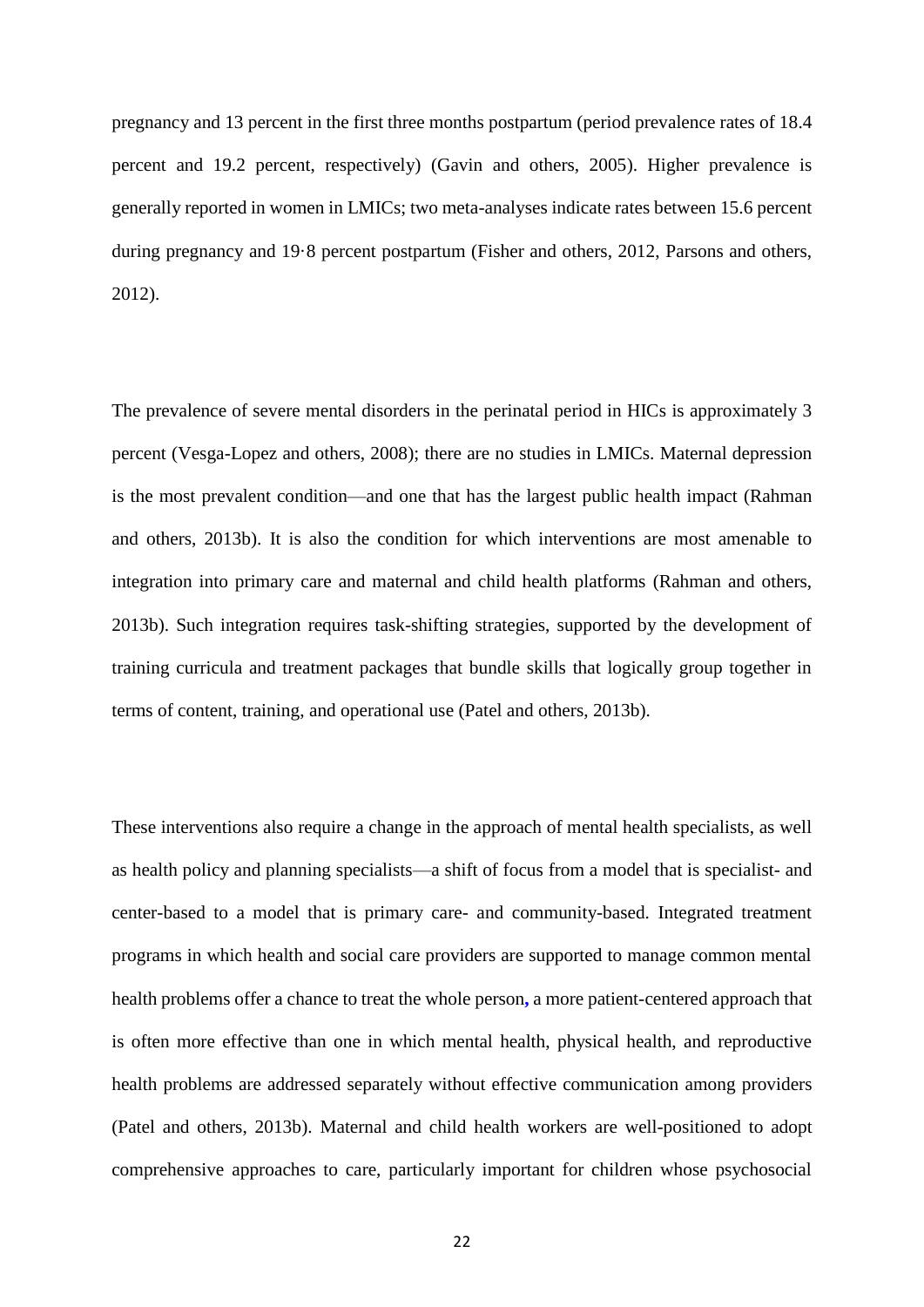well-being is closely linked to the mental health of parents and the quality of family and school environments. These workers have a knowledge of community resources, and health, social, and education services, and they can better respond to the specific needs of local communities [\(Rahman and others, 2013b\)](#page-39-5).

Much of the research on psychological and psychosocial interventions for maternal depression has been conducted in HICs [\(Sockol and others, 2011\)](#page-40-7); substantial evidence indicates that such interventions are effective in reducing depressive symptoms within the first year postpartum  $(RR = 0.70, 95\% \text{ CI } 0.60 \text{ to } 0.81)$  [\(Dennis and Hodnett, 2007\)](#page-32-5). Over the past decade, the evidence of the effectiveness of non-mental health specialist-led interventions (for example, by nurses, health visitors, and midwives) has increased in [\(Crockett and others, 2008,](#page-31-6) [Lumley and](#page-36-6)  [others, 2006,](#page-36-6) [MacArthur and others, 2003,](#page-37-3) [Morrell and others, 2009,](#page-37-4) [Roman and others, 2009\)](#page-40-8). In LMICs, the public health importance of maternal mental health has also led to increased research in interventions. A review and meta-analysis identified 13 trials that included 20,092 participants [\(Rahman and others, 2013a\)](#page-39-6). In all of these studies, the intervention was delivered by supervised, non-specialist health and community workers; in many of the studies, the intervention was integrated into a primary care platform. When compared with routine care, the evidence suggested significant benefit for mothers and children from the interventions tested. The pooled effect size for maternal depression was 0.38 (95% CI: -0.56 to -0.21;  $I^2$ =79.9%). Where assessed, the benefits to children included improved mother-infant interaction, better cognitive development, reduced diarrheal episodes, and increased rates of immunization.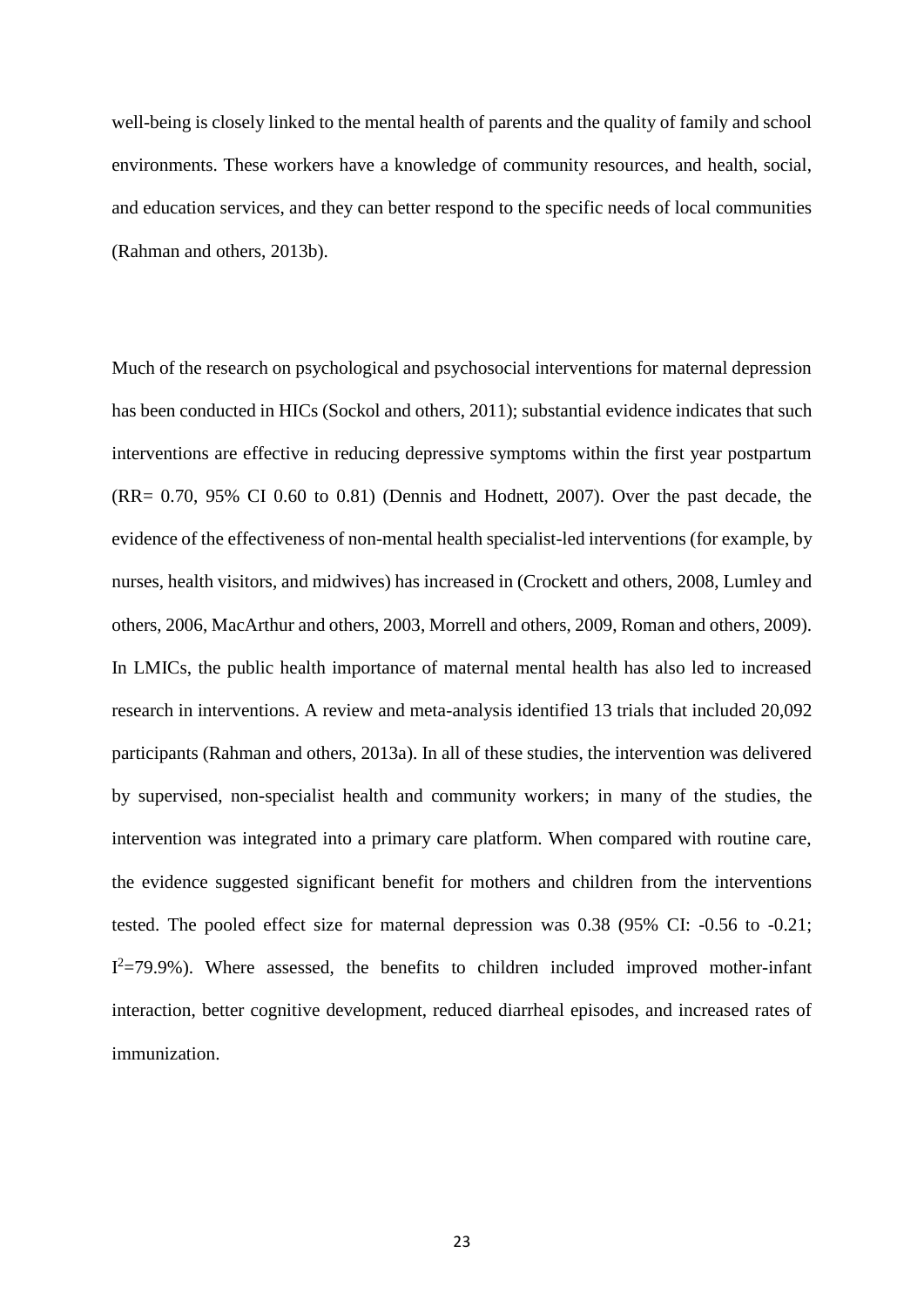*Cognitive Behavioral Therapy*. Cognitive behavioral therapy (CBT) is a psychological intervention used for the management of anxiety disorders in children. The components of CBT for children consist of cognitive interventions and behavioral strategies. The cognitive interventions teach children to recognize their anxious feelings and the somatic experiences that accompany anxiety (for example, breathlessness and palpitations), identify the anxious thoughts that are associated with the anxious feelings, develop alternative thoughts (for example, positive self-talk) and other coping strategies, and evaluate the differences in their emotions after using the coping strategies. The behavioral interventions include relaxation training, modeling behaviors, and graded exposure to anxiety-provoking stimuli. A metaanalysis of 41 studies examined the effectiveness of CBT compared to waitlist control, treatment as usual, and other interventions [\(James and others, 2013\)](#page-35-5). Compared to waitlist controls, CBT had a large effect on reducing anxiety diagnoses and symptoms, with a SMD - 0.98 (95% CI -1.21 to -0.74). However, these studies were conducted in outpatient clinics in HICs; none of the included studies were from LMICs.

The evidence for the effectiveness of CBT in LMICs is very limited; two studies evaluate the effectiveness of this intervention. In Zambia, local lay counselors delivered trauma-focused CBT to the families of 58 children and adolescents between the ages of five years and 18 years who had moderate to severe trauma symptoms. The intervention was provided to the families of the children and achieved significant reductions in the severity of trauma symptoms, as well as the feelings of shame. Although there was no control group, this study demonstrated the potential feasibility of delivering trauma-focused CBT in LMICs [\(Murray and others, 2013a,](#page-38-8) [Murray and others, 2013b\)](#page-38-9).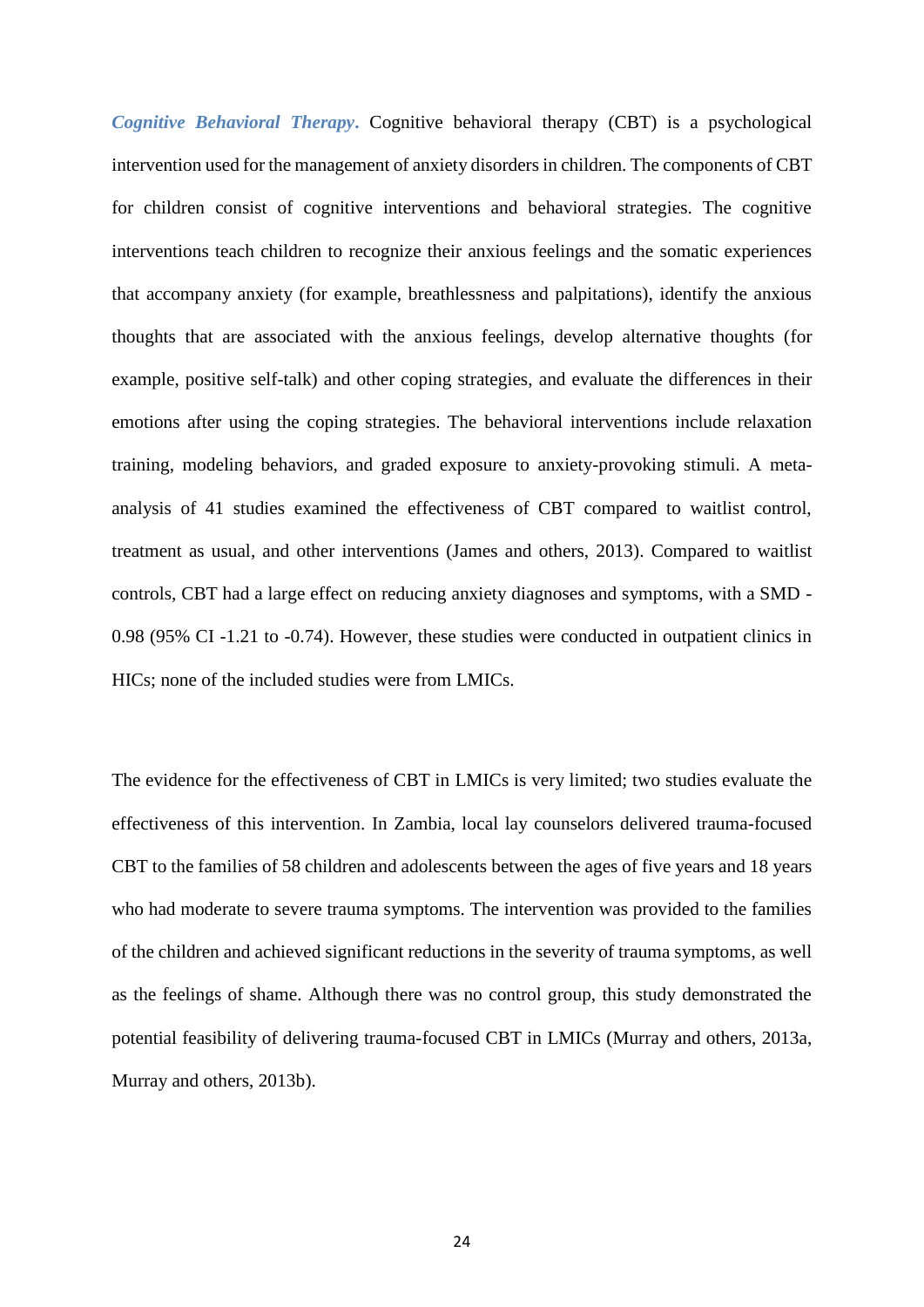In a study in Brazil, clinical psychologists delivered 14 sessions of group-based CBT, with two concurrent parental sessions, to 28 children ages 10 years to 13 years who were suffering from anxiety disorders. Twenty children (71 percent) completed the treatment; there was a reduction in symptoms, with a moderate to large effect size (Cohen's d .59 to 2.06), depending on the outcome measure used. This study further demonstrates the feasibility of CBT-based interventions for anxiety disorders in LMICS [\(de Souza and others, 2013\)](#page-31-7).

#### **Specialist Health Care**

*Maternal Mental Health Interventions***.** Due to maternal treatment preferences and potential concerns about fetal and infant health outcomes, nonpharmacological treatment options are preferred in the perinatal period. However, the treatment of severe depression and other mental disorders may need to be stepped up if patients are not improving as expected through nonspecialist management, or if they experience an acute crisis. In such settings, antidepressant or antipsychotic medication may be prescribed. Antidepressants are effective for depression and anxiety, particularly for severe cases; meta-analyses have demonstrated that the efficacy over placebo increases with the severity of the depression. Very few studies have been conducted on perinatal women due to potential risks, but one recent study indicates that antidepressants are effective [\(Yonkers and others, 2008\)](#page-42-2). As a general principle, medication use during pregnancy should be minimized; most women with common mental disorders can be effectively treated with non-pharmacological interventions.

#### *Medications for ADHD.*

Although behavioral interventions and educational support have demonstrated a moderate effect in reducing the symptoms of children and adolescents with ADHD [\(Lee and others,](#page-36-7)  [2012\)](#page-36-7), pharmacotherapy has the strongest evidence for reducing behavioral problems and improving attention and educational performance [\(Benner-Davis and Heaton, 2007,](#page-31-8) [Greenhill](#page-34-8)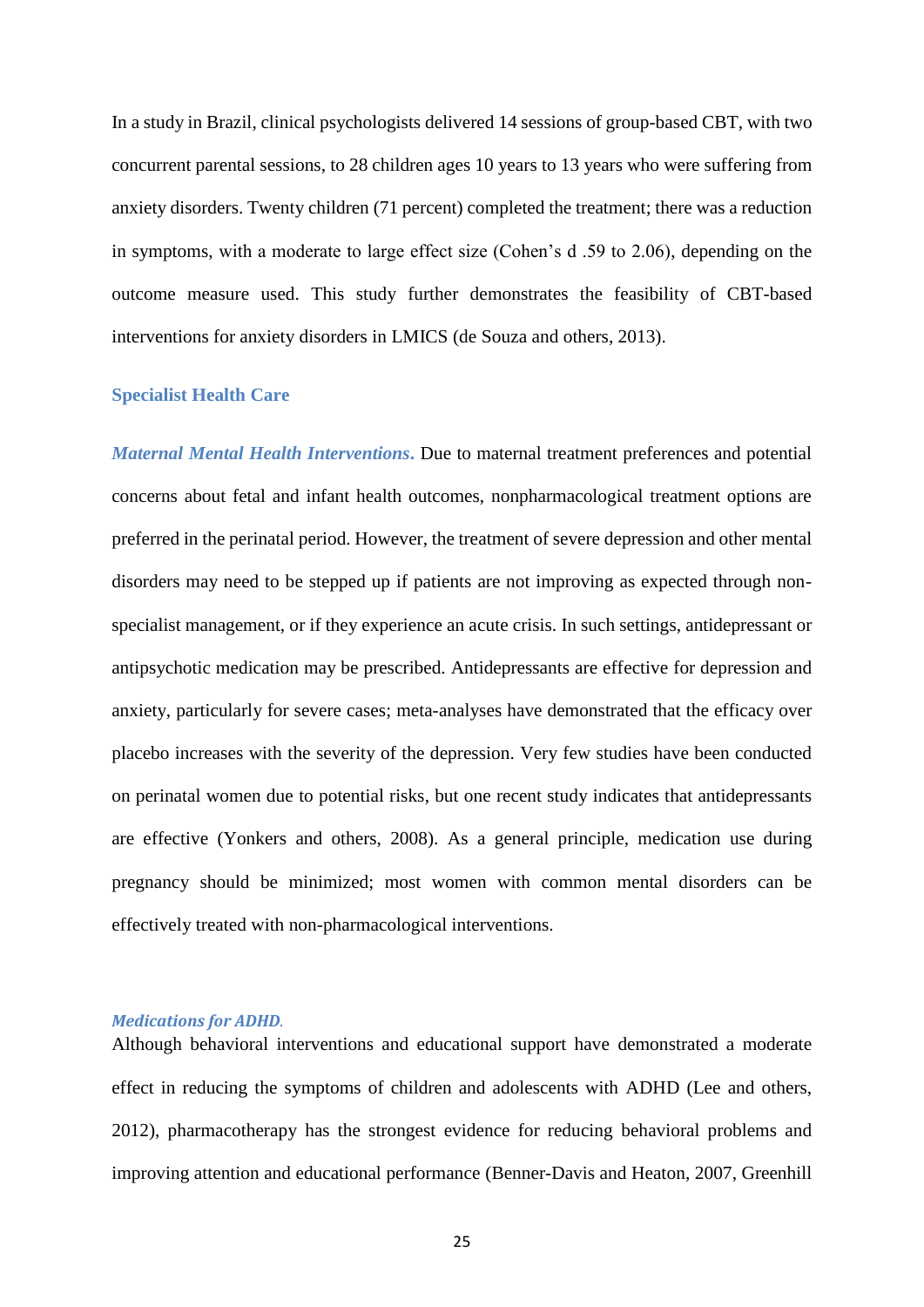[and others, 2002,](#page-34-8) [Prasad and others, 2013\)](#page-39-7). The dispensing of stimulant medications is increasing in HICs [\(Hollingworth and others, 2011,](#page-35-6) [McCarthy and others, 2012\)](#page-37-5), but no studies have examined whether these trends exist in LMICs. The wide recognition in HICs of the problems of stimulant medication diversion and misuse has resulted in recommendations for increased monitoring and regulations [\(Kaye and Darke, 2012\)](#page-35-7). Therefore, although stimulant medications are a very effective treatment for ADHD, the potential difficulties with obtaining comprehensive assessments of the children to ensure accurate diagnosis, combined with the high likelihood of diversion and misuse in the absence of regulatory systems, limit the feasibility of the widespread use of stimulant medications in LMICs.

*Medications for Conduct Disorder.* Parenting interventions are the best treatments for younger children with disruptive behavioral disorders, such as oppositional defiant disorder and conduct disorder. However, the use of pharmacotherapy can assist in the treatment of adolescents with conduct disorder. Recent evidence has suggested that the use of pharmacologic agents—in particular, the second-generation antipsychotics—is increasing [\(Pringsheim and Gorman,](#page-39-8)  [2012\)](#page-39-8) in children and adolescents with disruptive behavioral disorders. The review found that although the use of such agents is increasing, the evidence base is not necessarily strong. Reasonably strong evidence supports the use, particularly in the short-term, of secondgeneration antipsychotics, especially risperidone, in young people with borderline IQs [\(Duhig](#page-32-6)  [and others, 2013\)](#page-32-6), but the evidence in young people with a normal IQ is not strong. Other agents have also been evaluated in such children, including stimulants and lithium. Lithium was found to have a short-term impact similar to that of risperidone. The overall recommendation from the reviews cited is that psychopharmacological therapy in young people with conduct disorder needs to be carefully monitored and only introduced within the setting of specialist care [\(Ipser and Stein, 2007\)](#page-35-8).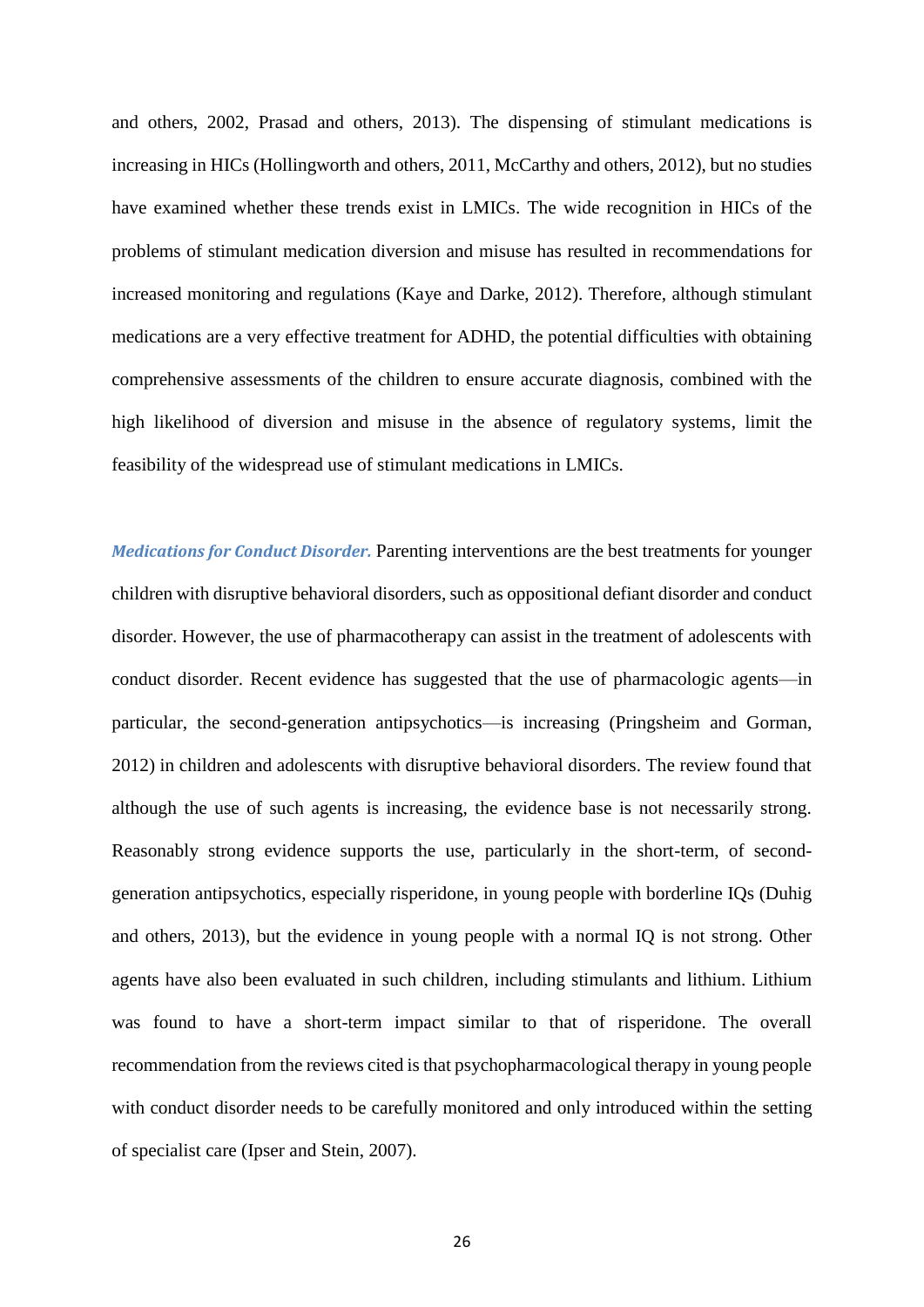*Psychosocial Treatments for Conduct Disorder***.** Other psychosocial treatments have been evaluated for children and adolescents with conduct disorder and other disruptive behaviors, including cognitive behavioral interventions (CBI), problem-solving skills therapy (PSST), and multisystem therapy.

- *Cognitive Behavioral Interventions*. The goal of CBI is to train children in altering their dysfunctional (aggressive) cognitive processes. Generally, such interventions have been found to be effective in children with disruptive behaviors, with effect sizes observed of approximately 0.67 [\(Sukhodolsky and others, 2004\)](#page-40-9). A meta-analysis of CBI and parenting interventions and CBI for the treatment of youth with antisocial behavior problems (a common sequalae of conduct disorder) found that the effect size of parenting interventions was 0.47 and of CBI was 0.35 [\(McCart and others, 2006\)](#page-37-6). This review concluded that parental training appeared to have greater impacts on younger children and that CBI was more effective in adolescents. Anger-control training is a variant of CBI and has been predominantly used with demonstrated effectiveness in primary school-aged children [\(Handwerk and others, 2012\)](#page-34-9).
- *Problem-Solving Skills Therapy*. PSST is an individual-based intervention for children and adolescents that focuses on changing the way the children interact with the significant others in their lives. The existing evaluations of this type of therapy have predominantly been carried out by Alan Kazdin and colleagues in the 1990s; these studies have shown the therapy to be largely efficacious and incrementally supportive of the therapeutic effects of parenting training [\(Handwerk and others, 2012\)](#page-34-9). PSST has also been found to be effective as an adjunctive treatment for conduct disorder. The evidence suggests that PSST can complement parenting interventions and increase effectiveness of parenting interventions incrementally [\(Handwerk and others, 2012\)](#page-34-9).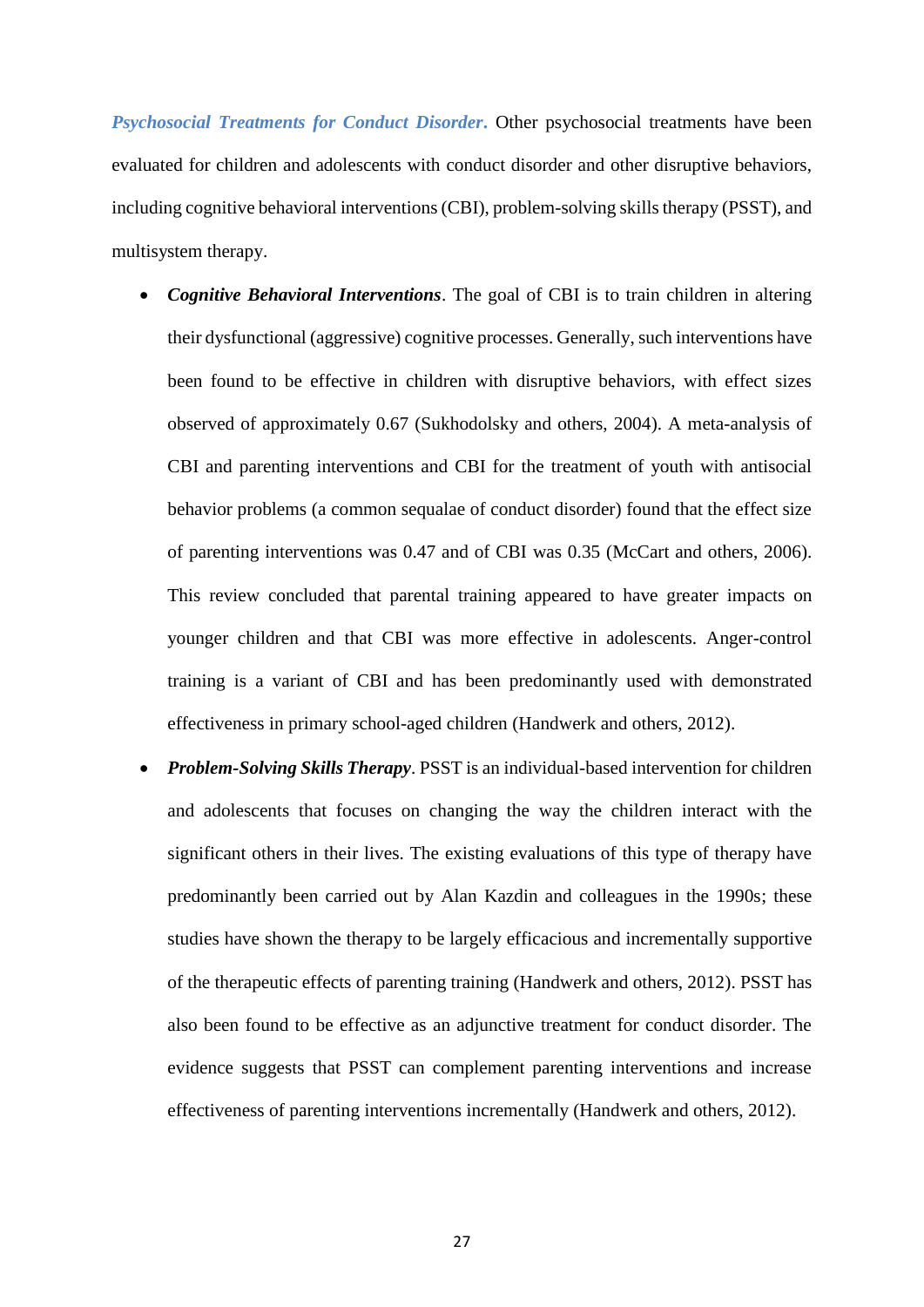*Multisystem Therapy*. Multisystem therapy is a comprehensive intervention targeting adolescents with disruptive behaviors. It is a highly intensive therapy based on the use of different types of therapies deemed appropriate by individual therapists. The existing evaluations of this therapy, including meta-analyses, have demonstrated its efficacy, particularly in adolescents with more serious delinquency tendencies [\(Curtis and others,](#page-31-9)  [2004\)](#page-31-9). However, its highly intensive nature may render it unsuitable as an intervention in all health care contexts.

Handwerk and others (2012) provide an excellent summary of the literature regarding interventions targeting conduct disorders. The overall recommendations include parental training, particularly for parents of younger children, with the choice of intervention format largely a matter of personal and health system preference. The evidence base of CBI is not as extensive as that for parenting interventions; the effect sizes appear to be small to modest, notably, the augmentation of parenting interventions with CBI appears to be particularly promising. Furthermore, CBI interventions seem to have more efficacy in adolescents.

## **Extended Cost-Effectiveness Analysis**

The evidence base regarding the cost-effectiveness of interventions targeting children and adolescents is considerably more modest than that for adults. In a systematic review of the literature that included studies published up to 2009, Kilian and others [\(2010\)](#page-36-8) found 19 studies of the cost-effectiveness of psychiatric interventions targeting children and adolescents. The majority of studies were conducted in the United Kingdom or the United States and used costeffectiveness frameworks, which expressed outcomes as clinical units, such as the cost per point improvement on a symptomatic scale. Relatively fewer studies use a cost-utility analysis framework (CUA), whereby outcomes are expressed as generic indices combining mortality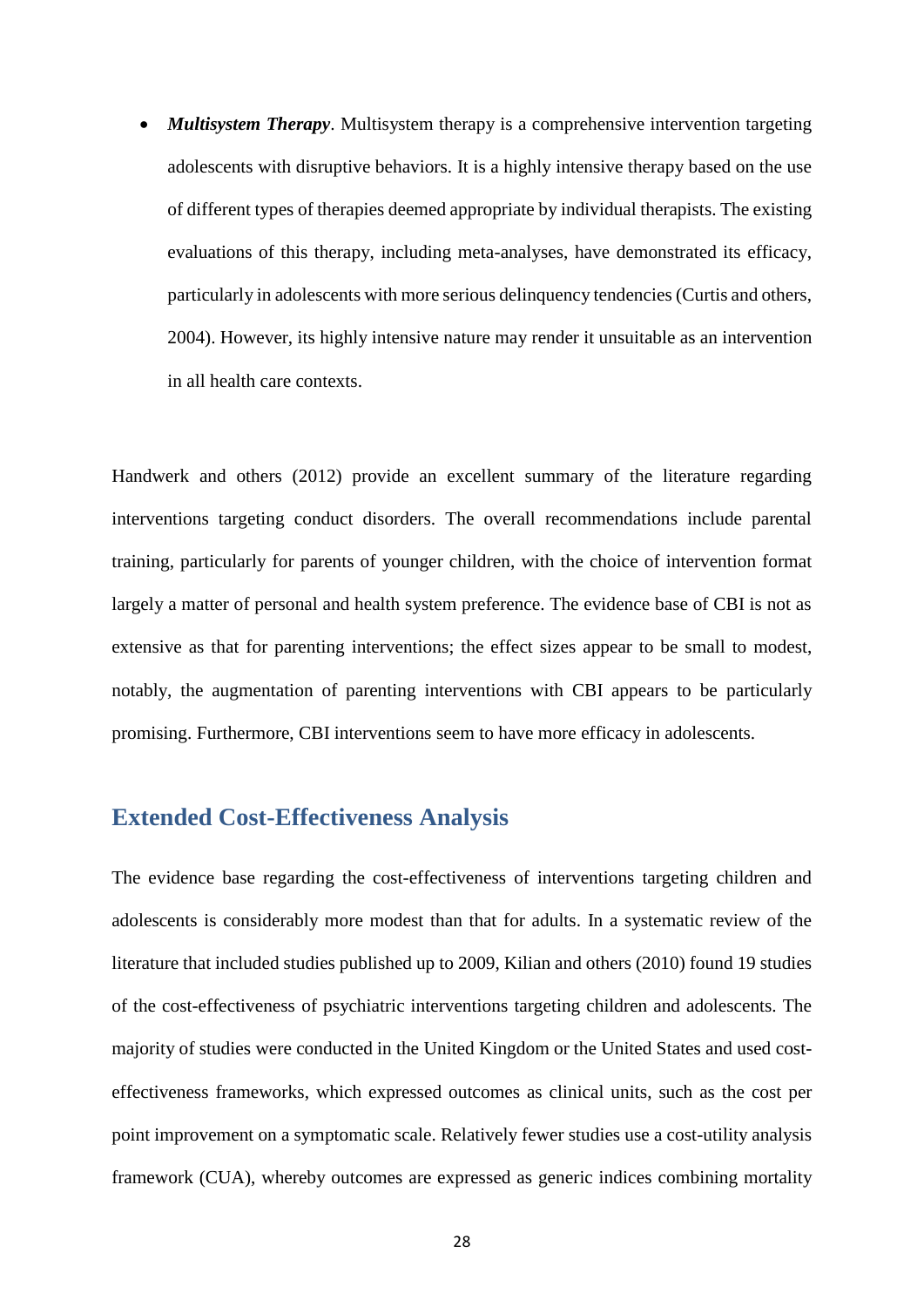and morbidity; a common example of such an outcome is quality-adjusted life years (QALYs). The advantage of CUA is that value-for-money judgements can be made, since thresholds of good value can be specified for QALYs in different health care settings [\(Drummond and others,](#page-32-7)  [2005\)](#page-32-7). Moreover, interventions can be compared both within and across different disorder categories. The review by Kilian and others (2010) found a total of 10 CUAs, mainly evaluations of pharmacological interventions for ADHD, although another seven studies have been published since this review. The more recent studies have evaluated behavioral and psychosocial interventions for internalizing disorders, such as depression and anxiety; a few have targeted externalizing disorders, such as conduct disorder.

Studies of pharmacological interventions for ADHD have largely found such interventions to be cost-effective [\(King and others, 2006\)](#page-36-9). The evaluations of behavioral interventions have also found such interventions to be cost-effective; for example, Dretzke and others [\(2005\)](#page-32-8) found that parenting interventions for conduct disorder was cost-effective. A similar conclusion has been reached by Mihalopoulos and others [\(2007\)](#page-37-7) who found that very modest improvements in symptoms of conduct disorder can be associated with considerable costsavings that outweighed the cost of implementing the parenting intervention in an Australian setting. No identified studies have evaluated the cost-effectiveness of interventions in LMICs.

In conclusion, the evidence base of the cost-effectiveness of interventions targeting children and adolescents with mental disorders is still in its infancy. The reasons for this include the limitations of the use of generic outcome indices, such as QALYs, in children with mental disorders, as well as the difficulties in assessing costs. Future research to begin to fill this evidence gap is urgently needed.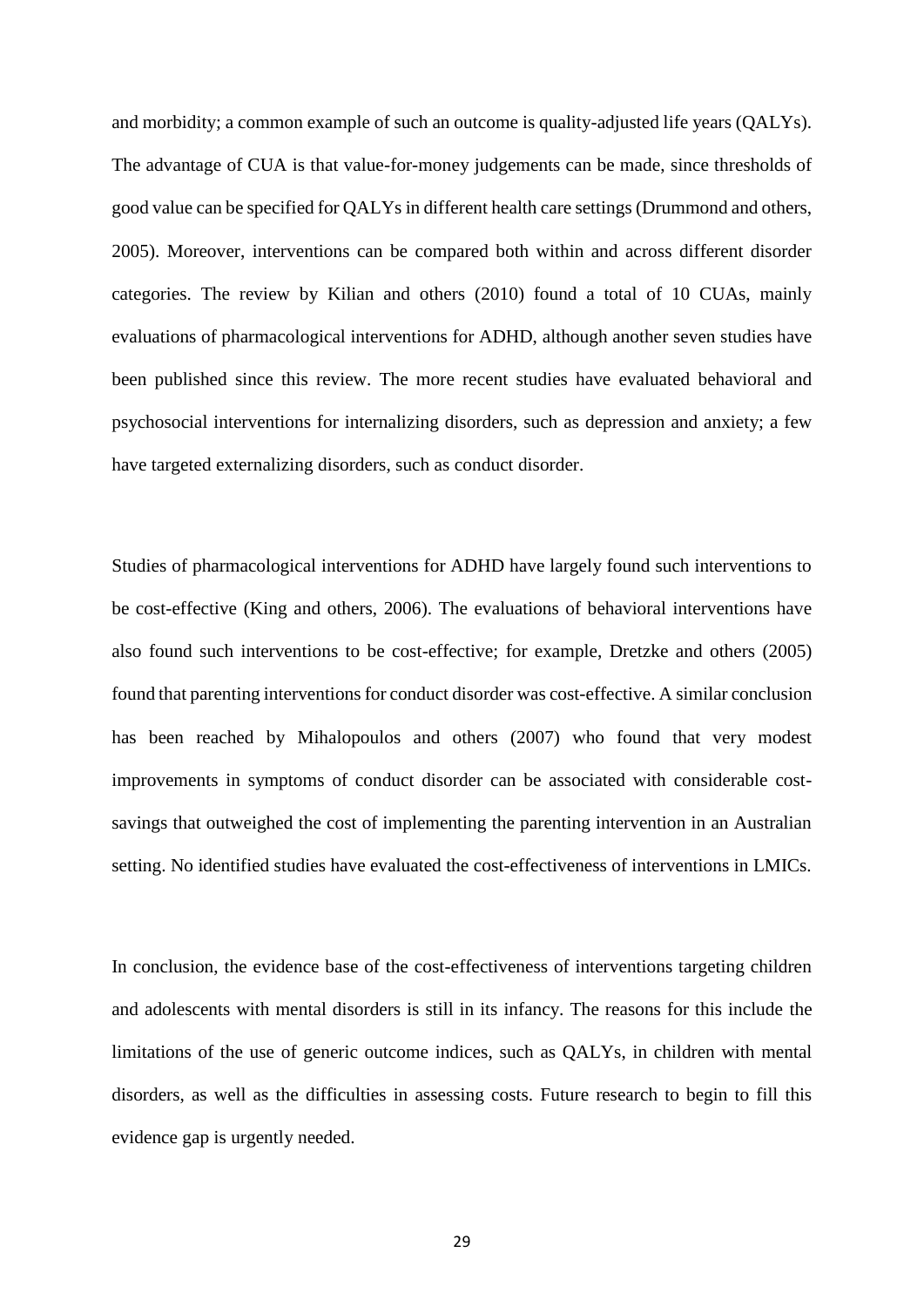## **Conclusions**

Childhood mental and developmental disorders globally account for a significant health and societal burden. As the evidence presented in this chapter indicates, key interventions that have the potential to reduce mental and developmental disorders in childhood are parenting skills training and maternal mental health interventions. Evidence suggests that these can be feasibly delivered in LMICs, and that they have a strong efficacy in HICs. CBT for anxiety disorders has a strong evidence base in HICs, but much more work is needed to demonstrate the feasible delivery of this intervention in LMICs. Pharmacotherapy requires specialist care and assessment that limit their use in LMICs.

The screening of children for developmental disorders is possible in LMICs; however, the evidence for intervening once autism or intellectual disability has been identified is limited. Similarly, child protection and reducing bullying in schools are important preventative strategies for childhood mental disorders. The systems required for child protection are complex and require intersectorial collaboration and significant government investment. Further research of interventions to protect children is urgently required in LMICs. Reducing bullying in schools may prevent mental disorders in childhood and later in life; however, there are no data to show effective programs in LMICs.

The widespread implementation and evaluation of parenting skills training and maternal mental health interventions in all countries is recommended to achieve a meaningful reduction in the global prevalence and burden of childhood and developmental disorders.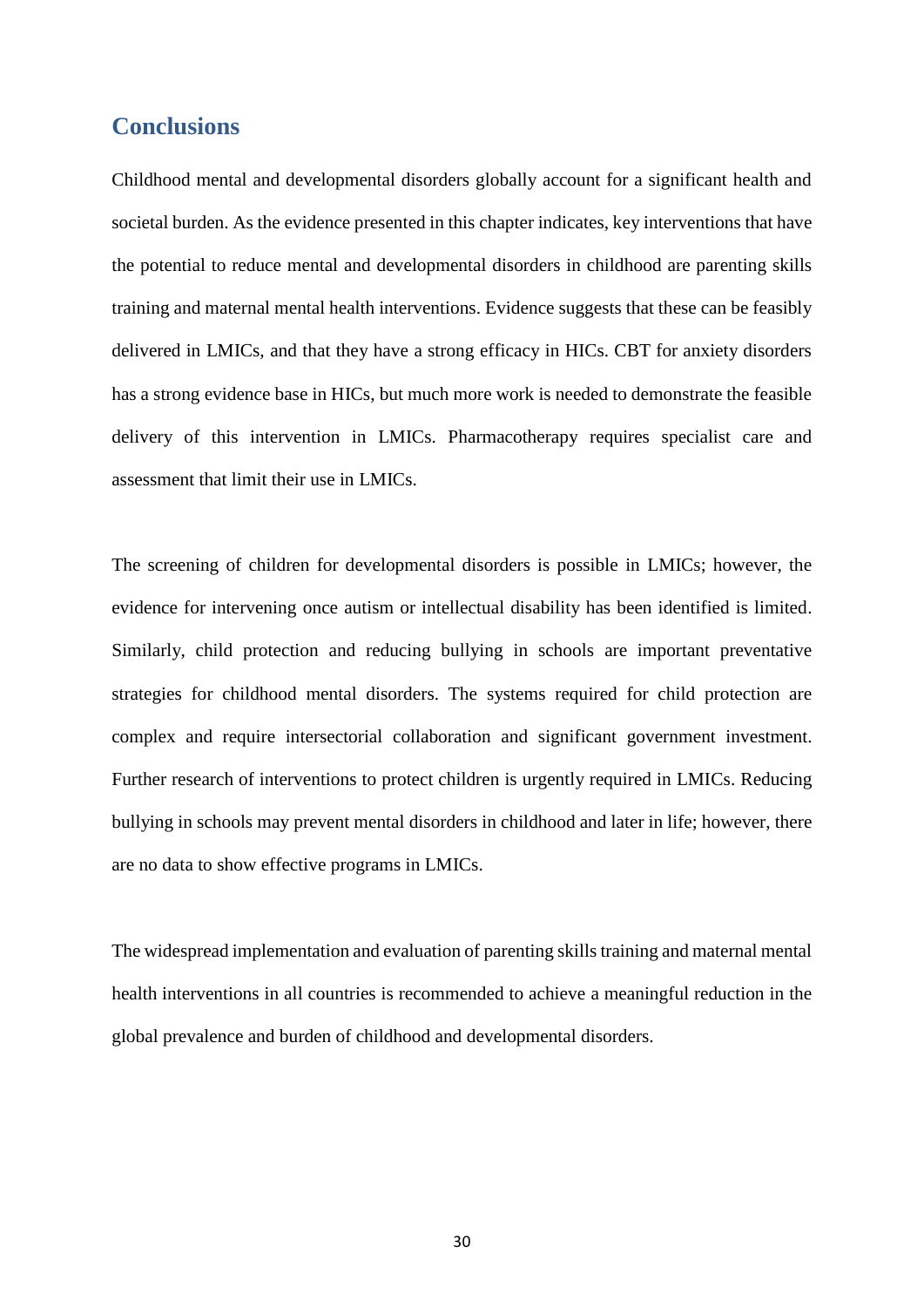## **References**

- <span id="page-30-0"></span>**American Psychiatric Association** (2013). *Diagnostic and Statistical Manual of Mental Disorders, Fifth Edition*. American Psychiatric Publishing: Arlington, VA.
- <span id="page-30-8"></span>**Aracena, M., Krause, M., Perez, C., Mendez, M. J., Salvatierra, L. and others** (2009). A costeffectiveness evaluation of a home visit program for adolescent mothers. *Journal of Health Psychology* **14**, 878-87.
- <span id="page-30-6"></span>Aras, S., Varol Tas, F. & Unlu, G. (2007). Medication prescribing practices in a child and adolescent psychiatry outpatient clinic. *Child: Care, Health and Development* **33**, 482-90.
- <span id="page-30-2"></span>**Bakare, M. O.** (2012). Attention deficit hyperactivity symptoms and disorder (ADHD) among African children: a review of epidemiology and co-morbidities. *African Journal of Psychiatry. Le Journal Africain de Psychiatrie* **15**, 358-61.
- <span id="page-30-7"></span>**Barlow, J., Smailagic, N., Huband, N., Roloff, V. & Bennett, C.** (2014). Group-based parent training programmes for improving parental psychosocial health. *The Cochrane database of systematic reviews* **5**, CD002020.
- <span id="page-30-5"></span>**Bauermeister, J. J., So, C. Y., Jensen, P. S., Krispin, O., El Din, A. S. & Integrated Services Program Task, F.** (2006). Development of adaptable and flexible treatment manuals for externalizing and internalizing disorders in children and adolescents. *Revista Brasileira de Psiquiatria* **28**, 67-71.
- <span id="page-30-3"></span>**Baxter, A. J., Vos, T., Scott, K. M., Norman, R. E., Flaxman, A. D. and others** (2014). The regional distribution of anxiety disorders: implications for the Global Burden of Disease Study, 2010. *International Journal of Methods in Psychiatric Research* **In press.**
- <span id="page-30-1"></span>**Beesdo, K., Knappe, S. & Pine, D. S.** (2009). Anxiety and anxiety disorders in children and adolescents: developmental issues and implications for DSM-V. *Psychiatric Clinics of North America* **32**, 483-524.
- <span id="page-30-4"></span>**Belfer, M. L. & Saxena, S.** (2006a). The treament of child and adolescent mental health problems in primary care: A systematic review. *Family Practice* **18**, 373-382.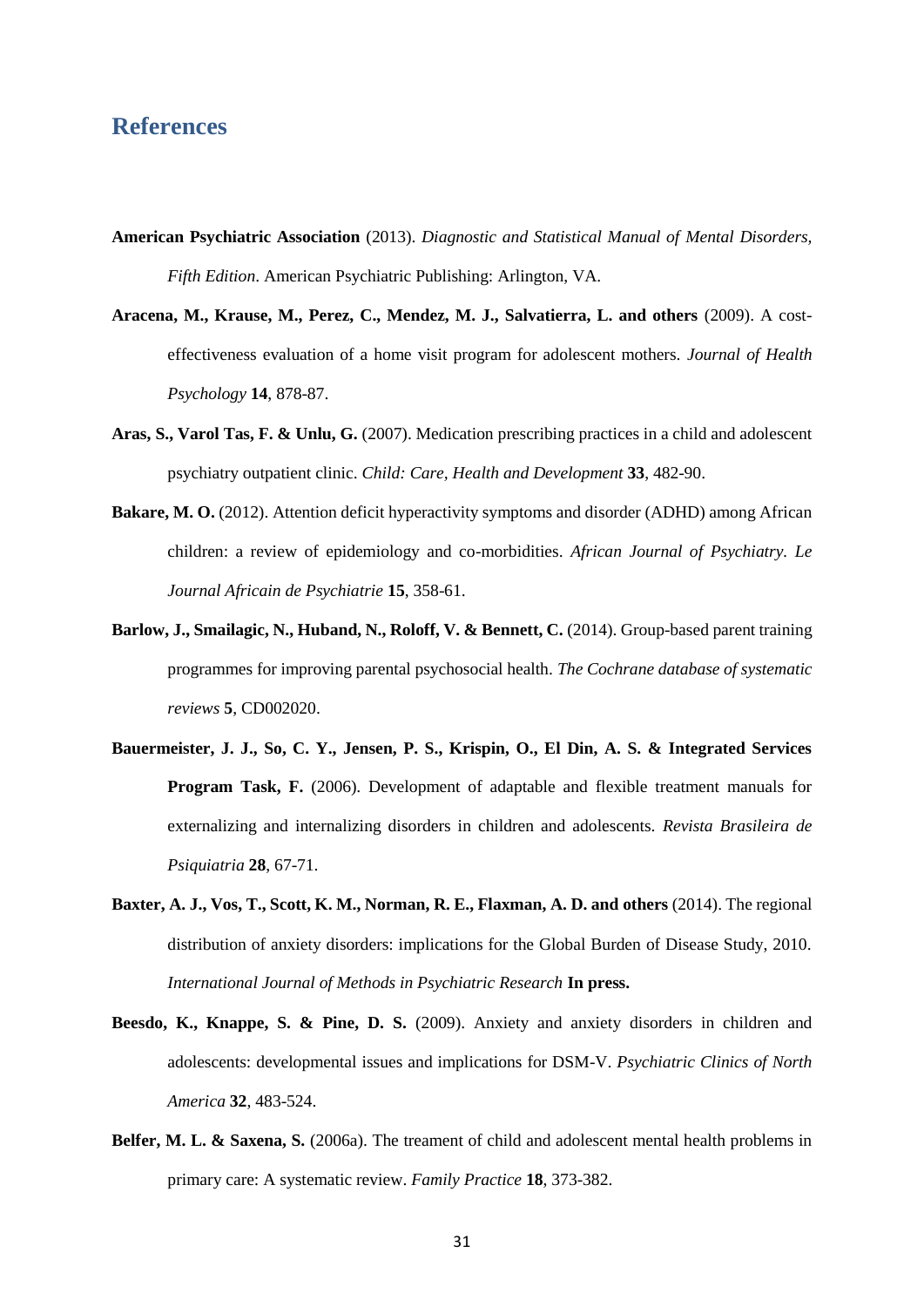<span id="page-31-1"></span>**Belfer, M. L. & Saxena, S.** (2006b). WHO Child Atlas project. *Lancet* **367**, 551-2.

- <span id="page-31-3"></span>**Belmont, L.** (1986). Screening for severe mental retardation in developing countries: The International Pilot Study of Severe Childhood Disability. In *Science and technology in mental retardation.* (ed. J. Berg), pp. 389-95. Methuen: London.
- <span id="page-31-0"></span>**Benjet, C., Borges, G. & Medina-Mora, M. E.** (2010). Chronic childhood adversity and onset of psychopathology during three life stages: Childhood, adolescence and adulthood. *Journal of Psychiatric Research* **44**, 732-40.
- <span id="page-31-8"></span>**Benner-Davis, S. & Heaton, P. C.** (2007). Attention deficit and hyperactivity disorder: Controversies of diagnosis and safety of pharmacological and nonpharmacological treatment. *Current Drug Safety* **2**, 33-42.
- <span id="page-31-4"></span>**Cooper, P. J., Tomlinson, M., Swartz, L., Landman, M., Molteno, C. and others** (2009). Improving quality of mother-infant relationship and infant attachment in socioeconomically deprived community in South Africa: randomised controlled trial. *British Medical Journal* **338**, b974.
- <span id="page-31-2"></span>**Copeland, W. E., Wolke, D., Angold, A. & Costello, E. J.** (2013). Adult psychiatric outcomes of bullying and being bullied by peers in childhood and adolescence. *Journal of the American Medical Association* **70**, 419-26.
- <span id="page-31-6"></span>**Crockett, K., Zlotnick, C., Davis, M., Payne, N. & Washington, R.** (2008). A depression preventive intervention for rural low-income African-American pregnant women at risk for postpartum depression. *Arch Womens Ment Health* **11**, 319-25.
- <span id="page-31-9"></span>**Curtis, N. M., Ronan, K. R. & Borduin, C. M.** (2004). Multisystemic treatment: A meta-analysis of outcome studies. *Journal of Family Psychology* **18**, 411-9.
- <span id="page-31-7"></span>**de Souza, M. A., Salum, G. A., Jarros, R. B., Isolan, L., Davis, R. and others** (2013). Cognitivebehavioral group therapy for youths with anxiety disorders in the community: effectiveness in low and middle income countries. *Behavioural and Cognitive Psychotherapy* **41**, 255-64.
- <span id="page-31-5"></span>**Deave, T., Heron, J., Evans, J. & Emond, A.** (2008). The impact of maternal depression in pregnancy on early child development. *BJOG: An International Journal of Obstetrics and Gynaecology* **115**, 1043-51.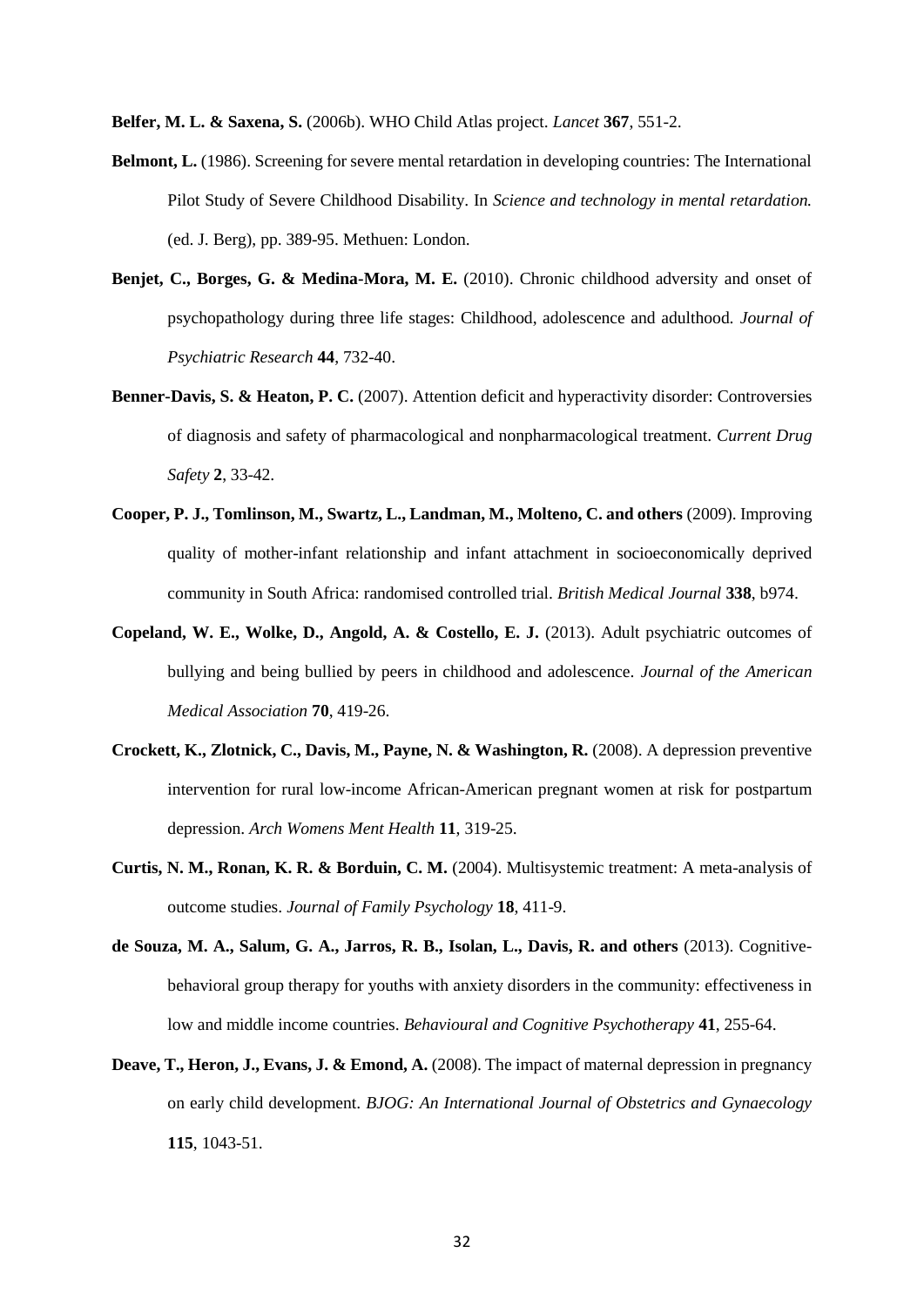- <span id="page-32-3"></span>**Delfabbro, P., Winefield, T., Trainor, S., Dollard, M., Anderson, S. and others** (2006). Peer and teacher bullying/victimization of South Australian secondary school students: Prevalence and psychosocial profiles. *British Journal of Educational Psychology* **76**, 71-90.
- <span id="page-32-5"></span>**Dennis, C. L. & Hodnett, E.** (2007). Psychosocial and psychological interventions for treating postpartum depression. *The Cochrane database of systematic reviews*, CD006116.
- <span id="page-32-8"></span>**Dretzke, J., Frew, E., Davenport, C., Barlow, J., Stewart-Brown, S. and others** (2005). The effectiveness and cost-effectiveness of parent training/education programmes for the treatment of conduct disorder, including oppositional defiant disorder, in children. *Health Technology Assessment (Winchester, England)* **9**, iii.
- <span id="page-32-7"></span>**Drummond, M., Sculpher, M., Torrance, G., O'Brien, B. & Stoddart, G.** (2005). *Methods for the Economic Evaluation of Health Care Programmes. Third edition*. Oxford University Press: Oxford.
- <span id="page-32-1"></span>**Dua, T., Barbui, C., Clark, N., Fleischmann, A., Poznyak, V. and others** (2011). Evidence-based guidelines for mental, neurological, and substance use disorders in low- and middle-income countries: Summary of WHO recommendations. *PLoS Medicine* **8**, e1001122.
- <span id="page-32-6"></span>**Duhig, M. J., Saha, S. & Scott, J. G.** (2013). Efficacy of risperidone in children with disruptive behavioural disorders. *Journal of Paediatrics and Child Health* **49**, 19-26.
- <span id="page-32-4"></span>**Durkin, M. S., Davidson, L. L., Desai, P., Hasan, Z. M., Khan, N. and others** (1994). Validity of the ten questions screened for childhood disability: Results from population-based studies in Bangladesh, Jamaica, and Pakistan. *Epidemiology* **5**, 283-9.
- <span id="page-32-2"></span>**Eapen, V., Graham, P. & Srinath, S.** (2012). *Where there is no child psychiatrist. A mental Healthcare manual.* Royal College of Psychiatrists: London.
- <span id="page-32-0"></span>**Erskine, H. E., Ferrari, A. J., Nelson, P., Polanczyk, G. V., Flaxman, A. D. and others** (2013). Epidemiological modelling of attention-deficit/hyperactivity disorder and conduct disorder for the Global Burden of Disease Study 2010. *Journal of Child Psychology and Psychiatry and Allied Disciplines* **54**, 1263-74.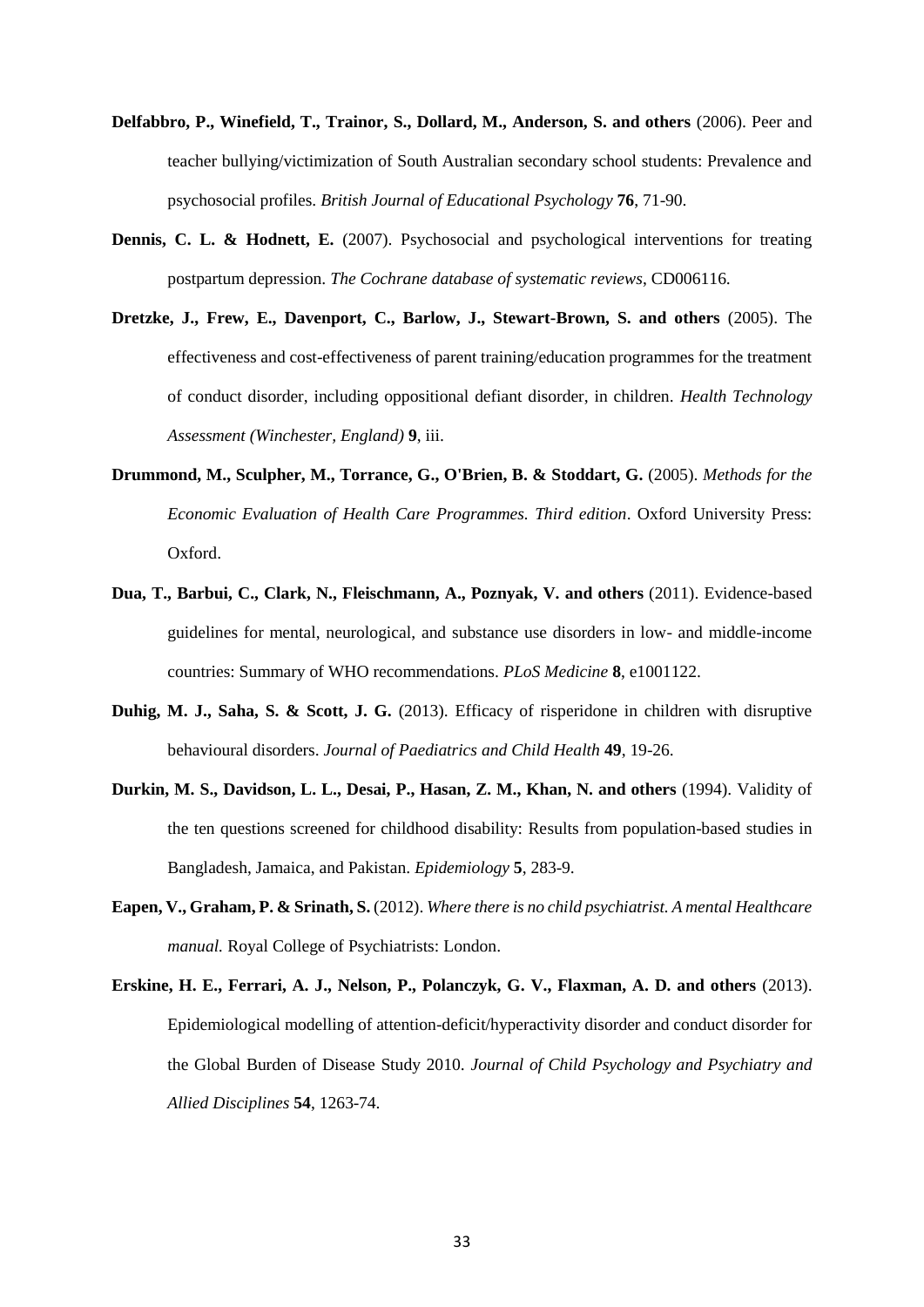- <span id="page-33-1"></span>**Erskine, H. E., Ferrari, A. J., Polanczyk, G. V., Moffitt, T. E., Murray, C. J. L. and others** (2014). The global burden of conduct disorder and attention-deficit/hyperactivity disorder in 2010. *Journal of Child Psychology and Psychiatry* **55**, 328-336.
- <span id="page-33-5"></span>**Fayyad, J. A., Farah, L., Cassir, Y., Salamoun, M. M. & Karam, E. G.** (2010). Dissemination of an evidence-based intervention to parents of children with behavioral problems in a developing country. *European Child and Adolescent Psychiatry* **19**, 629-36.
- <span id="page-33-6"></span>Feldman, R., Granat, A., Pariente, C., Kanety, H., Kuint, J. & Gilboa-Schechtman, E. (2009). Maternal depression and anxiety across the postpartum year and infant social engagement, fear regulation, and stress reactivity. *Journal of the American Academy of Child and Adolescent Psychiatry* **48**, 919-27.
- <span id="page-33-4"></span>**Fergusson, D. M., Horwood, L. J. & Lynskey, M.** (1994). The childhoods of multiple problem adolescents: A 15-year longitudinal study. *Journal of Child Psychology and Psychiatry and Allied Disciplines* **35**, 1123-40.
- <span id="page-33-0"></span>**Fergusson, D. M., Horwood, L. J. & Lynskey, M. T.** (1993). The effects of conduct disorder and attention deficit in middle childhood on offending and scholastic ability at age 13. *Journal of Child Psychology and Psychiatry and Allied Disciplines* **34**, 899-916.
- <span id="page-33-7"></span>**Fisher, J., Cabral de Mello, M., Patel, V., Rahman, A., Tran, T. and others** (2012). Prevalence and determinants of common perinatal mental disorders in women in low- and lower-middleincome countries: A systematic review. *Bulletin of the World Health Organization* **90**, 139G-149G.
- <span id="page-33-2"></span>**Fluke, J. D., Goldman, P. S., Shriberg, J., Hillis, S. D., Yun, K. and others** (2012). Systems, strategies, and interventions for sustainable long-term care and protection of children with a history of living outside of family care. *Child Abuse and Neglect* **36**, 722-31.
- <span id="page-33-3"></span>**Furlong, M., McGilloway, S., Bywater, T., Hutchings, J., Smith, S. M. & Donnelly, M.** (2013). Cochrane review: Behavioural and cognitive-behavioural group-based parenting programmes for early-onset conduct problems in children aged 3 to 12 years (Review). *Evidence Based Child Health* **8**, 318-692.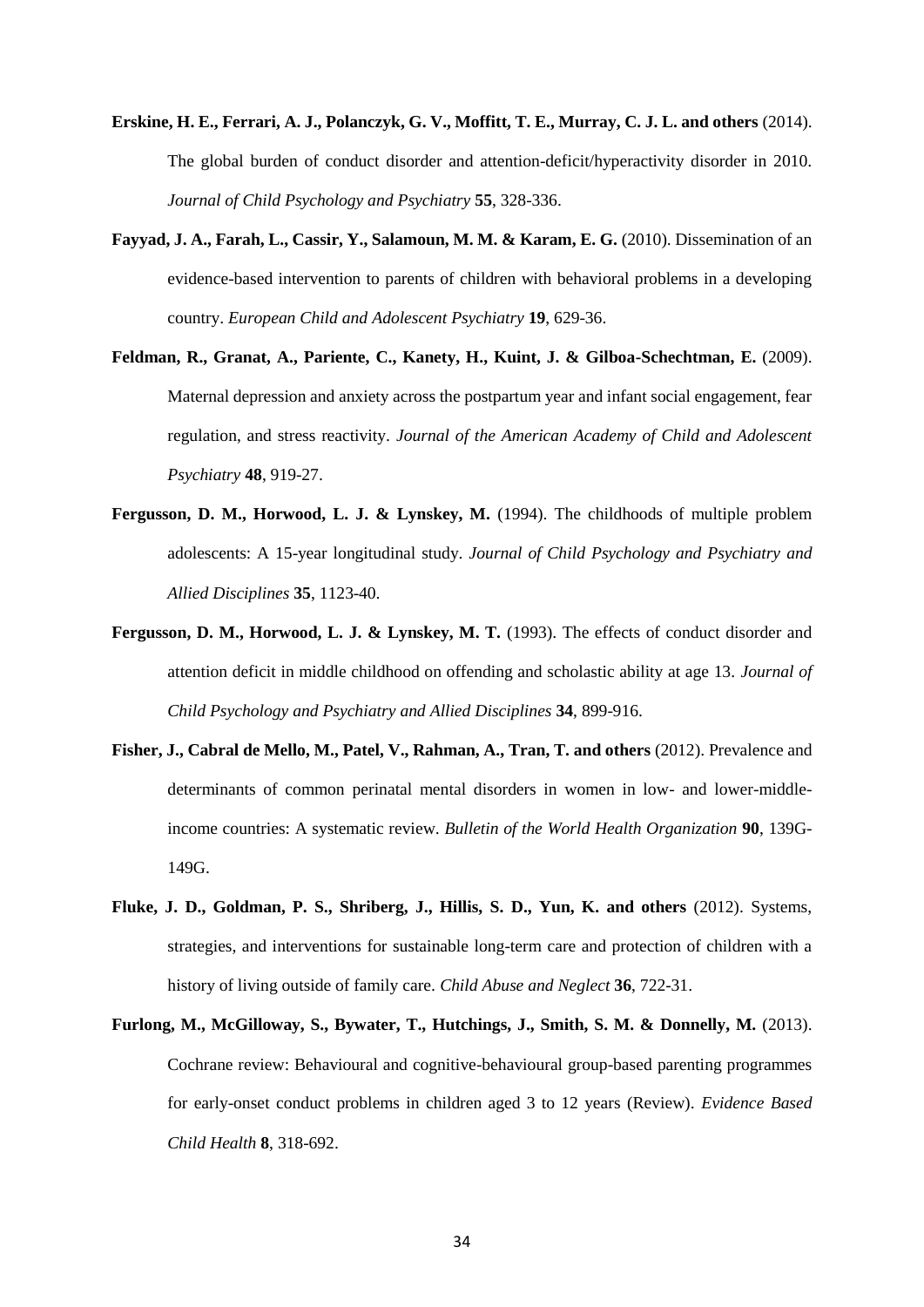- <span id="page-34-7"></span>**Gavin, N. I., Gaynes, B. N., Lohr, K. N., Meltzer-Brody, S., Gartlehner, G. & Swinson, T.** (2005). Perinatal depression: A systematic review of prevalence and incidence. *Obstetrics and Gynecology* **106**, 1071-83.
- <span id="page-34-0"></span>**Gladstone, M. J., Lancaster, G. A., Jones, A. P., Maleta, K., Mtitimila, E. and others** (2008). Can Western developmental screening tools be modified for use in a rural Malawian setting? *Archives of Disease in Childhood* **93**, 23-9.
- <span id="page-34-2"></span>Glasheen, C., Richardson, G. A. & Fabio, A. (2010). A systematic review of the effects of postnatal maternal anxiety on children. *Archives of Womens Mental Health* **13**, 61-74.
- <span id="page-34-1"></span>Gottlieb, C. A., Maenner, M. J., Cappa, C. & Durkin, M. S. (2009). Child disability screening, nutrition, and early learning in 18 countries with low and middle incomes: Data from the third round of UNICEF's Multiple Indicator Cluster Survey (2005-06). *Lancet* **374**, 1831-9.
- <span id="page-34-3"></span>**Grace, S. L., Evindar, A. & Stewart, D. E.** (2003). The effect of postpartum depression on child cognitive development and behavior: A review and critical analysis of the literature. *Archives of Womens Mental Health* **6**, 263-74.
- <span id="page-34-8"></span>**Greenhill, L. L., Pliszka, S., Dulcan, M. K., Bernet, W., Arnold, V. and others** (2002). Practice parameter for the use of stimulant medications in the treatment of children, adolescents, and adults. *Journal of the American Academy of Child and Adolescent Psychiatry* **41**, 26S-49S.
- <span id="page-34-4"></span>**Grigoriadis, S., VonderPorten, E. H., Mamisashvili, L., Tomlinson, G., Dennis, C. L. and others**  (2013). The Impact of Maternal Depression During Pregnancy on Perinatal Outcomes: A Systematic Review and Meta-Analysis. *Journal of Clinical Psychiatry* **74**, E321-+.
- <span id="page-34-5"></span>**Grote, N. K., Bridge, J. A., Gavin, A. R., Melville, J. L., Iyengar, S. & Katon, W. J. (2010).** A metaanalysis of depression during pregnancy and the risk of preterm birth, low birth weight, and intrauterine growth restriction. *Archives of General Psychiatry* **67**, 1012-24.
- <span id="page-34-6"></span>**Hamadani, J. D., Tofail, F., Hilaly, A., Mehrin, F., Shiraji, S. and others** (2012). Association of postpartum maternal morbidities with children's mental, psychomotor and language development in rural Bangladesh. *Journal of Health, Population and Nutrition* **30**, 193-204.
- <span id="page-34-9"></span>**Handwerk, M., Field, C., Dahl, A. & Malmberg, J.** (2012). Conduct, Oppositional Defiant, and Disruptive Behaviour Disorders. In *Handbook of Evidence-Based Practice in Clinical*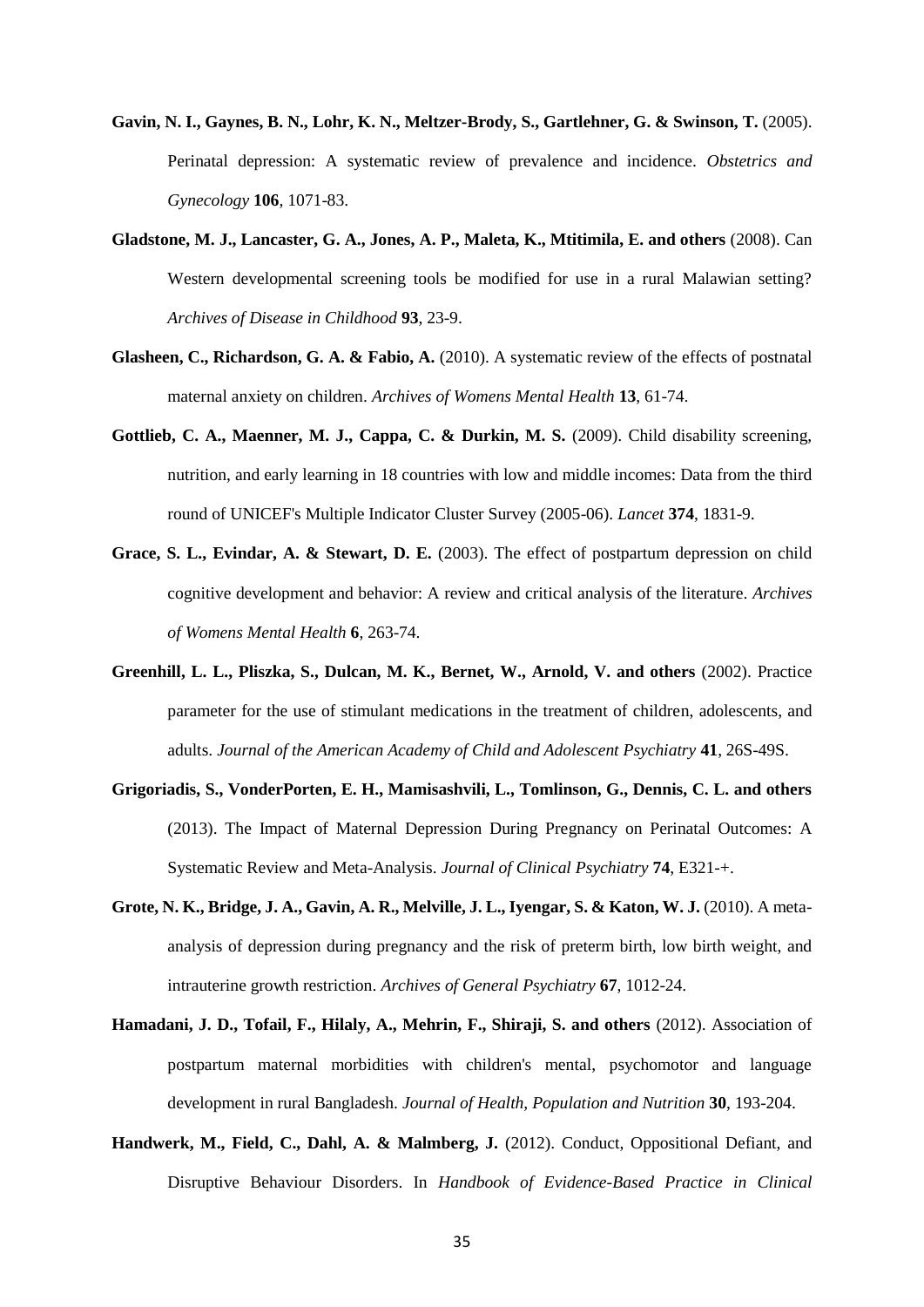*Psychology: Volume One Child and Adolescent Disorders* (ed. P. Sturmey and M. Hersen), pp. 267-302. John Wiley & Sons: Hoboken, New Jersey, USA.

- <span id="page-35-2"></span>**Hastings, R. P., Robertson, J. & Yasamy, M. T.** (2012). Interventions for children with pervasive developmental disorders in low and middle income countries. *Journal of Applied Research in Intellectual Disabilities* **25**, 119-34.
- <span id="page-35-6"></span>**Hollingworth, S. A., Nissen, L. M., Stathis, S. S., Siskind, D. J., Varghese, J. M. & Scott, J. G.**  (2011). Australian national trends in stimulant dispensing: 2002-2009. *Australian and New Zealand Journal of Psychiatry* **45**, 332-6.
- <span id="page-35-0"></span>**Institute of Health Metrics and Evaluation**, (2013). *GBD Compare*. http://vizhub.healthdata.org/gbdcompare/
- <span id="page-35-8"></span>**Ipser, J. & Stein, D. J.** (2007). Systematic review of pharmacotherapy of disruptive behavior disorders in children and adolescents. *Psychopharmacology* **191**, 127-40.
- <span id="page-35-5"></span>**James, A. C., James, G., Cowdrey, F. A., Soler, A. & Choke, A.** (2013). Cognitive behavioural therapy for anxiety disorders in children and adolescents. *The Cochrane database of systematic reviews* **6**, CD004690.
- <span id="page-35-4"></span>**Jin, X., Sun, Y., Jiang, F., Ma, J., Morgan, C. & Shen, X.** (2007). "Care for Development" intervention in rural China: A prospective follow-up study. *Journal of Developmental and Behavioral Pediatrics* **28**, 213-8.
- <span id="page-35-1"></span>**Jordans, M. J., Tol, W. A., Komproe, I. H., Susanty, D., Vallipuram, A. and others** (2010). Development of a multi-layered psychosocial care system for children in areas of political violence. *International journal of mental health systems* **4**, 15.
- <span id="page-35-3"></span>**Kaminski, J. W., Valle, L. A., Filene, J. H. & Boyle, C. L.** (2008). A meta-analytic review of components associated with parent training program effectiveness. *Journal of Abnormal Child Psychology* **36**, 567-89.
- <span id="page-35-7"></span>**Kaye, S. & Darke, S.** (2012). The diversion and misuse of pharmaceutical stimulants: what do we know and why should we care? *Addiction* **107**, 467-77.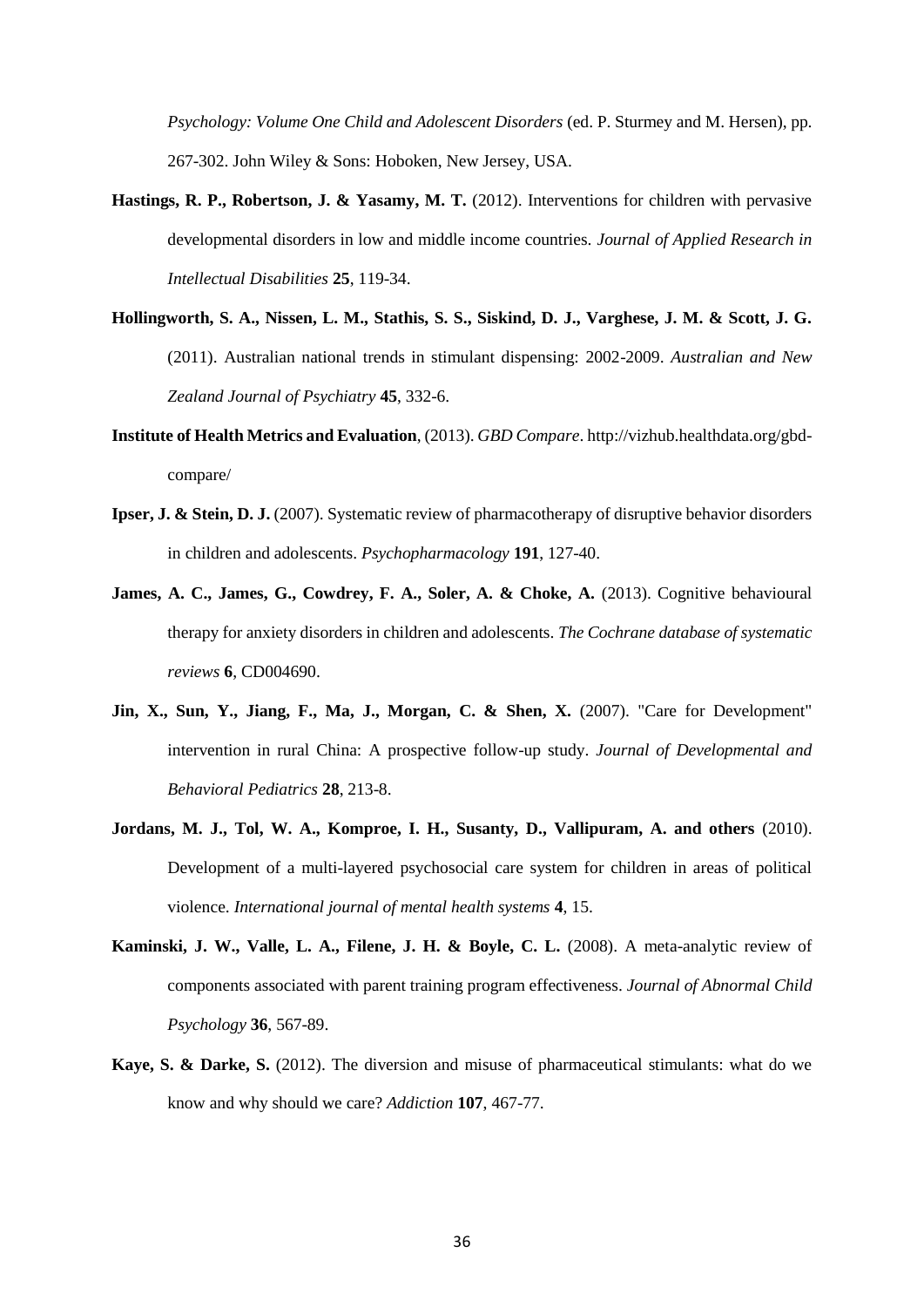- <span id="page-36-4"></span>Kendrick, D., Barlow, J., Hampshire, A., Polnay, L. & Stewart-Brown, S. (2007). Parenting interventions for the prevention of unintentional injuries in childhood. *The Cochrane database of systematic reviews*, CD006020.
- <span id="page-36-0"></span>**Kessler, R. C., Amminger, G. P., Aguilar-Gaxiola, S., Alonso, J., Lee, S. & Ustun, T. B.** (2007). Age of onset of mental disorders: A review of recent literature. *Current opinion in psychiatry* **20**, 359-64.
- <span id="page-36-1"></span>**Kieling, C., Baker-Henningham, H., Belfer, M., Conti, G., Ertem, I. and others** (2011). Child and adolescent mental health worldwide: Evidence for action. *Lancet* **378**, 1515-25.
- <span id="page-36-8"></span>**Kilian, R., Losert, C., Park, A.-L., McDaid, D. & Knapp, M.** (2010). Cost-Effectiveness Analysis in Child and Adolescent Mental Health Problems: An Updated Review of Literature. *International Journal of Mental Health Promotion* **12**, 45-57.
- <span id="page-36-9"></span>**King, S., Griffin, S., Hodges, Z., Weatherly, H., Asseburg, C. and others** (2006). A systematic review and economic model of the effectiveness and cost-effectiveness of methylphenidate, dexamfetamine and atomoxetine for the treatment of attention deficit hyperactivity disorder in children and adolescents. *Health Technology Assessment* **10**, 1-162.
- <span id="page-36-5"></span>**Klein, P. S. & Rye, H.** (2004). Interaction-oriented early intervention in Ethiopia: The MISC approach. . *Infants & Young Children* **17**, 350-354.
- <span id="page-36-3"></span>Krug, E. G., Mercy, J. A., Dahlberg, L. L. & Zwi, A. B. (2002). The world report on violence and health. *Lancet* **360**, 1083-8.
- <span id="page-36-2"></span>**Lancet Global Mental Health Group, Chisholm, D., Flisher, A. J., Lund, C., Patel, V. and others**  (2007). Scale up services for mental disorders: A call for action. *Lancet* **370**, 1241-52.
- <span id="page-36-7"></span>Lee, P. C., Niew, W. I., Yang, H. J., Chen, V. C. & Lin, K. C. (2012). A meta-analysis of behavioral parent training for children with attention deficit hyperactivity disorder. *Research in Developmental Disabilities* **33**, 2040-9.
- <span id="page-36-6"></span>**Lumley, J., Watson, L., Small, R., Brown, S., Mitchell, C. & Gunn, J.** (2006). PRISM (Program of Resources, Information and Support for Mothers): a community-randomised trial to reduce depression and improve women's physical health six months after birth [ISRCTN03464021]. *BMC Public Health* **6**, 37.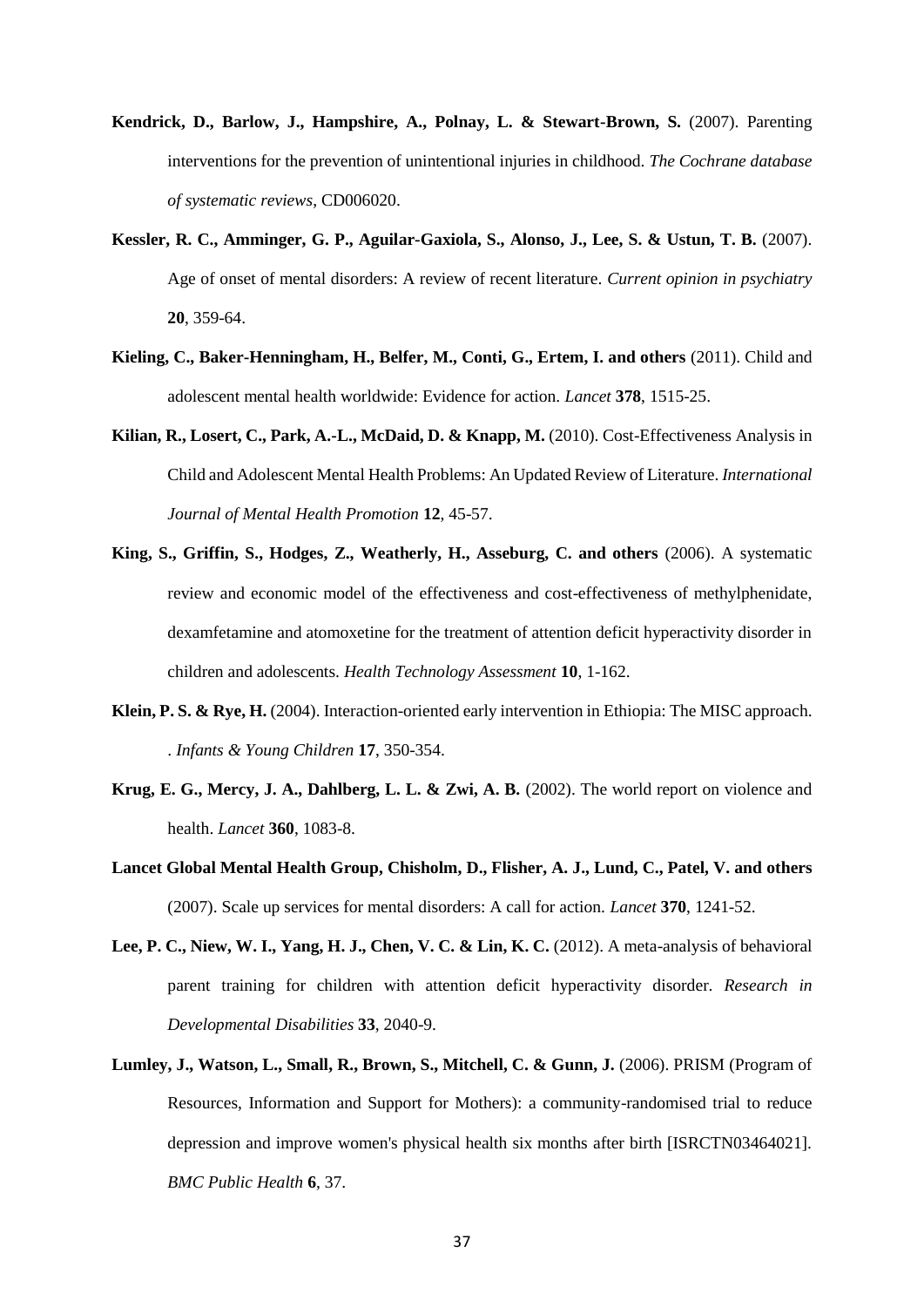- <span id="page-37-3"></span>**MacArthur, C., Winter, H. R., Bick, D. E., Lilford, R. J., Lancashire, R. J. and others** (2003). Redesigning postnatal care: a randomised controlled trial of protocol-based midwifery-led care focused on individual women's physical and psychological health needs. *Health Technology Assessment* **7**, 1-98.
- <span id="page-37-7"></span>**Mattila, M.-L., Kielinen, M., Jussila, K., Linna, S.-L., Bloigu, R. and others** (2007). An epidemiological and diagnostic study of Asperger Syndrome according to four sets of diagnostic criteria. *Journal of the American Academy of Child & Adolescent Psychiatry.* **46**, 636-646.
- <span id="page-37-6"></span>**McCart, M. R., Priester, P. E., Davies, W. H. & Azen, R.** (2006). Differential effectiveness of behavioral parent-training and cognitive-behavioral therapy for antisocial youth: A metaanalysis. *Journal of Abnormal Child Psychology* **34**, 527-543.
- <span id="page-37-5"></span>**McCarthy, S., Wilton, L., Murray, M. L., Hodgkins, P., Asherson, P. & Wong, I. C.** (2012). The epidemiology of pharmacologically treated attention deficit hyperactivity disorder (ADHD) in children, adolescents and adults in UK primary care. *BMC Pediatrics* **12**, 78.
- <span id="page-37-2"></span>**Mejia, A., Calam, R. & Sanders, M. R.** (2012). A review of parenting programs in developing countries: Opportunities and challenges for preventing emotional and behavioral difficulties in children. *Clinical Child and Family Psychology Review* **15**, 163-75.
- <span id="page-37-1"></span>**Moffitt, T. E., Caspi, A., Harrington, H. & Milne, B. J.** (2002). Males on the life-course-persistent and adolescence-limited antisocial pathways: Follow-up at age 26 years. *Development and Psychopathology* **14**, 179-207.
- <span id="page-37-4"></span>**Morrell, C. J., Slade, P., Warner, R., Paley, G., Dixon, S. and others** (2009). Clinical effectiveness of health visitor training in psychologically informed approaches for depression in postnatal women: pragmatic cluster randomised trial in primary care. *British Medical Journal* **338**, a3045.
- <span id="page-37-0"></span>**Morris, J., Belfer, M., Daniels, A., Flisher, A., Ville, L. and others** (2011). Treated prevalence of and mental health services received by children and adolescents in 42 low-and-middle-income countries. *Journal of Child Psychology and Psychiatry and Allied Disciplines* **52**, 1239-46.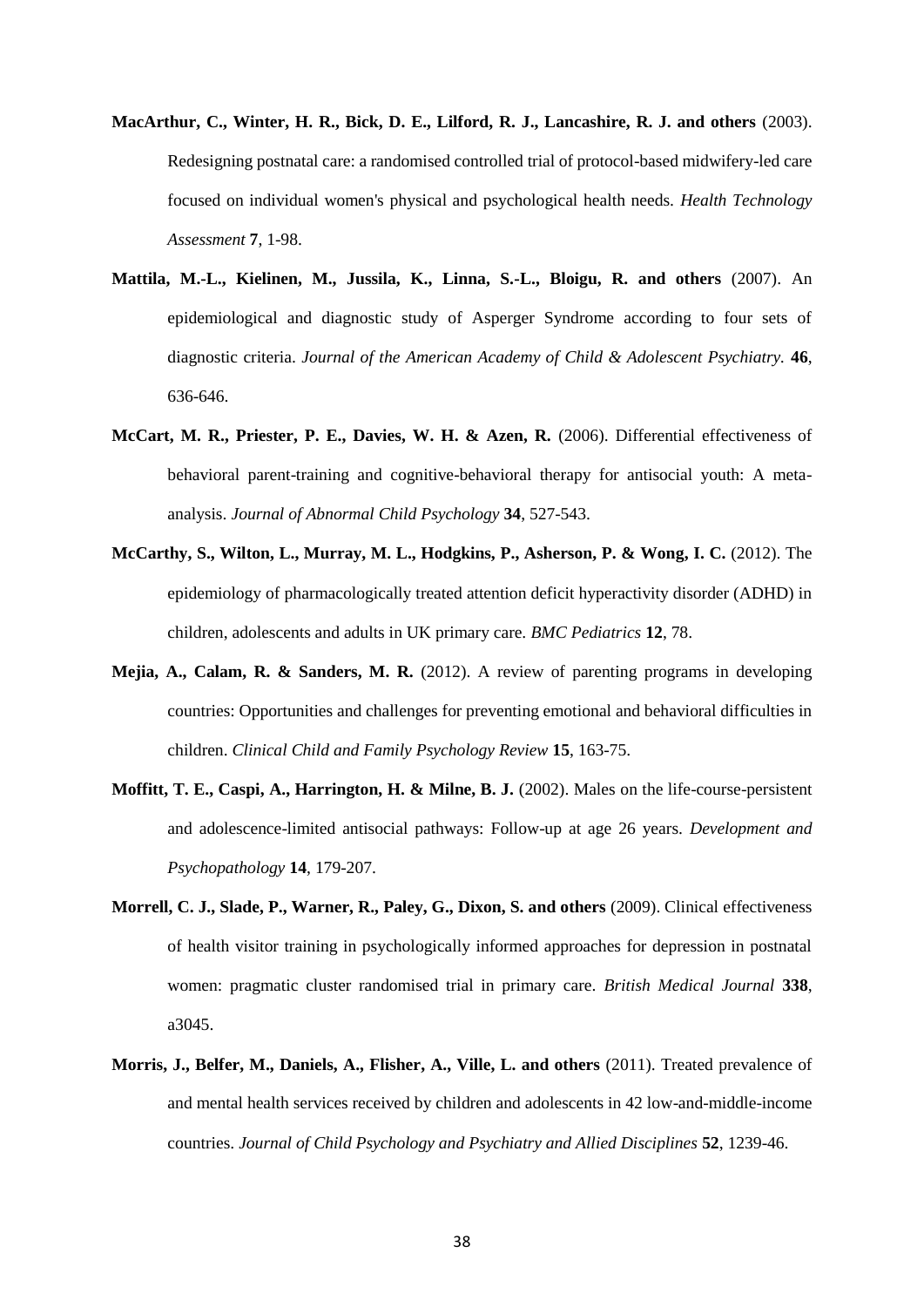- <span id="page-38-1"></span>**Murray, C. J., Vos, T., Lozano, R., Naghavi, M., Flaxman, A. D. and others** (2012). Disabilityadjusted life years (DALYs) for 291 diseases and injuries in 21 regions, 1990-2010: A systematic analysis for the Global Burden of Disease Study 2010. *Lancet* **380**, 2197-223.
- <span id="page-38-5"></span>**Murray, L., Arteche, A., Fearon, P., Halligan, S., Goodyer, I. & Cooper, P.** (2011). Maternal postnatal depression and the development of depression in offspring up to 16 years of age. *Journal of the American Academy of Child and Adolescent Psychiatry* **50**, 460-70.
- <span id="page-38-8"></span>**Murray, L. K., Dorsey, S., Skavenski, S., Kasoma, M., Imasiku, M. and others** (2013a). Identification, modification, and implementation of an evidence-based psychotherapy for children in a low-income country: The use of TF-CBT in Zambia. *International journal of mental health systems* **7**, 24.
- <span id="page-38-9"></span>**Murray, L. K., Familiar, I., Skavenski, S., Jere, E., Cohen, J. and others** (2013b). An evaluation of trauma focused cognitive behavioral therapy for children in Zambia. *Child Abuse and Neglect* **37**, 1175-85.
- <span id="page-38-0"></span>**Nevo, G. A. & Manassis, K.** (2009). Outcomes for treated anxious children: A critical review of Long-Term-Follow-Up studies. *Depression and Anxiety* **26**, 650-60.
- <span id="page-38-3"></span>**Omigbodun, O.** (2008). Developing child mental health services in resource-poor countries. *International Review of Psychiatry* **20**, 225-235.
- <span id="page-38-4"></span>**Oveisi, S., Ardabili, H. E., Dadds, M. R., Majdzadeh, R., Mohammadkhani, P. and others** (2010). Primary prevention of parent-child conflict and abuse in Iranian mothers: A randomizedcontrolled trial. *Child Abuse and Neglect* **34**, 206-13.
- <span id="page-38-6"></span>Parsons, C. E., Young, K. S., Rochat, T. J., Kringelbach, M. L. & Stein, A. (2012). Postnatal depression and its effects on child development: A review of evidence from low- and middleincome countries. *British Medical Bulletin* **101**, 57-79.
- <span id="page-38-2"></span>**Patel, V., Aronson, L. & Divan, G.** (2013a). *A school counsellor's casebook*. Byword Books: Delhi.
- <span id="page-38-7"></span>Patel, V., Belkin, G. S., Chockalingam, A., Cooper, J., Saxena, S. & Unutzer, J. (2013b). Grand challenges: Integrating mental health services into priority health care platforms. *PLoS Medicine* **10**, e1001448.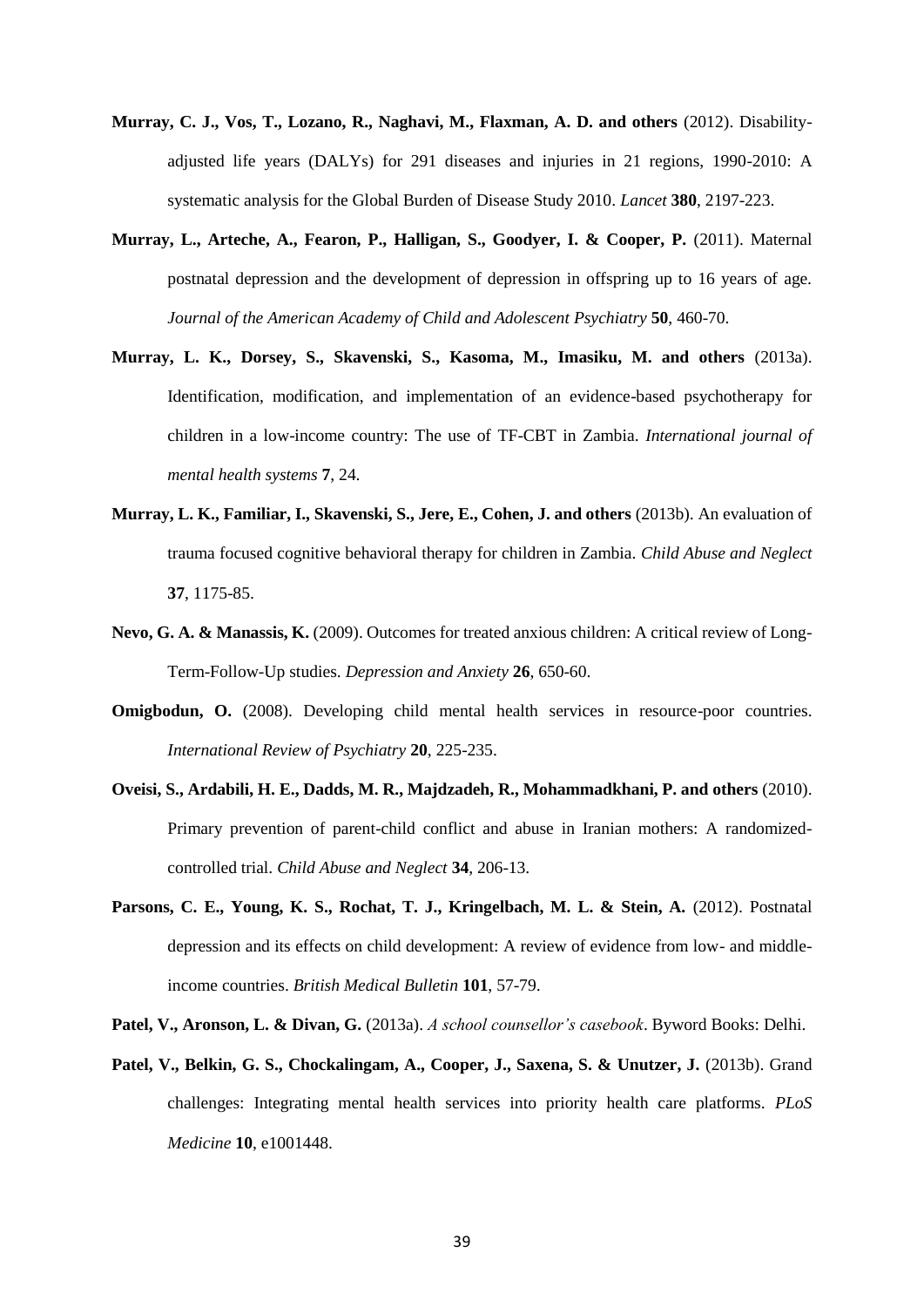- <span id="page-39-1"></span>**Patel, V. & Thara, R.** (2003). *Meeting mental health needs in developing countries: NGO innovations in India*. Sage: New Delhi.
- <span id="page-39-4"></span>**Pearson, R. M., Evans, J., Kounali, D., Lewis, G., Heron, J. and others** (2013). Maternal depression during pregnancy and the postnatal period: Risks and possible mechanisms for offspring depression at age 18 years. *Journal of the American Medical Association Psychiatry* **70**, 1312- 9.
- <span id="page-39-0"></span>Polanczyk, G. & Rohde, L. A. (2007). Epidemiology of attention-deficit/hyperactivity disorder across the lifespan. *Current Opinion in Psychiatry* **20**, 386-92.
- <span id="page-39-7"></span>**Prasad, V., Brogan, E., Mulvaney, C., Grainge, M., Stanton, W. & Sayal, K.** (2013). How effective are drug treatments for children with ADHD at improving on-task behaviour and academic achievement in the school classroom? A systematic review and meta-analysis. *European Child and Adolescent Psychiatry* **22**, 203-16.
- <span id="page-39-8"></span>**Pringsheim, T. & Gorman, D.** (2012). Second-generation antipsychotics for the treatment of disruptive behaviour disorders in children: A systematic review. *Canadian Journal of Psychiatry. Revue Canadienne de Psychiatrie* **57**, 722-727.
- <span id="page-39-6"></span>**Rahman, A., Fisher, J., Bower, P., Luchters, S., Tran, T. and others** (2013a). Interventions for common perinatal mental disorders in women in low- and middle-income countries: A systematic review and meta-analysis. *Bulletin of the World Health Organization* **91**, 593-601I.
- <span id="page-39-3"></span>**Rahman, A., Iqbal, Z., Roberts, C. & Husain, N.** (2009). Cluster randomized trial of a parent-based intervention to support early development of children in a low-income country. *Child: Care, Health and Development* **35**, 56-62.
- <span id="page-39-5"></span>Rahman, A., Surkan, P. J., Cayetano, C. E., Rwagatare, P. & Dickson, K. E. (2013b). Grand challenges: Integrating maternal mental health into maternal and child health programmes. *PLoS Medicine* **10**, e1001442.
- <span id="page-39-2"></span>**Raine, A., Mellingen, K., Liu, J., Venables, P. & Mednick, S. A.** (2003). Effects of environmental enrichment at ages 3-5 years on schizotypal personality and antisocial behavior at ages 17 and 23 years. *American Journal of Psychiatry* **160**, 1627-35.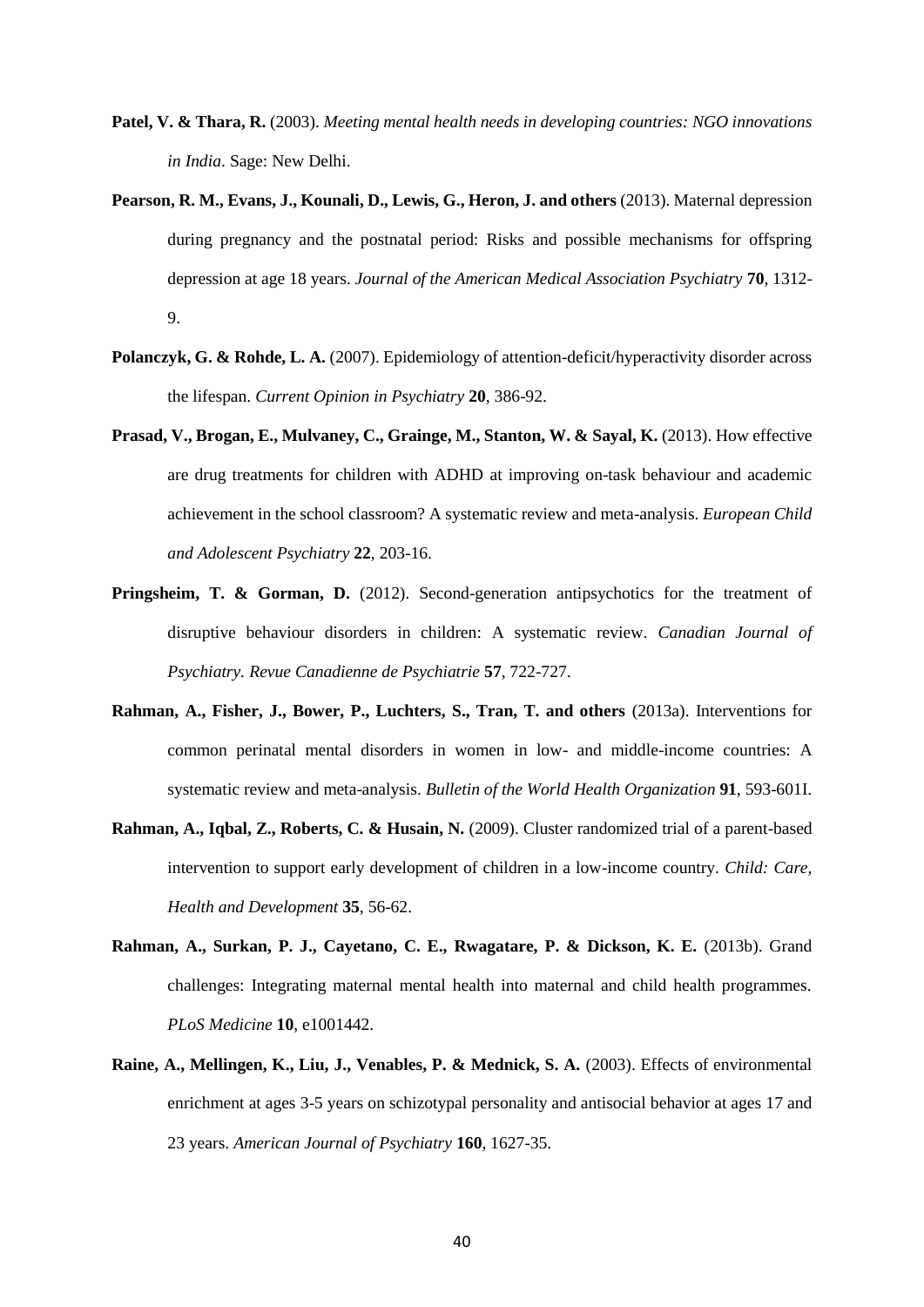- <span id="page-40-6"></span>**Robertson, J., Hatton, C., Emerson, E. & Yasamy, M. T. (2012).** The identification of children with, or at significant risk of, intellectual disabilities in low- and middle-income countries: A review. *Journal of applied research in intellectual disabilities : JARID* **25**, 99-118.
- <span id="page-40-8"></span>**Roman, L. A., Gardiner, J. C., Lindsay, J. K., Moore, J. S., Luo, Z. and others** (2009). Alleviating perinatal depressive symptoms and stress: a nurse-community health worker randomized trial. *Archives of Womens Mental Health* **12**, 379-91.
- <span id="page-40-1"></span>**Rutter, M.** (2011). Research review: Child psychiatric diagnosis and classification: concepts, findings, challenges and potential. *Journal of Child Psychology and Psychiatry and Allied Disciplines* **52**, 647-60.
- <span id="page-40-2"></span>**Scott, J. G., Moore, S. E., Sly, P. D. & Norman, R. E.** (2014). Bullying in children and adolescents: A modifiable risk factor for mental illness. *Australian and New Zealand Journal of Psychiatry* **48**, 209-12.
- <span id="page-40-0"></span>**Shaw, M., Hodgkins, P., Caci, H., Young, S., Kahle, J. and others** (2012). A systematic review and analysis of long-term outcomes in attention deficit hyperactivity disorder: Effects of treatment and non-treatment. *BMC Medicine* **10**, 99.
- <span id="page-40-7"></span>**Sockol, L. E., Epperson, C. N. & Barber, J. P.** (2011). A meta-analysis of treatments for perinatal depression. *Clinical Psychology Review* **31**, 839-49.
- <span id="page-40-5"></span>**Sonnander, K.** (2000). Early identification of children with developmental disabilities. *Acta Paediatrica. Supplement* **89**, 17-23.
- <span id="page-40-9"></span>**Sukhodolsky, D., Kassinove, H. & Gorman, B.** (2004). Cognitive-behavioural therapy for anger in children and adolesents: A meta-analysis. *Aggression and Violent Behaviour* **9**, 247-269.
- <span id="page-40-3"></span>**Svevo-Cianci, K. A., Hart, S. N. & Rubinson, C.** (2010). Protecting children from violence and maltreatment: A qualitative comparative analysis assessing the implementation of U.N. CRC Article 19. *Child Abuse and Neglect* **34**, 45-56.
- <span id="page-40-4"></span>**Ttofi, M. M. & Farrington, D. P.** (2011). Effectiveness of school-based programs to reduce bullying: A systematic and meta-analytic review. *Journal of Experimental Criminology* **7**, 27-56.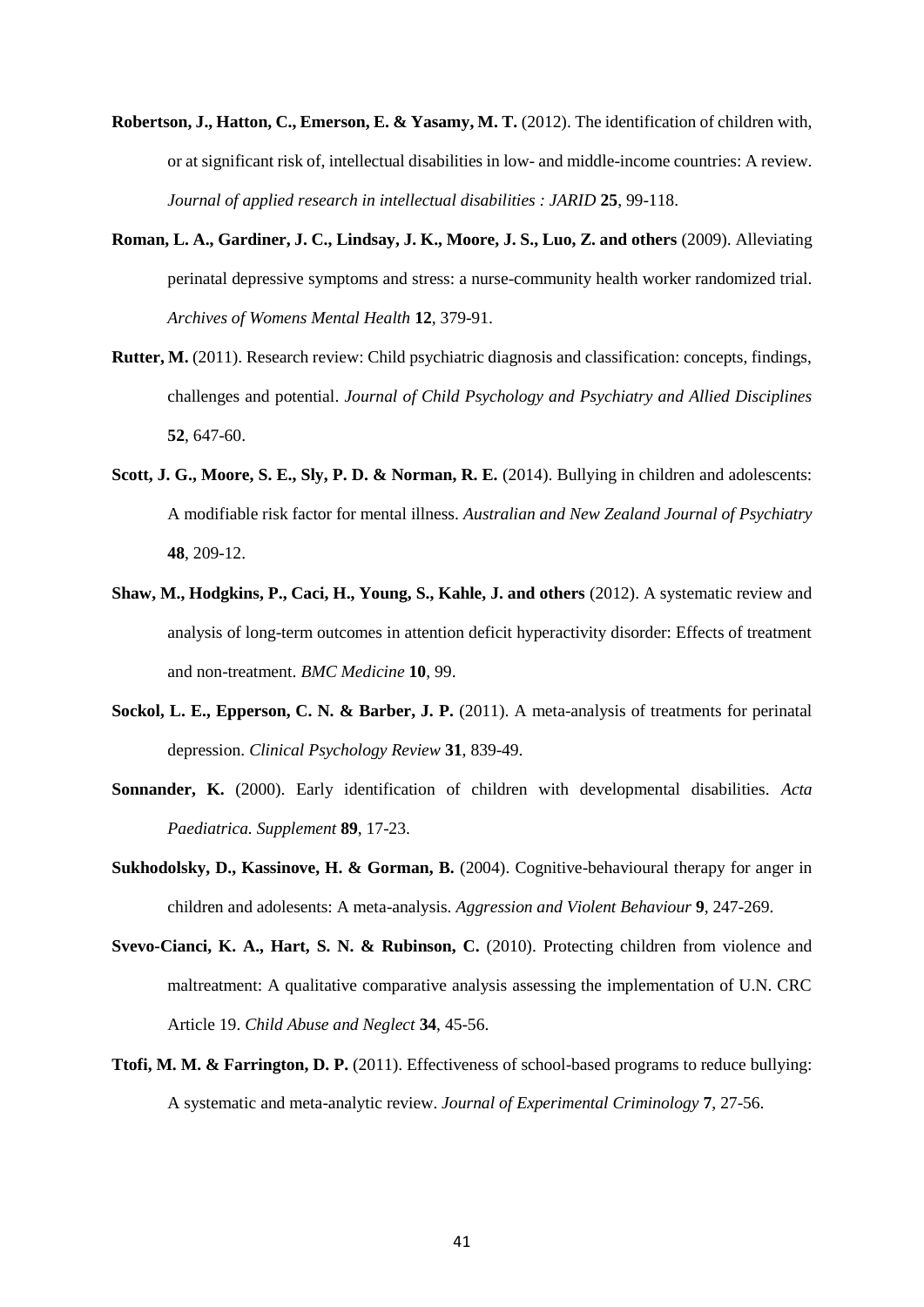- <span id="page-41-5"></span>**Ttofi, M. M., Farrington, D. P., Losel, F. & Loeber, R.** (2011). The predictive efficiency of school bullying versus later offending: A systematic/meta-analytic review of longitudinal studies. *Criminal behaviour and mental health : CBMH* **21**, 80-9.
- <span id="page-41-2"></span>**United Nations** (2011). World Population Prospects - The 2010 Revision. United Nations: New York.
- <span id="page-41-10"></span>**Vesga-Lopez, O., Blanco, C., Keyes, K., Olfson, M., Grant, B. F. & Hasin, D. S.** (2008). Psychiatric disorders in pregnant and postpartum women in the United States. *Archives of General Psychiatry* **65**, 805-15.
- <span id="page-41-1"></span>**Vos, T., Flaxman, A. D., Naghavi, M., Lozano, R., Michaud, C. and others** (2012). Years lived with disability (YLDs) for 1160 sequelae of 289 diseases and injuries 1990-2010: a systematic analysis for the Global Burden of Disease Study 2010. *The Lancet* **380**, 2163-2196.
- <span id="page-41-8"></span>**Wachs, T. D., Black, M. M. & Engle, P. L.** (2009). Maternal Depression: A Global Threat to Children's Health, Development, and Behavior and to Human Rights. *Child Development Perspectives* **3**, 51-59.
- <span id="page-41-4"></span>**Walker, S. P., Chang, S. M., Younger, N. & Grantham-McGregor, S. M.** (2010). The effect of psychosocial stimulation on cognition and behaviour at 6 years in a cohort of term, lowbirthweight Jamaican children. *Developmental Medicine and Child Neurology* **52**, e148-54.
- <span id="page-41-9"></span>Wan, M. W., Salmon, M. P., Riordan, D. M., Appleby, L., Webb, R. & Abel, K. M. (2007). What predicts poor mother-infant interaction in schizophrenia? *Psychological Medicine* **37**, 537-46.
- <span id="page-41-7"></span>**Wendland-Carro, J., Piccinini, C. A. & Millar, W. S.** (1999). The role of an early intervention on enhancing the quality of mother-infant interaction. *Child Development* **70**, 713-21.
- <span id="page-41-0"></span>**Whiteford, H. A., Degenhardt, L., Rehm, J., Baxter, A. J., Ferrari, A. J. and others** (2013). Global burden of disease attributable to mental and substance use disorders: findings from the Global Burden of Disease Study 2010. *Lancet* **382**, 1575-86.
- <span id="page-41-6"></span>**Wirz, S., Edwards, K., Flower, J. & Yousafzai, A.** (2005). Field testing of the ACCESS materials: A portfolio of materials to assist health workers to identify children with disabilities and offer simple advice to mothers. *International Journal of Rehabilitation Research* **28**, 293-302.
- <span id="page-41-3"></span>**World Health Organization** (2005). *Atlas of Child and Adolescent Mental Health Resources* World Health Organization: Geneva.